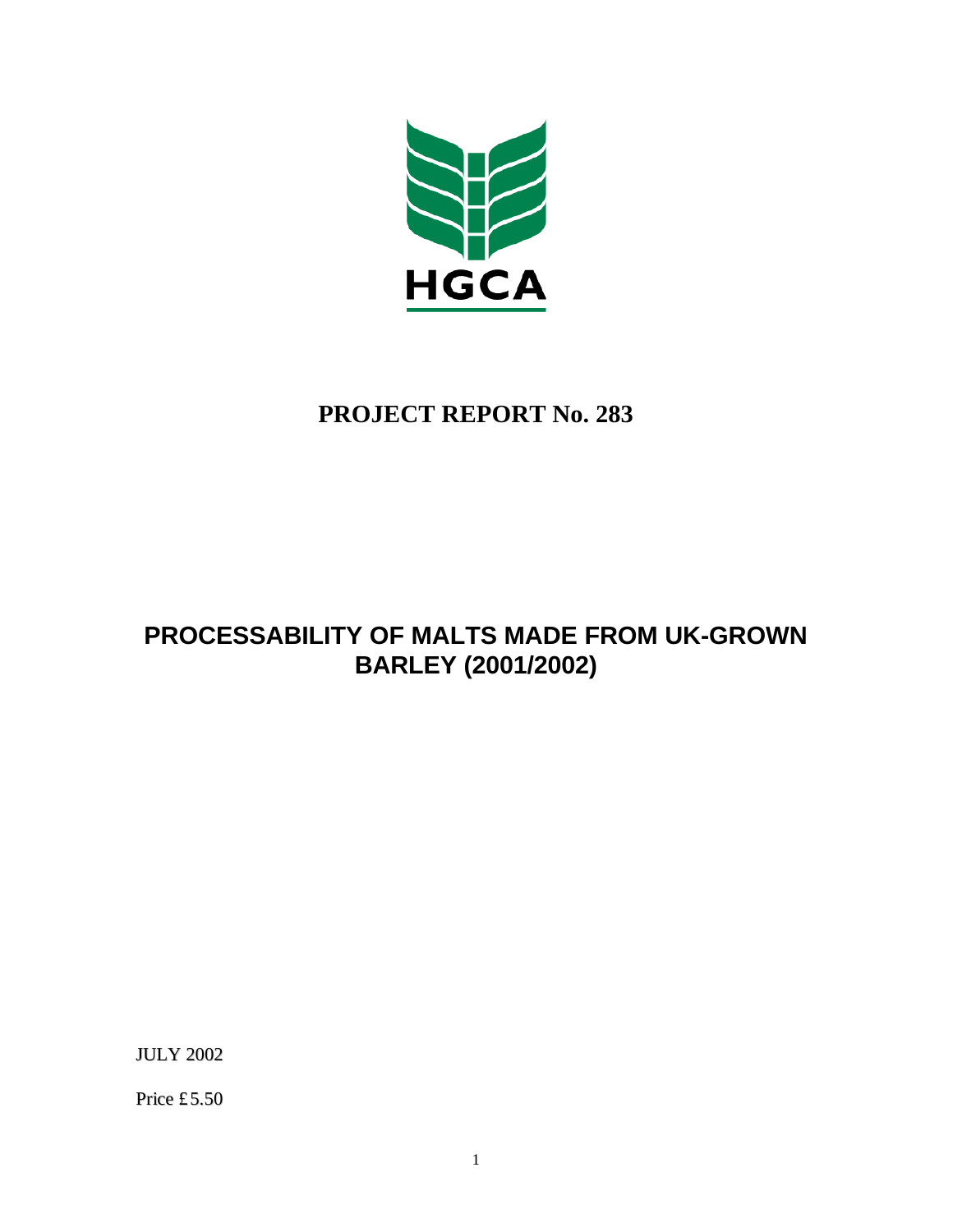**PROJECT REPORT No. 283**

# **PROCESSABILITY OF MALTS MADE FROM UK-GROWN BARLEY (2001/2002)**

by

# D. BAXTER

# **Brewing Research International**

Lyttel Hall, Coopers Hill Road, Redhill, Surrey RH1

This the final report of a 12 month project that started in March 2001. The work was funded by a grant of £47,232 from HGCA (project 2460).

The Home-Grown Cereals Authority (HGCA) has provided funding for this project but has not conducted the research or written this report. While the authors have worked on the best information available to them, neither HGCA nor the authors shall in any event be liable for any loss, damage or injury howsoever suffered directly or indirectly in relation to the report or the research on which it is based.

Reference herein to trade names and proprietary products without stating that they are protected does not imply that they may be regarded as unprotected and thus free for general use. No endorsement of named products is intended nor is any criticism implied of other alternative, but unnamed products.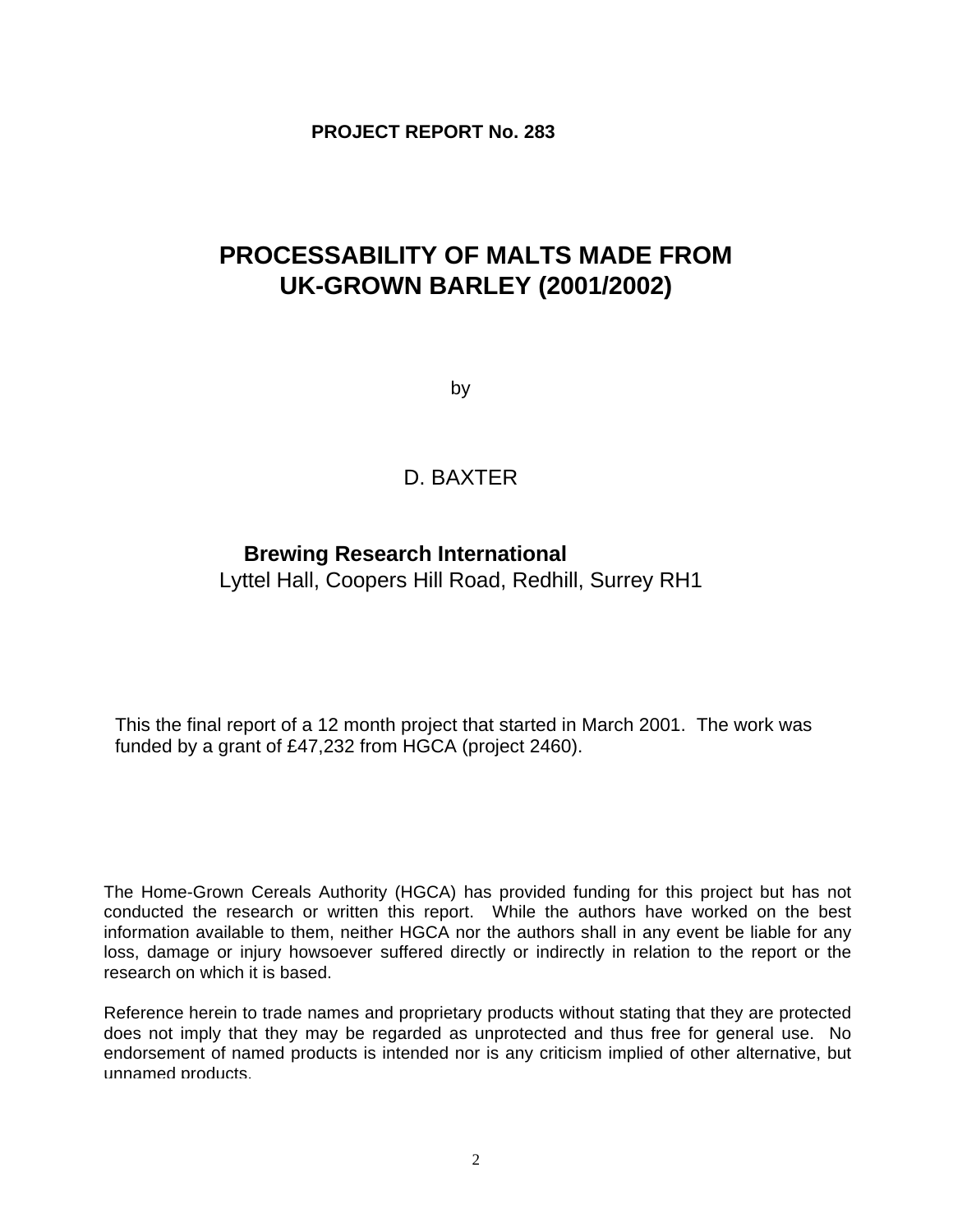# **TABLE OF CONTENTS Page**

| 1. Executive Summary                                          | 4               |
|---------------------------------------------------------------|-----------------|
| 2. Background and Scope of project                            | 5               |
| <b>Methods</b><br>3.                                          | $\overline{7}$  |
| 3.1<br>Sourcing suitable malts                                | $\overline{7}$  |
| 3.2<br>Bench-scale predictive tests for brewhouse performance | $\overline{7}$  |
| 3.2.1. Light transflectance meter                             | $\overline{7}$  |
| 3.2.2. Malt $\beta$ -glucan content                           | 10              |
| 3.2.3. Wort $\beta$ -glucan content                           | 10 <sup>1</sup> |
| 3.2.4. Bench-scale filtration test                            | 10 <sup>1</sup> |
| Pilot brewing trials<br>3.3                                   | 11              |
| 3.3.1 All malt grist                                          | 11              |
| 3.3.2 Maize adjunct                                           | 12 <sup>2</sup> |
| 3.3.3. Undermodified malt "adjunct"                           | 12 <sup>2</sup> |
| 4. Results                                                    | 14              |
| 4.1.<br>Analytical data for the commercial malts              | 14              |
| 4.2.<br>Predictive tests for brewhouse performance            | 15              |
| 4.2.1. Light transflectance meter                             | 15              |
| 4.2.2. Malt $\beta$ -glucan content                           | 16              |
| 4.2.3. $\beta$ -glucan content of wort                        | 16              |
| 4.2.4. Bench-scale filtration test                            | 17              |
| 4.2.5. Correlations between predictive tests                  | 17              |
| 4.3.<br><b>Brewing trials</b>                                 | 18              |
| 4.3.1. Standard brews using a grist with a high malt content  | 18              |
| 4.3.2. Brews using maize grits as adjunct                     | 23              |
| 4.3.3. Brews using under-modified malt as adjunct             | 29              |
| 5. Discussion                                                 | 33              |
| <b>6. Conclusions</b>                                         | 36              |
| 7. References                                                 | 38              |
| <b>Acknowledgements</b>                                       | 39              |
| <b>ANNEX1</b>                                                 | 40              |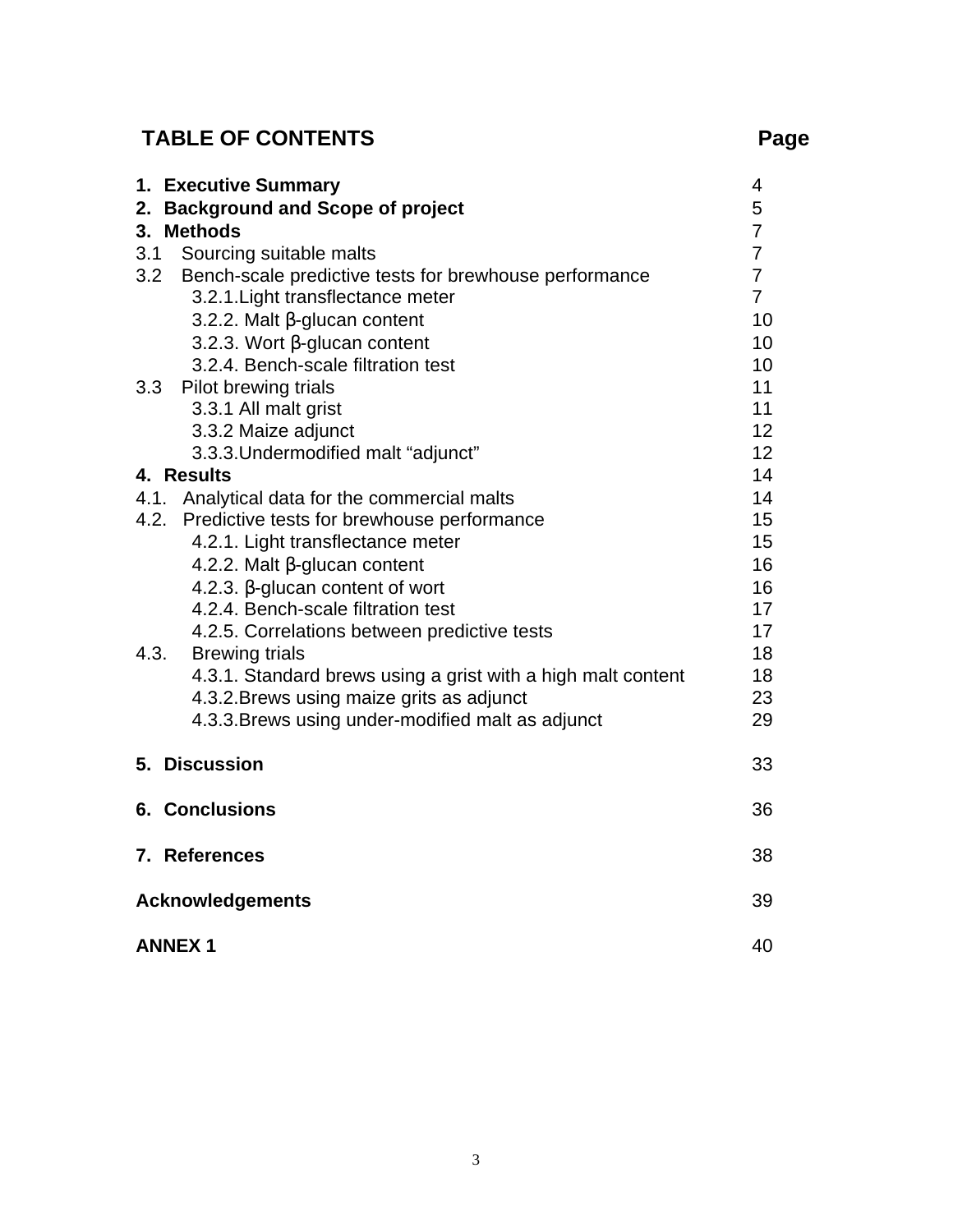| <b>Figures</b>                                                             | Page |
|----------------------------------------------------------------------------|------|
| 1. Example of results from Light transflectance meter.                     | 8    |
| 1A. LTm scores for Malt UK4 and Malt D                                     | 8    |
| 1B Frequency diagrams and trend lines for the grains < 200mV               | 9    |
| 1C Quantitative estimation of homogeneity from LTm scores                  | 9    |
| 2. Filter Set up for measuring mash filtration                             | 11   |
| 3. Light Transflectance Meter scores                                       | 15   |
| 4. Malt $\beta$ -glucan                                                    | 16   |
| 5. β-glucan content of laboratory wort                                     | 17   |
| 6. Filtration (Vmax)                                                       | 17   |
| 7. Differential pressures during run-off for all malt brews                | 19   |
| 8. Wort turbidity during run-off for all malt brews.                       | 20   |
| 9. Fermentation performance for all malt brews                             | 21   |
| 10. Differential pressures during run-off with maize brews                 | 24   |
| 11. Wort turbidity during run-off with maize brews                         | 24   |
| 12. Fermentation performance for maize brews - Malts UK2, A,C and D        |      |
| 12 A. Gravity                                                              | 26   |
| 12 B. Yeast cell numbers                                                   | 26   |
| 13. Fermentation behaviour for maize brews - Malt UK4 and Malt E           |      |
| 13 A. Gravity                                                              | 27   |
| 13 B. Yeast cell numbers                                                   | 27   |
| 14. Differential pressures for brews with under-modified malt "adjunct".   | 30   |
| 15. Turbidity for brews with under-modified malt "adjunct".                | 30   |
| 16. Fermentation performance for worts from brews with                     |      |
| under-modified malt "adjuncts".                                            | 32   |
| 17. Principal components analysis (1)                                      | 43   |
| 18. Principal components analysis (2)                                      | 44   |
| <b>Tables</b>                                                              |      |
| 1. Brewing process conditions                                              | 13   |
| 2. Analysis of under-modified malt                                         | 12   |
| 3. Standard analyses of malts selected for brewing                         | 14   |
| (Annex) Analytical data of complete malt set for a number of quality<br>4. |      |
| parameters                                                                 | 40   |
| 5. (Annex) Correlations between predictive tests                           | 41   |
| 6. Brewhouse data for brews with a high malt grist                         | 18   |
| 7. Wort analysis from high malt brews                                      | 20   |
| 8. Analysis of beers from high malt brews.                                 | 22   |
| 9. Brewhouse data for brews with maize adjunct                             | 23   |
| 10. Wort analyses from maize brews                                         | 25   |
| 11. Analysis of beers from maize brews                                     | 28   |
| 12. Brewhouse data for brews with under-modified malt "adjunct".           | 29   |
| 13. Wort analyses for brews with under-modified malt "adjunct".            | 31   |
| 14. Beer analyses for brews with under-modified malt "adjunct".            | 32   |
| 15. (Annex) Summary of brewhouse and fermentation performance              | 42   |
| 16. Correlations for a number of malt parameters with overall              |      |
| processability                                                             | 36   |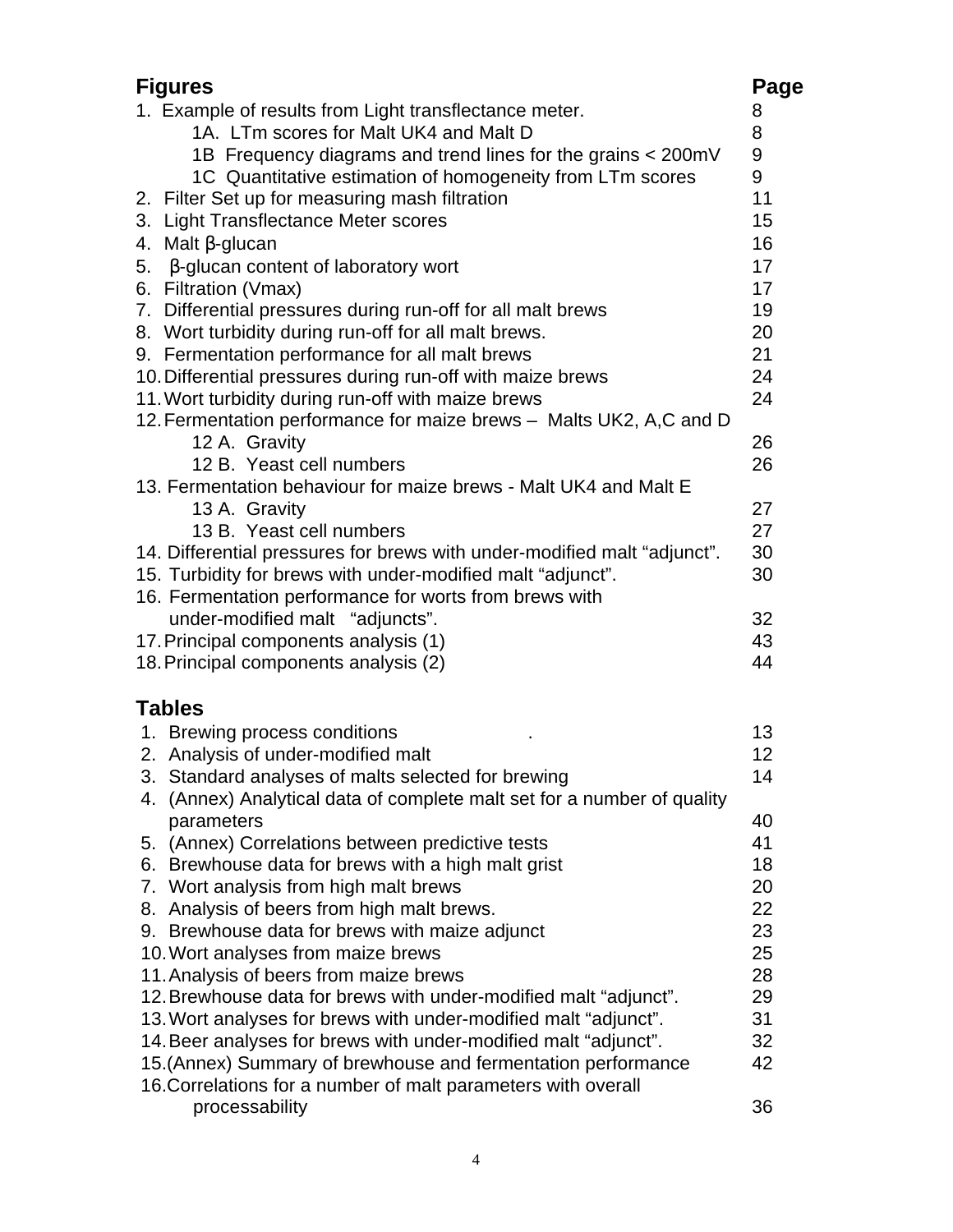# **1. EXECUTIVE SUMMARY**

- 1. Nine commercial malts, each of which conformed to a typical premium lager malt specification, manufactured in Europe, North America or Australia, were obtained from international brewers who routinely sourced their malts from these areas.
- 2. Each sample was subjected to a battery of standard and non-standard tests, some of which were designed to predict some aspect of processability during brewing.
- 3. Six of these malts were selected for pilot brewing trials on the basis of their standard analyses. At least one malt was chosen from each of the growing areas described above. Where possible, two malts from the same brewer were selected.
- 4. Each of the selected malts was brewed in BRi's pilot brewery according to three different brewing regimes;
	- (a) BRi's standard premium lager protocol, which is very well characterised and utilises a high proportion of malt in the grist
	- (b) A recipe based on those used by commercial brewers who regularly use a high proportion of unmalted adjunct (maize grits) in their grists. The intention here was to investigate the fermentability of the malt.
	- (c) A recipe containing a significant proportion of undermodified malt, to investigate the cytolytic capabilities of the malt
- 5. The brews were monitored for indices of processability during brewing and fermentation. Worts and beers were analysed by standard industry methods.
- **6. The brewing results showed that although the malts had similar standard specifications, their processability in the brewery differed significantly, particularly in terms of ease of lautering in the brewhouse.**
- 7. Overall, the two UK malts had the highest processability scores. However, the number of samples processed was insufficient to draw any firm conclusions as to whether there is a real link between geographical origin and processability.
- 8. The high malt grist protocol gave the most useful information. The other two brewing regimes supported this but did not add any new information. If this work were to be extended, it is recommended that a larger number of malts should be processed by a single brewing regime.
- 9. None of the predictive tests used gave a totally reliable indication of processability. Some parameters showed a higher correlation with processability than others, but a larger number of samples would need to be processed in order to make firm recommendations. However, it was apparent that several of the tests currently used gave redundant information and there were indications that a combination of two or three carefully selected tests would be most useful for predicting processability.
- 10.There were indications that malts from some laboratory tests, particularly those involving cell wall modification, gave anomalous results with certain non-European malts. It is recommended that this should be taken into account in the development and calibration of predictive laboratory tests.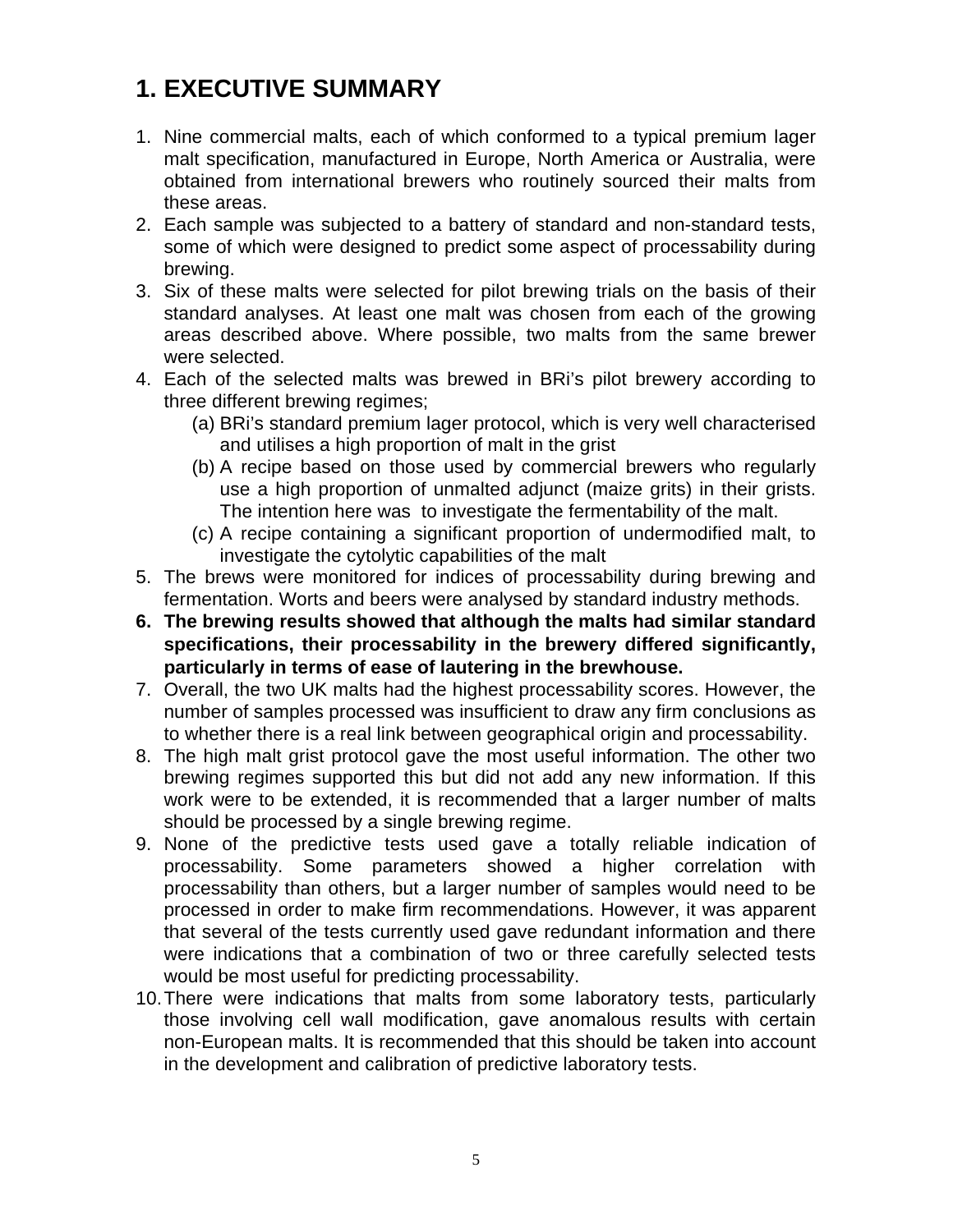# **2. BACKGROUND AND SCOPE OF PROJECT**

#### **Factors influencing the quality of malting barley**

It is well recognised that the quality of malting barley is governed by both genetic and environmental factors. A third, overlying parameter, the malting technology used, can also influence the quality of the finished malt for processing. Until relatively recently, the UK had an advantage in each of these respects. Collaboration between the malting, brewing and distilling industries, the barley breeders and the official bodies responsible for varietal evaluation and registration (in the past particularly NIAB, and now CEL), has resulted in a robust and widely recognised system for assessing new varieties and identifying those particularly suitable for malting<sup>1</sup>. Climate can affect several aspects of malting quality, particularly protein and β-glucan content<sup>2</sup>, and there has been a general perception that barleys grown in a maritime climate tend to produce better and more evenly modified malts<sup>3</sup>. Another indirect advantage of the UK climate is that, because grain moisture at harvest frequently exceeds that required for safe storage, most of the malting barley harvested is dried prior to long term storage and processing. It is suggested that this drying process results in more homogenous grain, with a more even distribution of water, both within the grain and between individual grains. This in turn is thought to improve the uptake of water at the beginning of steeping<sup>4</sup>. Efficient water uptake early in steeping is crucial for malt quality, an observation which has been well documented $5, 6$ .

#### **The importance of malt processability**

Brewing companies set specifications against which they purchase malt. Some of these specifications, such as malt colour, and specific flavour-related compounds (for example the dimethyl sulphide precursor, S-methyl methionine) relate to the style of beer being brewed. Other parameters specified relate to the efficiency of processing, in particular to

- (1) the potential amount of fermentable carbohydrate,
- (2) the ease with which that fermentable carbohydrate can actually be extracted from the malt in the brewhouse and
- (3) the capability of the malt to convert that carbohydrate to fermentable sugars.

While the first and the third of these parameters can now be predicted from laboratory scale tests with a reasonable degree of accuracy, prediction of the second point, that of the actual ease and efficiency with which fermentable extract can actually be obtained in a commercial brewhouse, remains difficult. Factors affecting mash filtration are complex and range from physical effects such as particle size and bed porosity to biochemical effects such as gum and gel protein content. The separation of sweet wort from the mash is usually the main ratelimiting step in the brewhouse in terms of cycle and turn-around times, and so is of considerable importance to the brewer. While use of lightly but evenly modified lager malts will very often give trouble free separation, this is not always the case. Barley cell walls contain substantial quantities of high molecular weight β-glucan (gum) which must be digested during malting. The amount of β-glucan in the barley is affected by the climate and the variety. The amount remaining in the malt depends not only upon the amount in the original barley, but also upon the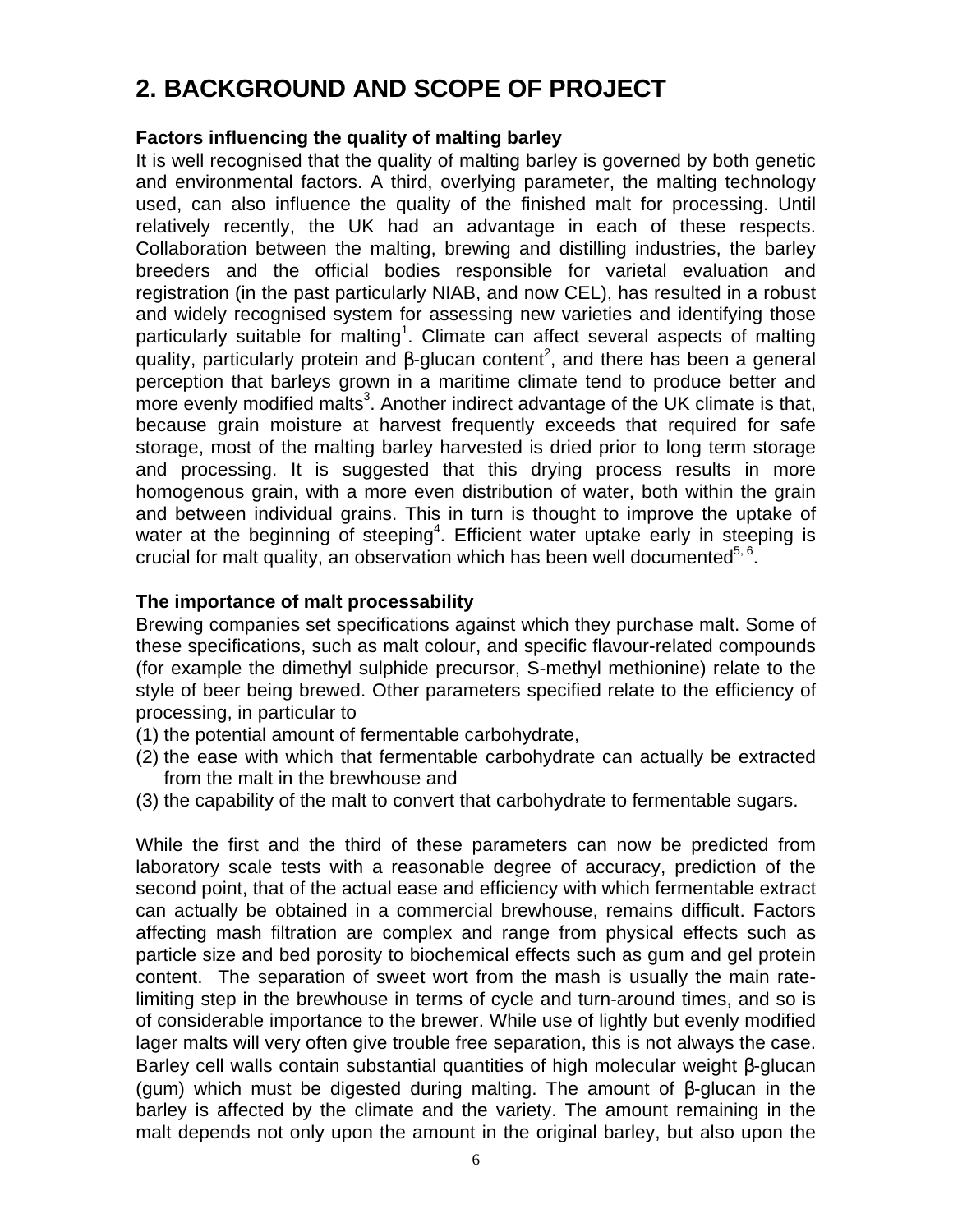extent of breakdown during malting. If β-glucan is not adequately broken down during malting, it can reduce the rate and efficiency of lautering in the brewhouse and can also lead to filtration and haze problems with the resultant beer. Thus measurement of the viscosity and β-glucan content of laboratory worts<sup>7</sup> can give some indication of lautering performance. A number of bench-scale filtration tests, using laboratory worts, have been developed $8,9,10$ , and these also are claimed to have some value in predicting brewhouse performance.

Another approach to the prediction of brewhouse performance has been the Light Transflectance Meter, developed at BRi as part of an HGCA funded project. <sup>11,12,13</sup>

This instrument assesses endosperm structure by its ability to transmit or reflect light, and quantifies the relative proportions of mealiness and steeliness. A significant advantage of this machine is that it also measures the homogeneity of a sample. The relationship between malt homogeneity and ease of processing has been recognised in recent years<sup>14</sup> and indeed is the subject of another current HGCA-funded project<sup>15</sup>.

The transflectance value has been show to correlate well with a visual assessment of mealiness, using a traditional farinator.<sup>13</sup> Since this technique utilises whole malt kernels it assesses the extent of modification which has occurred during malting only, whereas measurement of β-glucan and filtration on laboratory worts will also be influenced by the amount of enzyme activity during mashing.

None of these methods however, are infallible, since lautering can be affected by so many factors, and to date, pilot scale brewing trials remain the most accurate means of predicting brewhouse performance.

#### **The current project**

Perhaps as a result of the factors mentioned above, UK malt has, in the recent past, developed a reputation for quality, particularly with regards to the ease and efficiency of processing, most importantly in the brewhouse but also, to a lesser extent, during fermentation.

However, more recently the technology gap between the UK industry and its major overseas competitors has narrowed. In particular, a strong focus in many countries on the breeding of barley varieties suitable for specific end-uses has eroded the competitive position of UK malting barley and UK malt. In order to establish whether this reputation for premium quality is still justified, it is essential to obtain concrete evidence comparing the processability of malts made from UK barleys with non-UK malts. Currently there is a lack of such information, and the aim of this project was therefore to compare the brewing performance of a number of commercial malts from different growing regions of the world, each prepared to similar specifications. Actual brewing performance in the pilot brewery would also be compared with that predicted by a range of laboratory tests.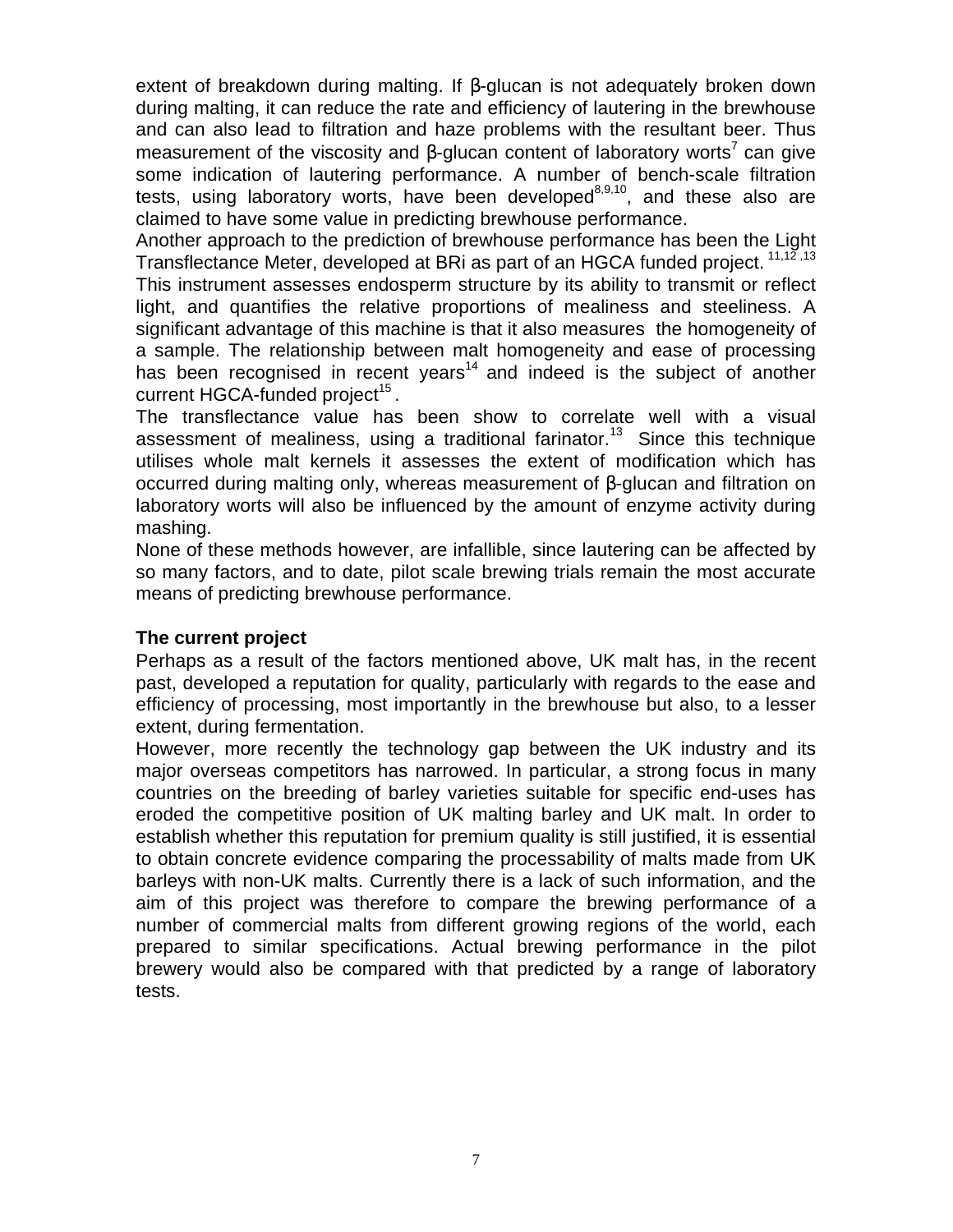# **3. METHODS**

# **3.1 Sourcing suitable malts.**

A number of major brewing companies, all manufacturers of premium lagers, who were known to source their malts from around the world were asked to supply samples of the premium lager malt they purchased, preferentially from each of the main malt producing areas (North America, Europe and Australia). The specifications of such malts are generally very similar, even between different brewing companies, although it is recognised that malts from some geographical areas will be acceptable at slightly higher protein contents than malts from other areas. At BRi, each malt was mixed, sampled and re-analysed for standard quality parameters, in order to eliminate inter-laboratory variations. Analyses were carried out according to the methods published in EBC Analytica<sup>16</sup>. BRi has UKAS accreditation for these methods. Measurements of β-glucanase activity in selected malts were provided by a commercial maltings, using the IRV method $17$ .

## **3.2 Bench-scale methods for predicting brewhouse performance.**

In addition to the standard quality parameters, each malt was tested using several laboratory techniques which have been developed to predict brewhouse performance.

#### **3.2.1 Light Transflectance meter (LTm)**

This technique depends upon the observation that grains with a dense, steely endosperm reflect more light than do grains with a loose, mealy endosperm<sup>12</sup>. (Mealy endosperm will absorb water more readily and modify better during malting than will steely grain). The test can also be used with malt, and a more mealy malt would be expected to better modified and to be easier to process in the brewhouse. Barley or malt grains (97) are placed ventral side down in the carousel of the LTm and illuminated with laser light at 680nm. Sensors in the instrument detect the reflected and transmitted light and the integral computer uses this information to give a transflectance value for each grain. An example of the data obtained from the LTm is given in **Figure 1.** Grains with a value below 200 mV are considered to be mealy. For convenience, the LTm values for all grains are presented as a single value representing the % mealiness (Figure 1A).

The homogeneity of modification in a malt sample is also an important parameter which has an influence on processability<sup>14</sup>. Homogeneity is most commonly measured commercially using the friability meter. This method is fast and relatively reproducible but, since it involves crushing the kernels, gives limited information of the differences between individual kernels. The LTm, however, gives a reading for each kernel and can thus be used to give an estimate of the homogeneity of the sample. This can be illustrated by the frequency plot shown in **Figure 1B.** These values cover a wider range of values than do homogeneity scores by friabilimeter and thus allow better discrimination between samples.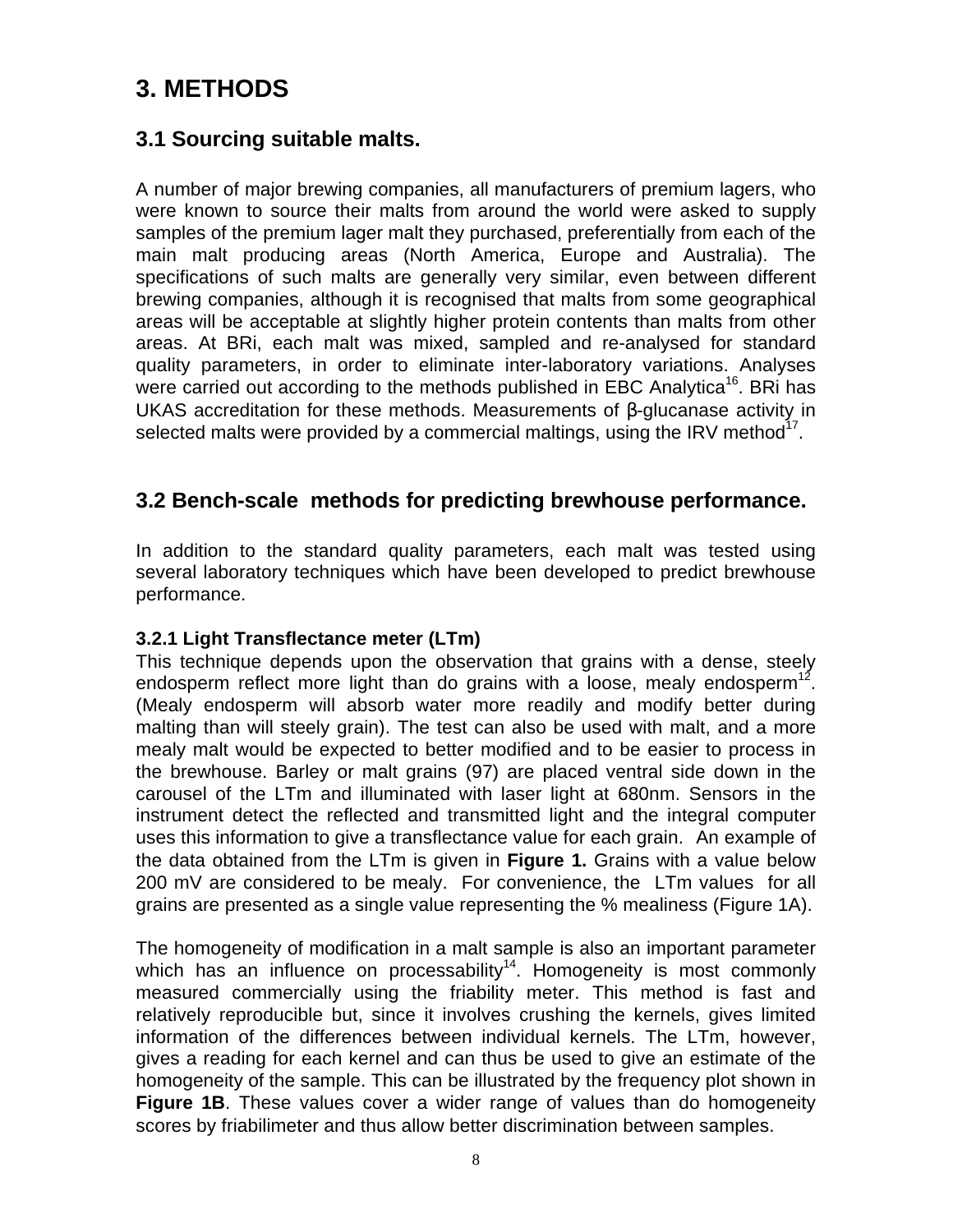For example, Figure 1B shows a significant difference in homogeneity between Malt UK4 and Malt D, although there is only 1% difference in homogeneity by friabilimeter (**Table 5**).

 A quantitative value for homogeneity can be obtained from the LTm v frequency graph for the first 80 mealy grains, as shown in **Figure 1C** for Malt D. Then homogeneity as a percentage is obtained from the equation

H  $(\%) = 1/y \times 100$  where  $y =$  the gradient

#### **Figure 1. Example of results from Light transflectance meter. 1A LTm scores for a sample of Malt UK4**

Percentage of mealy grains = 84% where mealy grains are defined as <200mV



**LTm scores for Malt D** Percentage mealiness = 80%

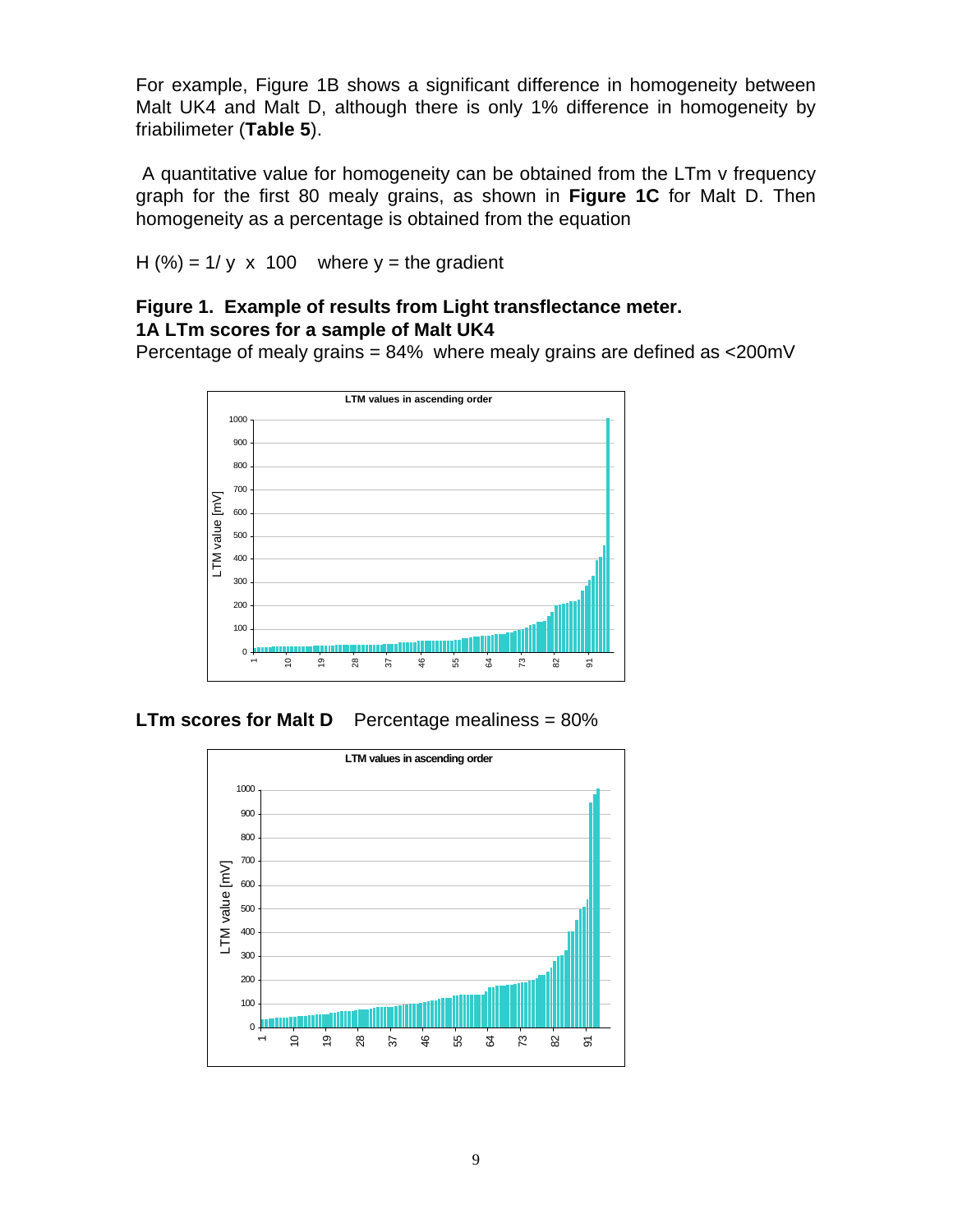

**Figure 1B Frequency diagrams and trend lines for the grains < 200mV**

# **Malt UK4** Malt D

**Figure 1C Quantitative estimation of homogeneity from LTm scores**



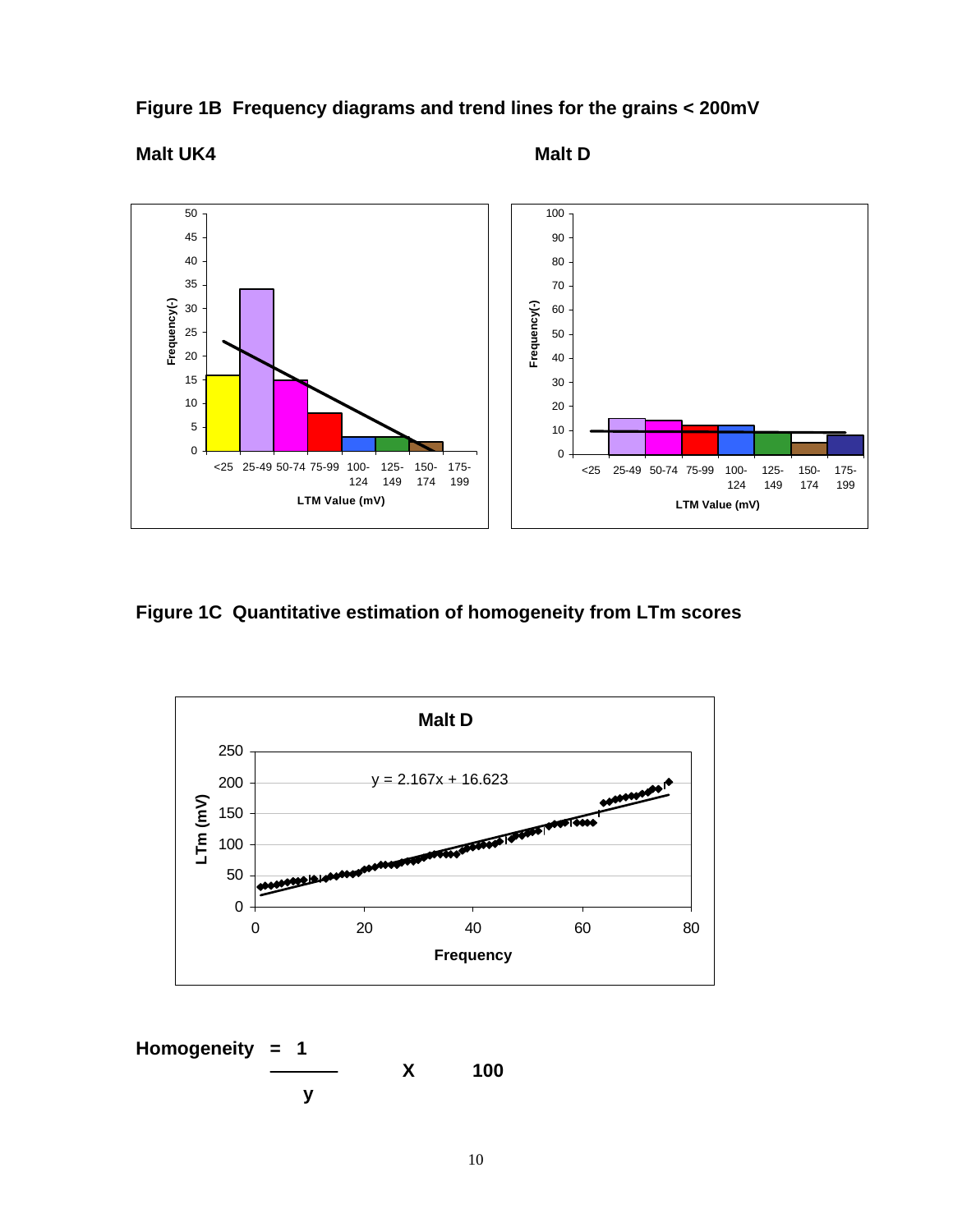**3.2.2. Malt** β**-glucan.** The amount of un-degraded cell wall material remaining in the malt was estimated by the Carlsberg sanded slab technique.<sup>18</sup> In this method half grains are stained with calcofluor, which causes β-glucan to fluoresce. Results are expressed in terms of modification and homogeneity.

**3.2.3. Wort** β**-glucan.** In commercial practice, relatively under-modified malts which still contain significant amounts of  $\beta$ -glucan would be brewed using a temperature programmed mash, in which the wort is held at around 45°C in order to allow further digestion of glucan by the malt enzymes. In these current trials, therefore, β-glucan was measured in laboratory worts prepared from the test malts using a similar mashing schedule. The β-glucan was analysed according to the McCleary method.<sup>18</sup> This is an enzymatic method which involves the precipitation of β-glucan from the wort, followed by enzyme hydrolysis to release glucose. Analyses of laboratory wort β-glucan using a SKALAR instrument were provided by a commercial maltings. The instrument depends upon staining of βglucan in the wort by calcofluor.<sup>18</sup> The Skalar technique generally gives higher values than the McCleary method, most probably because it also picks up lower molecular weight β-glucans which would not be precipitated and would not therefore be detected by the McCleary method. Thus the McCleary value relates to the high molecular weight fraction of β-glucan whilst the Skalar method will include high and medium molecular weight glucans.

#### **3.2.4. Bench-scale filtration.**

Malt is milled in a Miag disc mill, gap setting 0.2mm to give a fine grist composition<sup>8</sup>. 50g of malt is then mashed with 150ml water at 64 degrees C for 1 hour in the BRI Mashing Bath. The temperature is then ramped to 78 degrees C at the rate of  $1^{\circ}$ C/min before transfer to the filter Cell which is preheated to 78 $^{\circ}$ C. The filter set up is illustrated diagrammatically in Figure 2. The mash is filtered for 20 minutes after which filtration performance is measured by the calculation of Vmax<sup>21</sup>, the theoretical mass of filtrate that would be collected from the system in infinite time. The higher the Vmax, the better the filtration.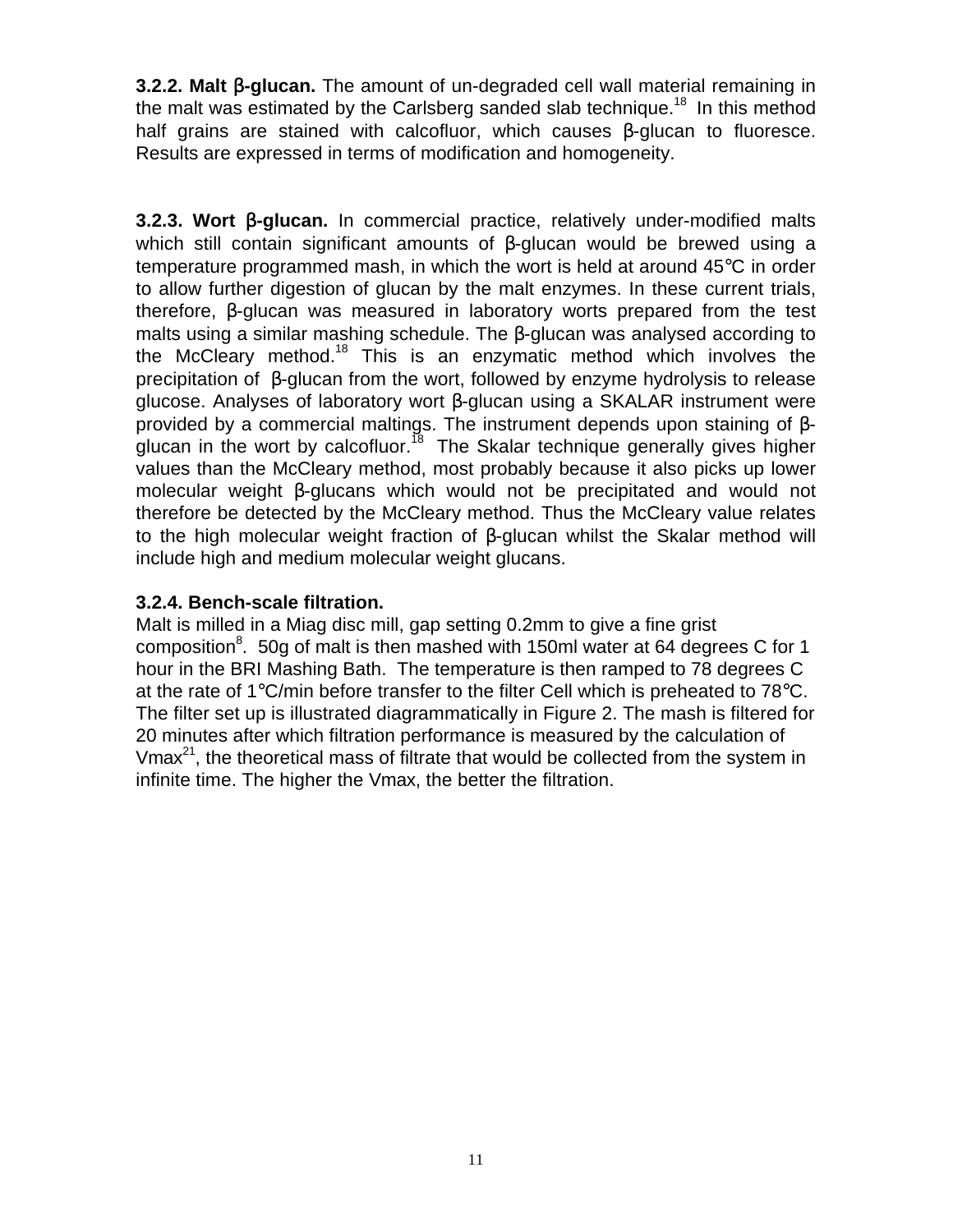



# **3.3 Pilot brewing trials**

Each of the six selected malts was used to brew standard BRi lagers in BRi's pilot brewery<sup>22</sup>. Three brewing schedules were used for each malt (see Table 1). In each case, the run-off from the lauter tun was "manipulated" by the brewer in order to obtain a consistent run-off, by raking whenever the differential pressure across the plates started to rise above a certain level, causing the rate of run-off to slow down. This is routine practice in commercial breweries and is essential if sufficient good quality wort is to be obtained for fermentation even with malts which are more difficult to process. However, it has the disadvantage that there is no single quantitative measure of run-off rate. Instead, the differential pressure, wort turbidity and frequency of raking are used to give a measure of the ease or difficulty of run-off.

The same yeast was used to ferment all the worts. Ideally, for studies of this nature, all the worts being compared should be fermented using the same generation of yeast, since different generations may give slightly different fermentation profiles. In many (although not all) breweries yeast will be discarded after a set number of generations in order to obtain a more consistent fermentation behaviour. In this case the time constraints of the project and the delayed arrival at BRi meant that malts UK4 and E were brewed later than the other 4 malts, using a different generation of yeast. We have therefore only compared fermentation behaviour between the sets of malts which were fermented using the same generation of yeast (Malts UK2, A, C and D in one group and Malts UK4 and E in the other.

#### **3.3.1 High malt grist**

This is the standard protocol used at BRi for brewing premium lager beers, and is based on commercial brewing schedules. It was chosen for this project because it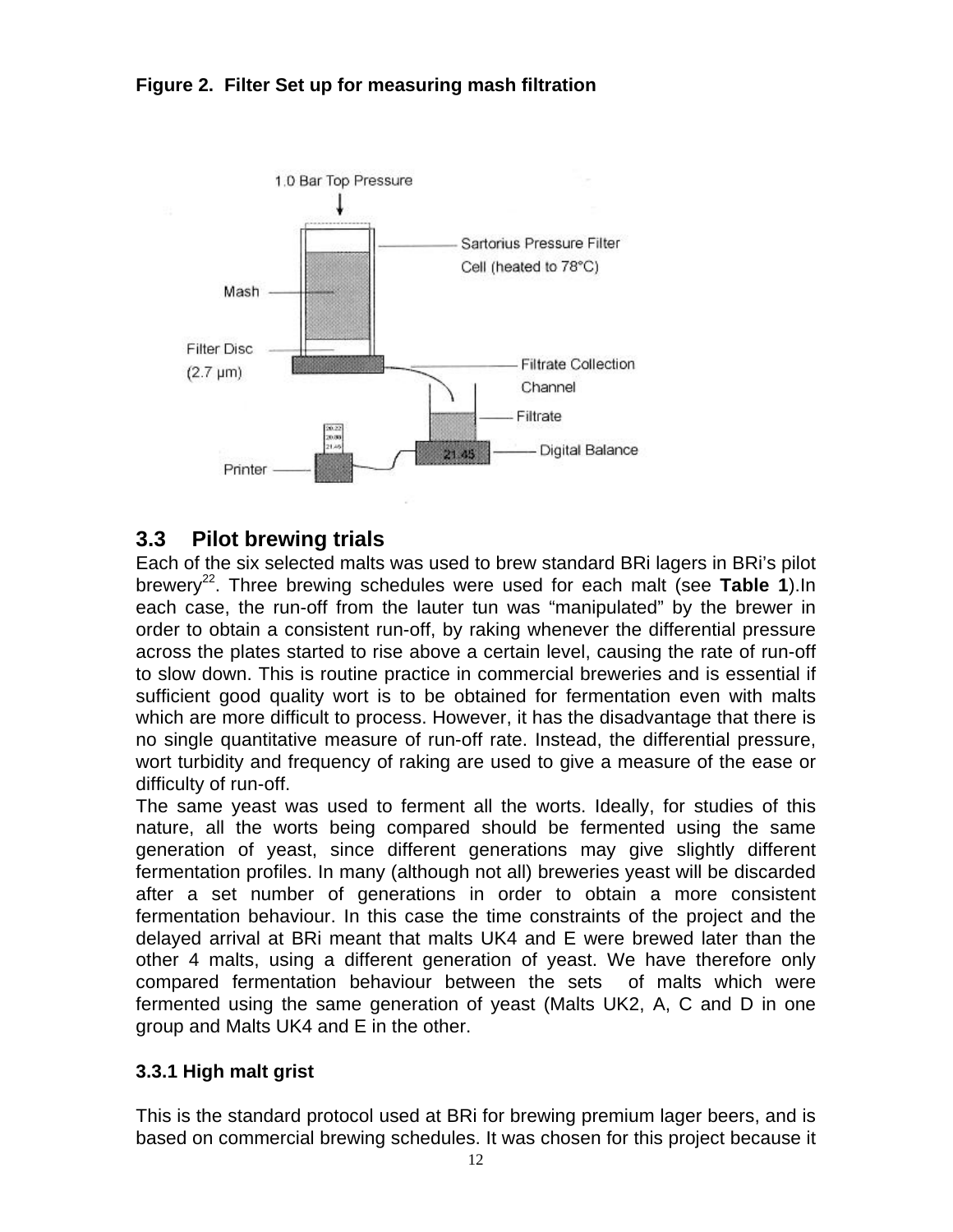is well characterised, both in terms of wort and beer analysis and process parameters, and also contains a high proportion of malt, thus accentuating any effects of malt quality.

## **3.3.2 High maize adjunct.**

Each of the six selected malts was also used to brew a similar lager beer, but using a substantial proportion of maize grits as an adjunct. This is a standard practice for brewing companies in many parts of the world where maize is readily available. The maize is not malted and contains relatively little in the way of enzyme activity. The malt used must therefore be rich in enzymes, particularly amylolytic enzymes (to provide sufficient fermentable sugars). The gelatinization temperature of maize starch is significantly higher than that of malt starch. The maize must therefore be cooked with a portion of malt at  $70^{\circ}$  - 100 $^{\circ}$ C in order to gelatinize the starch before adding to the main mash. The mash schedule used (see **Table 1**) was based on those used commercially for maize brewing.

## **3.3.3. Under-modified malt "adjunct"**

The third set of brews included 15% of under-modified malt as an "adjunct" (for analysis see **Table 2)**. The aim of this was to simulate the situation which exists in some parts of the world where brewers have to use a proportion of locally grown barley malt regardless of its suitability for processing. The malt was prepared at BRi using a low casting moisture to restrict the activity of hydrolytic enzymes during malting. The laboratory wort made from this malt had a high βglucan content (259 mg/litre by the McCleary method). Malts which did not provide sufficient β-glucanase activity to deal with this high molecular weight material might be expected to give lautering problems when used with such adjuncts. A temperature programmed mash programme was used. This was based on the type of mash schedule likely to be used commercially with this type of under-modified malt. This mash schedule incorporates a temperature stand at 45°C to encourage enzyme activity and cell wall digestion. It would tend, therefore, to minimise differences between the malts

| $HWE_{10}$ (%)           | 79.9 | DP (°WK)                                | 165 |
|--------------------------|------|-----------------------------------------|-----|
| <b>TSN</b><br>(%)        | 0.55 | $\beta$ -glucan<br>(mg/L)<br>(McCleary) | 259 |
| Viscosity (mPa)          | 1.74 | <b>Mealiness</b>                        | 90  |
|                          |      | (LTm)<br>(% )                           |     |
| <b>Friability</b><br>(%) | 68   | <b>Vmax</b><br>(g)                      | 17  |
| Homogeneity (%)          | 86   | <b>Kolbach</b>                          | 38  |
| (By Friabilimeter)       |      | (%)                                     |     |

## **Table 2. Analysis of Under-modified malt**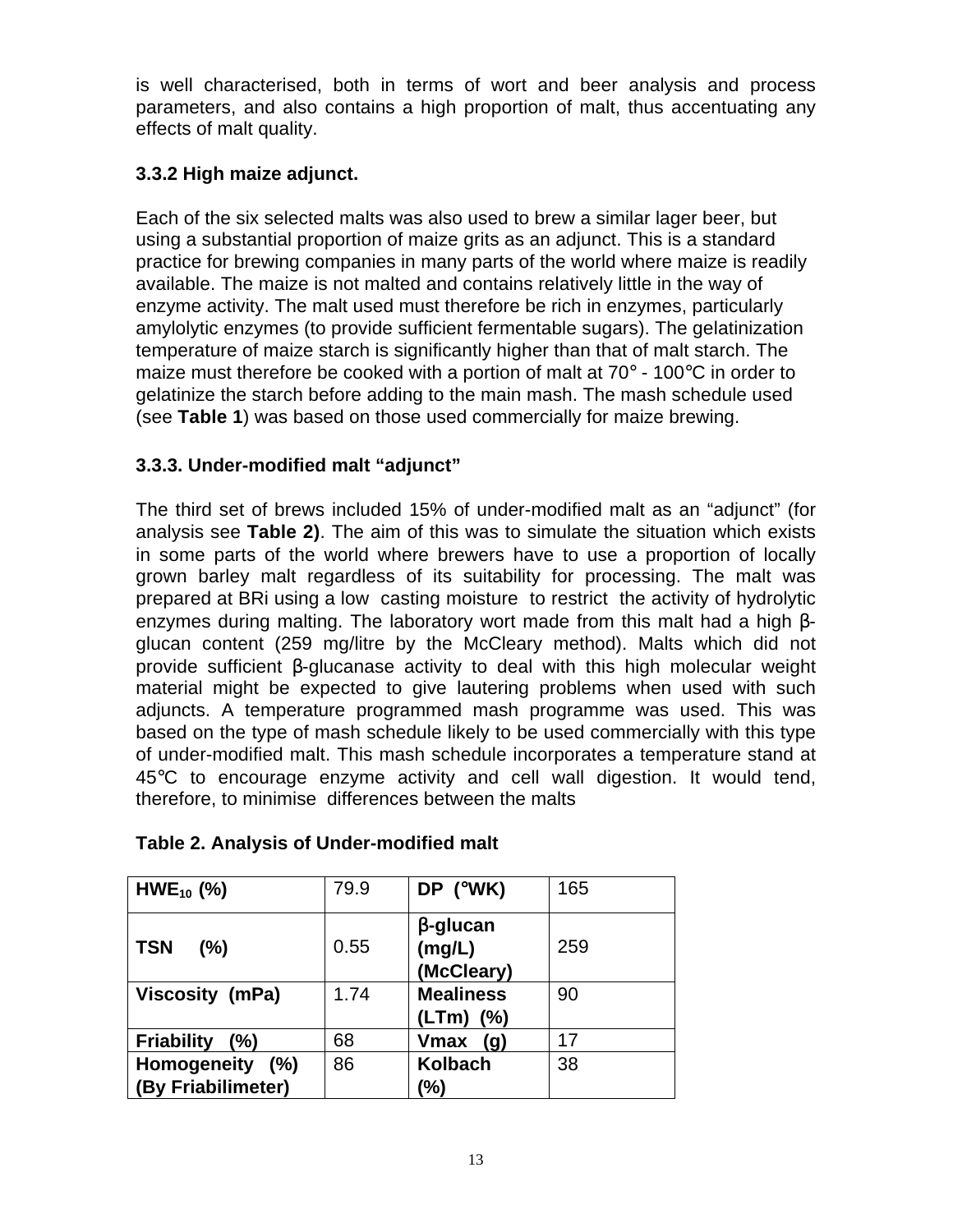**Table 1. Brewing process conditions .**

| <b>Brewing</b>                   | <b>High malt</b>                                                                                                             | <b>Undermodified malt</b><br><b>High maize</b>                                                                                                           |                                                                                                                         |  |  |  |
|----------------------------------|------------------------------------------------------------------------------------------------------------------------------|----------------------------------------------------------------------------------------------------------------------------------------------------------|-------------------------------------------------------------------------------------------------------------------------|--|--|--|
| <b>Stage</b>                     | grist                                                                                                                        | grist                                                                                                                                                    | grist                                                                                                                   |  |  |  |
|                                  |                                                                                                                              |                                                                                                                                                          |                                                                                                                         |  |  |  |
| Grist:                           | 13.5 kg test malt<br>1.6 kg Cara<br>malt<br>0.5 kg wheat<br>flour<br>liquor/grist ratio<br>3:1                               | 12.9 kg test malt<br>(in total)<br>8.6 kg maize<br>grits                                                                                                 | 11.5 kg test malt<br>1.6 kg Cara malt<br>2 kg under-modified<br>malt (866P)                                             |  |  |  |
| <b>Cereal cooker</b>             | none                                                                                                                         | 3kg test malt<br>8.6 kg maize<br>grits<br>55°C - 70°C at<br>$1^{\circ}$ C/minute<br>Hold at 70°C<br>for 10 minutes<br>Ramp to 100°C,<br>boil for 10 mins | none                                                                                                                    |  |  |  |
| <b>Mash</b><br><b>Conversion</b> | Infusion mash at<br>64°C for 60<br>mins.<br>Sparge<br>temperature<br>78°C                                                    | 9.9kg test malt<br>liquor:grist of<br>$3:1$ , hold at<br>45°C for 60<br>mins.<br>Add maize mash<br>Hold at 67°C for<br>60 minutes<br>Sparge at 78°C      | 45°C for 30 minutes<br>Increase to 70°C at<br>$1^{\circ}$ C/min<br>Hold at $70^{\circ}$ C for 60 mins<br>Sparge at 78°C |  |  |  |
| <b>Copper Boil</b>               | Boil time 90 mins<br>Hop grist; 12.5 g HOPCO <sub>2</sub> N<br>20g Saaz pellets after 80 min boil<br>1.5 kg Fermentose syrup |                                                                                                                                                          |                                                                                                                         |  |  |  |
| <b>Fermentation</b>              | Yeast strain BRYC 32                                                                                                         | 12°C for 6 days or until PG < $1010^\circ$ gravity                                                                                                       |                                                                                                                         |  |  |  |
| <b>Maturation</b>                | 3 days at $13^\circ$<br>1-2 days cold rest at 3°C                                                                            | minimum of 7 days cold maturation at $0^{\circ}$ C                                                                                                       |                                                                                                                         |  |  |  |
| <b>Packaging</b>                 | DE filter sheets, type XE 200<br>275 ml bottles                                                                              |                                                                                                                                                          |                                                                                                                         |  |  |  |
| <b>Pasteurisation</b>            | 15 min at $60^\circ$                                                                                                         |                                                                                                                                                          |                                                                                                                         |  |  |  |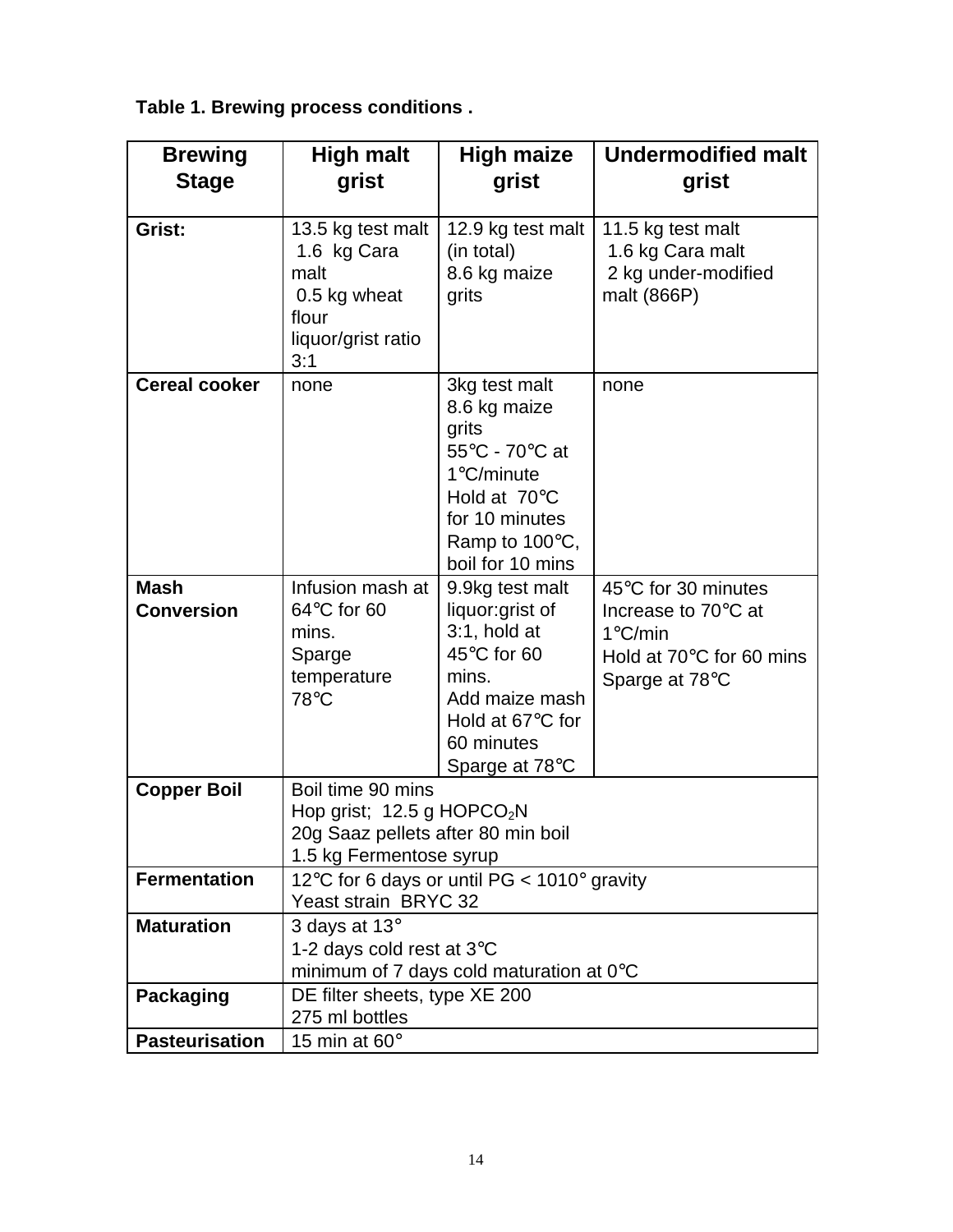# **4. RESULTS**

# **4.1. Analytical data for the commercial malts**

After arrival at BRi, each commercial malt was re-homogenised by thorough mixing, sub-sampled and re-analysed for basic quality parameters, common to most brewers' specifications.

On the basis of the results of all nine malts, six (two from the UK and four from the other major malting barley producing areas of the world (north America, Australia and mainland Europe), were chosen for brewing trials. The standard analyses for these six malts are shown in **Table 3,** together with the typical specification for a premium lager malt, as advised by the MAGB. All values are BRi analyses, with the exception of the Apparent Attenuation, where the brewer's own value is used, since at BRi the real rather than the apparent attenuation is measured.

| <b>Parameter</b>                                          | Min  | <b>Typical</b><br>specification<br>Max | UK <sub>2</sub> | UK4       | A    | C         | D    | E.        |
|-----------------------------------------------------------|------|----------------------------------------|-----------------|-----------|------|-----------|------|-----------|
| <b>Moisture</b><br>$(\%)$                                 |      | 4.5                                    | 5.3             | 6.5       | 6.0  | 4.5       | 6.4  | 4.6       |
| <b>Extract</b><br>(fine)<br>(% dry)                       | 80.5 |                                        | 83.1            | 81.5      | 81.9 | 81.5      | 82.2 | 83.2      |
| <b>Fine</b><br>/coarse<br>difference                      |      | $\overline{2}$                         | 0.7             | 0.3       | 1.3  | 0.3       | 0.9  | 0.9       |
| Colour<br>$(°$ EBC)                                       | 3.0  | 4.0                                    | 3.7             | 4.4       | 3.7  | 4.9       | 3.7  | 4.1       |
| Apparent<br><b>Attenuation</b><br>$(\%)$                  | 78   |                                        | 83              | <b>NA</b> | 78   | 84        | 82   | <b>NA</b> |
| $P(^{\circ}WK)$                                           | 230  |                                        | 298             | 326       | 372  | 253       | 285  | 274       |
| TN (%)                                                    | 1.65 | 1.85                                   | 1.64            | 1.68      | 1.84 | 1.63      | 1.69 | 1.64      |
| <b>TSN (%)</b>                                            | 0.65 | 0.80                                   | 0.69            | 0.75      | 0.73 | 0.77      | 0.76 | 0.72      |
| Kolbach<br>$(\%)$                                         | 38   | 45                                     | 42              | 44        | 40   | 48        | 45   | 44        |
| <b>Wort</b><br>$\beta$ -glucan<br>(mg/l)<br><b>Skalar</b> |      | 230                                    | 85              | 15        | 185  | <b>NA</b> | 60   | 145       |
| <b>Friability</b><br>(%)                                  | 80   |                                        | 81              | 92        | 72   | 82        | 78   | 84        |

#### **Table 3. Standard analyses of malts chosen for brewing.**

The aim was to choose malts which would be within the normal specifications for premium bottled lagers. The 6 malts chosen largely fell within the typical specification range, except for moisture, which was frequently higher than specified. This was most probably due to moisture pick-up during transport. Malt UK3 was particularly high in moisture and was therefore rejected for brewing trials. The differences in moisture between the other malts was not considered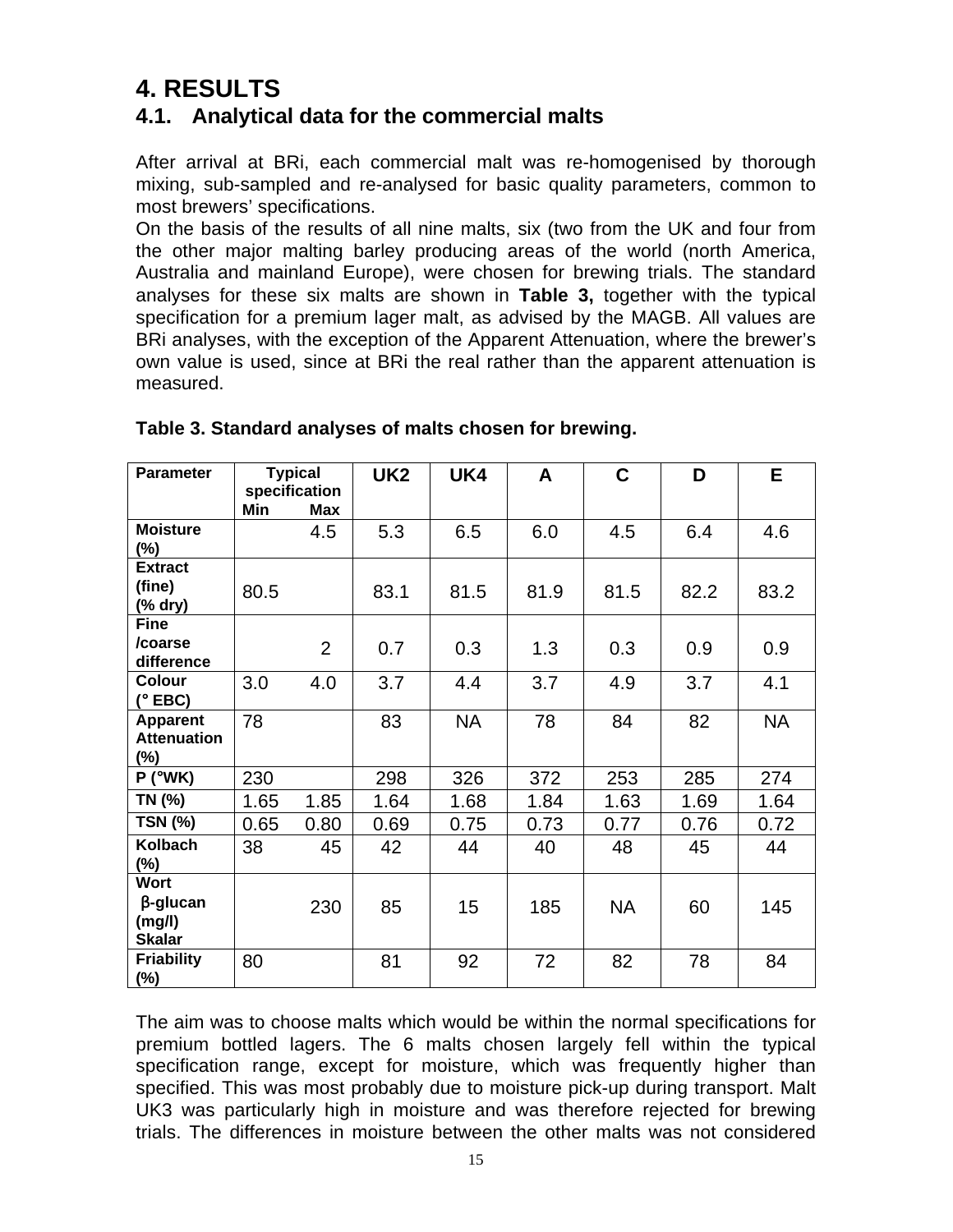likely to have a significant effect on brewing performance. Malt A had a higher total nitrogen content than did the other samples, although it was still within the typical specification range, and was considered by the brewing company involved to be suitable for use alongside Malt B as part of the grist for its' brands production. This is not unusual for malts from some geographical locations. Although there was some variation in wort β-glucan levels, all 6 malts were well below the specified maximum.

The malts were also analysed for a wide range of quality parameters, not all of which would be regarded by brewers as standard specifications. However, some brewers would include some of these analyses in their specifications. Results for all analyses for all 9 malts are shown in Annex 1 **Table 4.** There was more variation between the malts with these parameters. For example, Malt UK4 and Malt A were particularly high in amylolytic enzymes (DP) while Malt UK3 and Malt C were below the average. All the malts, however, were above the minimum specification and would be generally acceptable commercially. It was also noted that malts A and B were particularly high in β-glucanase activity, while UK2 was well below the average. Since this enzyme is heat labile, it is easily destroyed during kilning, thus the activity in commercial malts is a reflection, not only of the amount developed during malting, but also of the kilning conditions and specified moisture content.

# **4.2. Predictive tests for brewhouse performance**

All 9 malts were also analysed using tests which are considered to predict brewhouse performance (see BACKGROUND AND SCOPE OF PROJECT).

## **4.2.1. Light Transflectance Meter (LTm)**

With the exception of malt A (which had a higher nitrogen content), all the malts were relatively mealy, with scores between 80 and 90% (**Figure 3 )** Somewhat larger differences were apparent in the homogeneity scores. The malts UK 3, UK4 , B and E were noticeably more homogenous than the others, while malts A, C and D were below average.



#### **Figure 3. LTm scores**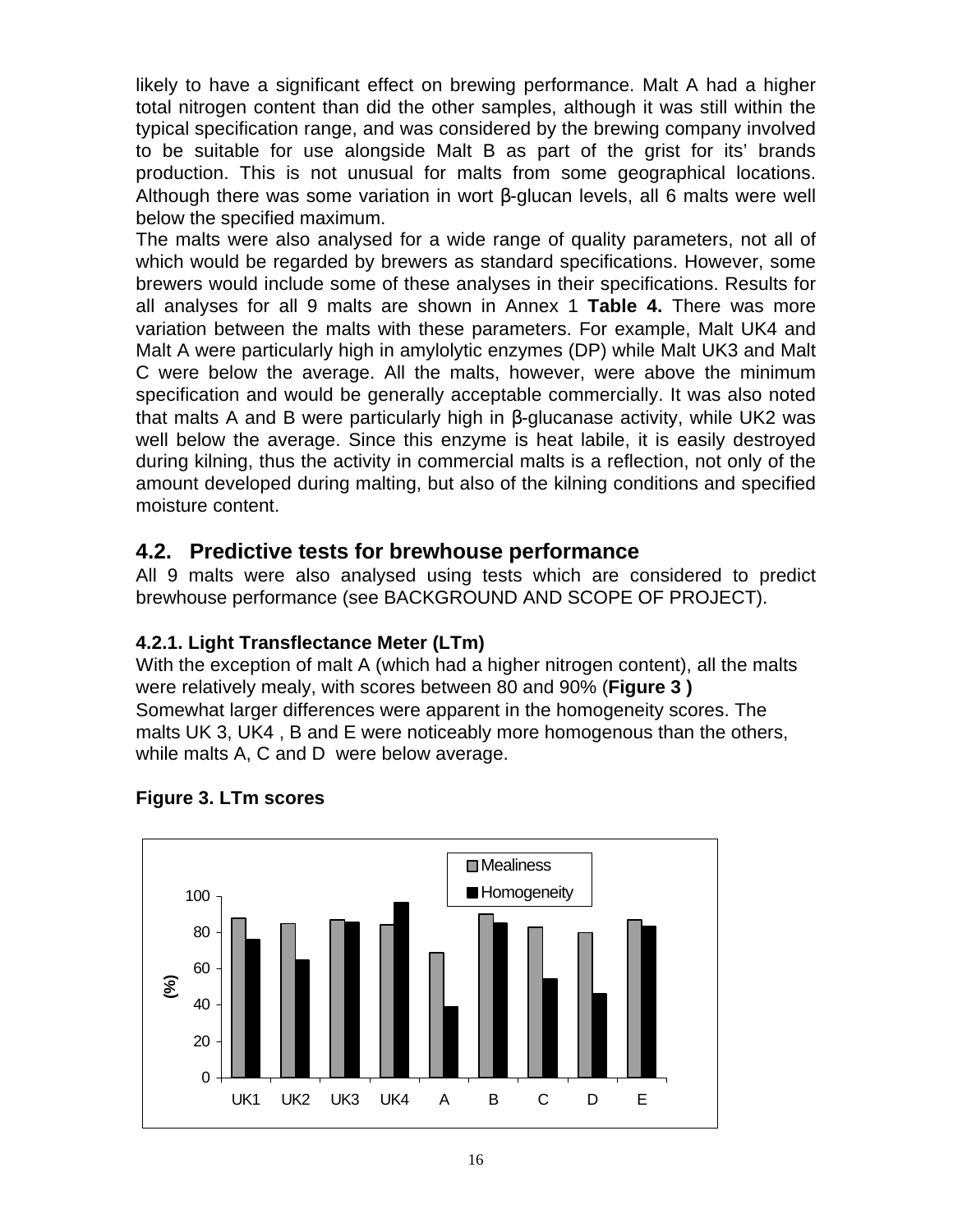#### **4.2.2. Malt** β**-glucan**

The sanded slab technique gives values for both extent and homogeneity of modification of endosperm cell walls (**Figure 4**). There was little difference between the malts in terms of the extent of modification, with all except Malt A being over 96% modified. There was somewhat greater variability in homogeneity, although less than was evidenced with the LTm technique. In both cases Malt A displayed poor homogeneity whilst UK4 was the most homogeneous.



#### **Figure 4. Malt** β**-glucan**

#### **4.2.3.** β**-glucan content of laboratory wort**

The β-glucan content of the worts prepared in the laboratory mashing bath from each of the malts are shown in **Figure 5.** The SKALAR method gave values from 2 – 4 times as high as the McCleary method (see Methods) but there was a strong correlation between the two methods and they generally ranked the samples in the same order. The difference between the two values gives an indication of the amount of small to moderate sized β-glucan molecules. For both methods UK4 gave the lowest β-glucan content and Malt A the highest. Unfortunately there was insufficient malt C to obtain a SKALAR analysis, but extrapolation from the McCleary results suggests that it would be high.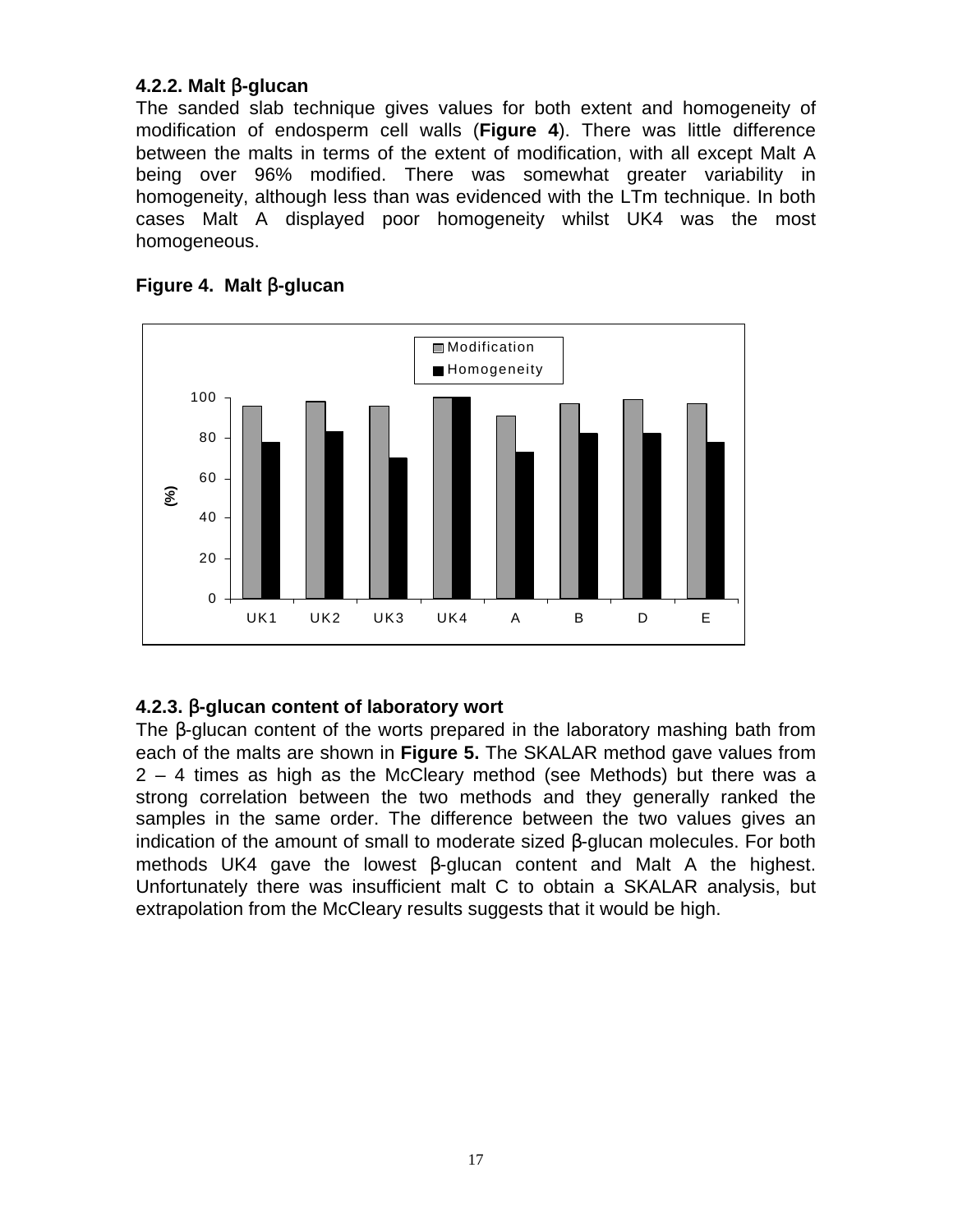### **Figure 5.** β**-glucan content of laboratory wort**



## **4.2.4. Bench-scale filtration (Vmax)**

As with β-glucan content, there was a wide range of filtration behaviour (**Figure 6**), from very fast (UK4) to slow (malts C and E).





#### **4.2.5 Correlations between predictive tests**

The results for each of the predictive tests were compared with each other (**Table 5** ). The strongest correlations were found between the β-glucan content and modification by calcofluor staining, as might be expected, since calcofluor primarily stains β-glucan cell walls. There was also a good correlation between laboratory filtration (Vmax) and homogeneity by Calcofluor staining. Perhaps surprisingly, there was little correlation between the homogeneity as measured by the three different techniques (LTm, friability and calcofluor staining), suggesting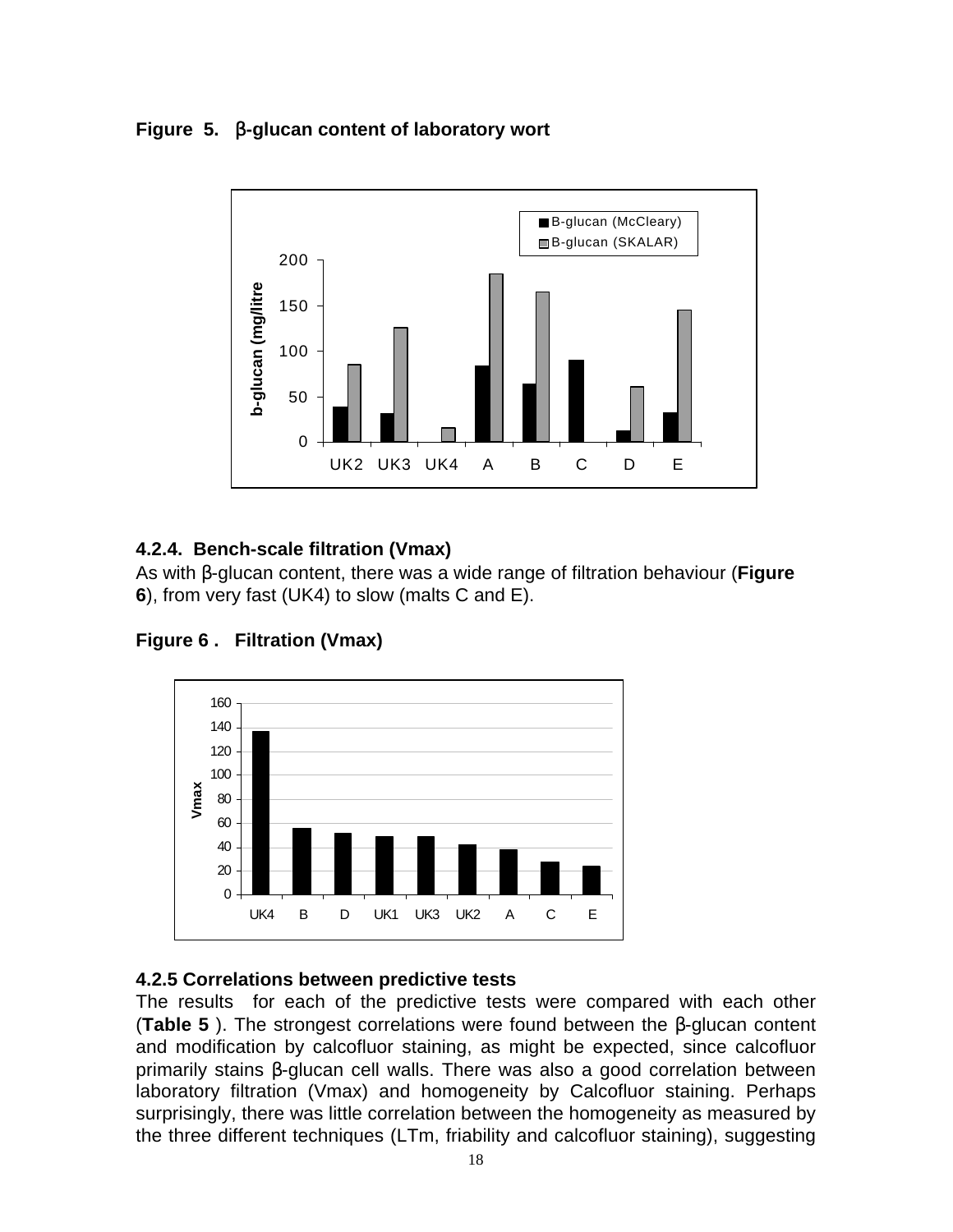that they were detecting different characteristics. However, with such a small number of samples, all of which were relatively well modified, no great reliance can be placed on these correlations. The general lack of strong corrrelations between most of the tests is perhaps not surprising, given the number of factors involved. For example, β-glucan content of the wort will be affected not only by the mealiness of the endosperm, but also by the β-glucanase activity during the laboratory mashing stage. Likewise, the Vmax will also be affected by enzyme activity during mashing in addition to endosperm mealiness and other factors. However, the general lack of significant correlations between the different predictive tests supported the argument, derived from practical experience, that the different laboratory tests available are each influenced by a different set of factors and can therefore give differing results.

# **4.3 Brewing trials**

## **4.3.1 Standard brews using grist with a high malt content Brewhouse performance**

Each of the six selected malts was used to brew a standard lager, using an infusion mash schedule (see Methods). Brewhouse data are shown in **Table 6**.

|                      | UK <sub>2</sub> | UK4         | A      | C           | D      | E.     |
|----------------------|-----------------|-------------|--------|-------------|--------|--------|
| Brew number          | 67/01           | 82/01       | 69/01  | 66/01       | 68/01  | 81/01  |
| Mash pH              | 5.56            | 5.49        | 5.66   | 5.58        | 5.57   | 5.47   |
| Lauter time          | 83              | 83          | 84     | 84          | 82     | 81     |
| (mins)               |                 |             |        |             |        |        |
| Re-                  |                 |             |        |             |        |        |
| circulation          | 16              | 23          | 22     | 35          | 16     | 31     |
| time (mins)          |                 |             |        |             |        |        |
| Time before          | 13              | <b>None</b> | 64     | <b>None</b> | 16     | 6      |
| first rake           |                 | needed      |        | needed      |        |        |
| Gravity of           |                 |             |        |             |        |        |
| last running         | 1005.8          | 1004.1      | 1006.9 | 1005.8      | 1003.1 | 1003.8 |
| (°)                  |                 |             |        |             |        |        |
| <b>Sweet Wort</b>    | Very            | Good        | Very   | Fair        | Very   | Good   |
| clarity              | good            |             | good   |             | good   |        |
| <b>Extract yield</b> |                 |             |        |             |        |        |
| (litre ° Plato       | 1102.9          | 1086        | 1048.8 | 1044        | 1081.6 | 1124.5 |
| at                   |                 |             |        |             |        |        |
| fermentation         |                 |             |        |             |        |        |
| gravity)             |                 |             |        |             |        |        |

#### **Table 6. Brewhouse data for brews with a high malt grist**

Malt E gave the highest yield of extract overall, followed by Malt UK2. Extract yields from Malts A and C were below average for the malt set.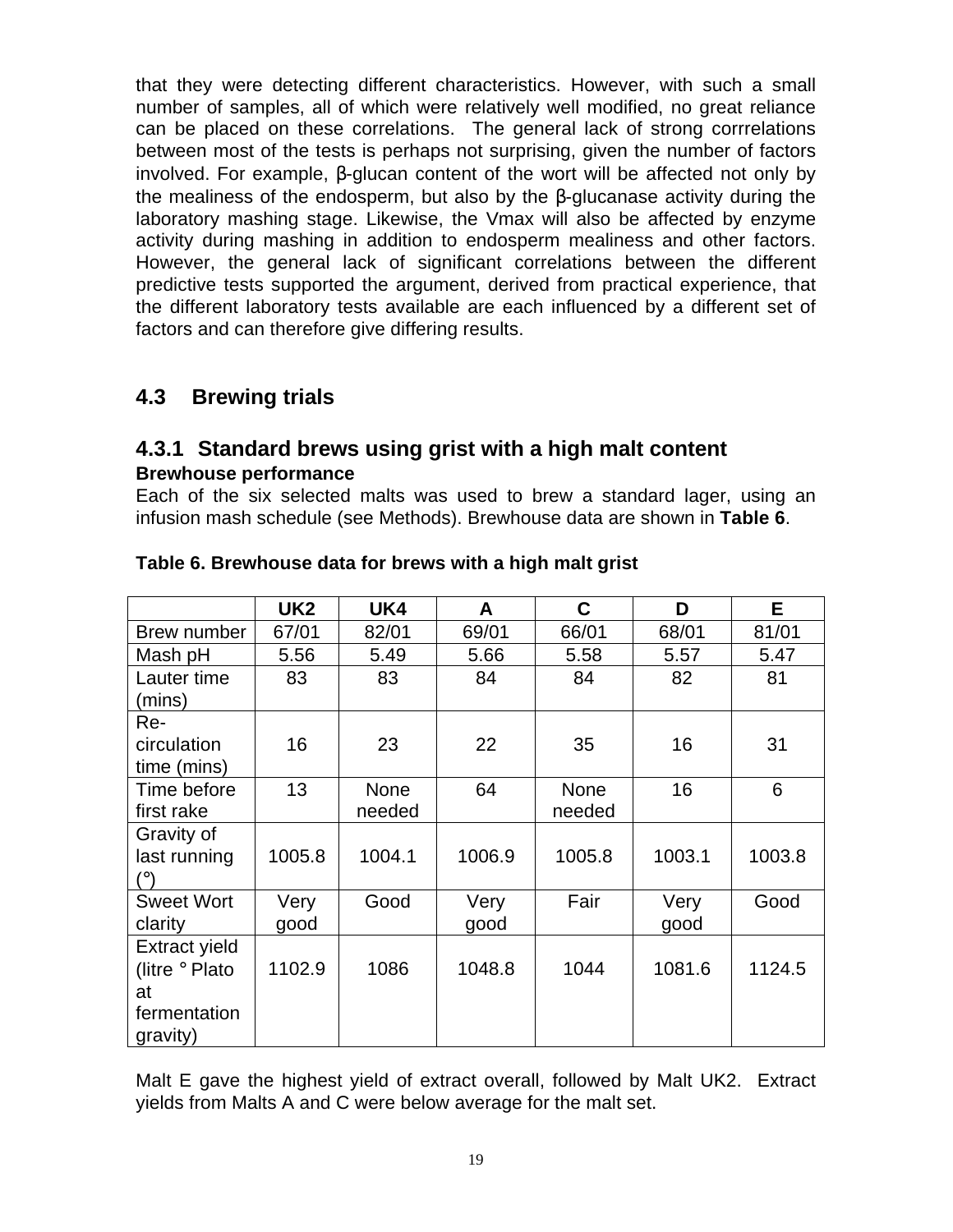The time which elapses before raking is required is an indication of the ease with which the wort could be run off. The results shown above in Table 6 suggest that malts A, C and UK4 ran off very readily, while malt E was much more difficult. Another quantitative measure of ease of run-off is the differential pressure which was need to maintain a steady run-off rate. This is shown in **Figure 7.** The sharp rises in pressure show where raking was required. These data confirm that malts UK4 and C ran off very easily, while run-off problems were experienced with malts D and E.

The clarity of the sweet wort is another important quality parameter. Wort turbidity was therefore monitored during run-off and the data shown in **Figure 8.** Both of the UK malts (shown in red) had relatively low turbidity throughout most of the lautering period, as did malt A. Malt C, on the other hand, which had run off very readily (**Figure 7**), was very turbid throughout. Malt E, which had not run off well, was also very turbid, although Malt D, which had also experienced run-off problems, was quite clear

#### **Wort Quality**

Each wort was analysed for standard quality parameters. The results (given in **Table 7**) were very similar for all six brews. This would be expected, since all six malts had similar standard analyses. The exception was Malt A, which gave higher values for free amino nitrogen and total soluble nitrogen. Again, this is to be expected, given the higher protein content of this malt.



**Figure 7. Differential pressures during run-off for all malt brews**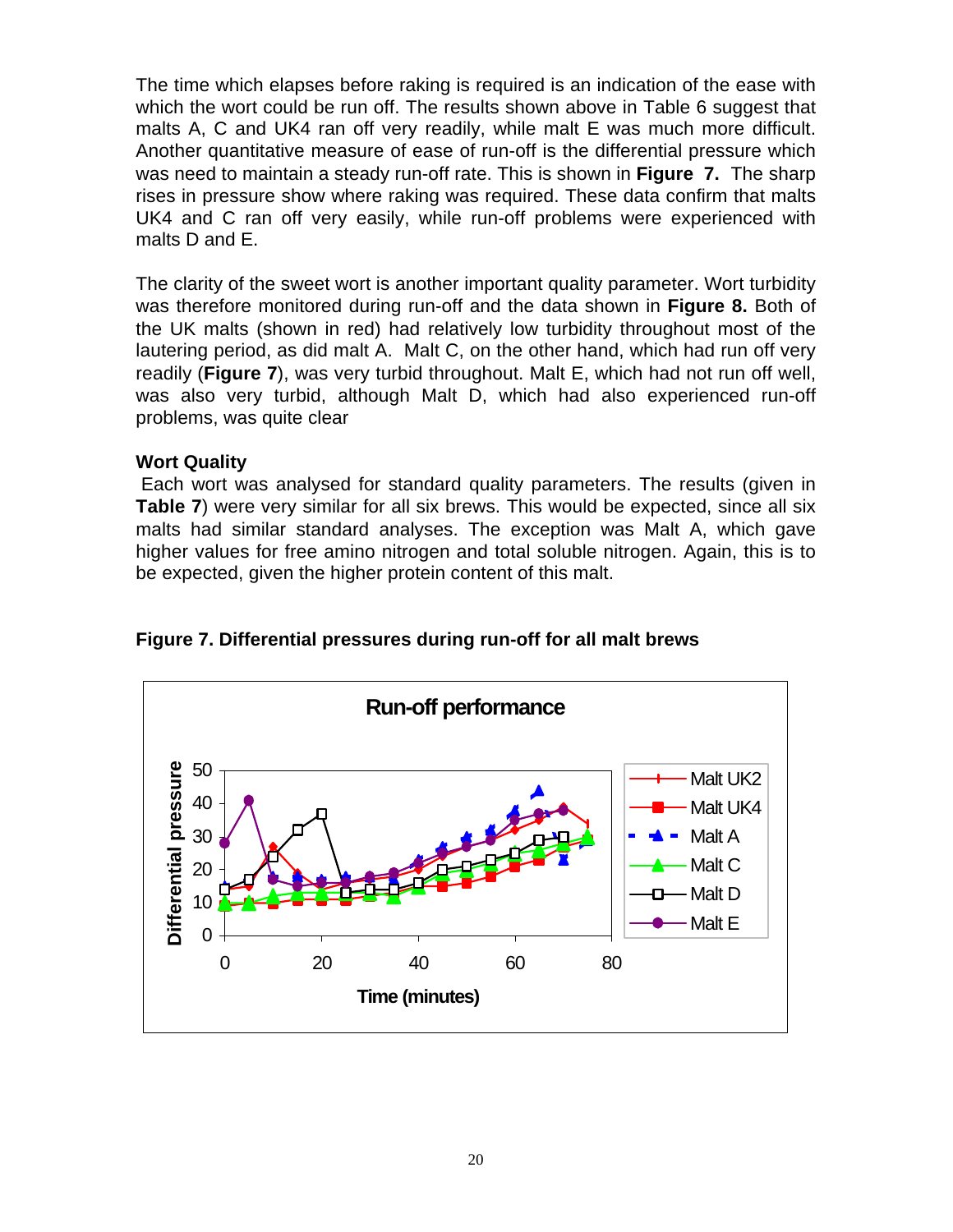

**Figure 8. Wort turbidity during run-off for all malt brews.**

|  | Table 7. Wort analyses for all malt brews |  |  |  |
|--|-------------------------------------------|--|--|--|
|--|-------------------------------------------|--|--|--|

|                   | UK <sub>2</sub> | UK4     | A       | C       | D       | E.      |
|-------------------|-----------------|---------|---------|---------|---------|---------|
| <b>Brew</b>       | 67/01           | 82/01   | 69/01   | 66/01   | 68/01   | 81/01   |
| number            |                 |         |         |         |         |         |
| QA Ref.           | 3042/01         | 3657/01 | 3084/01 | 3001/01 | 3057/01 | 3640/01 |
| No.               |                 |         |         |         |         |         |
| PH                | 5.55            | 5.52    | 5.50    | 5.58    | 5.58    | 5.40    |
| Colour            | 12.0            | 12.5    | 12.3    | 13.1    | 11.9    | 11.5    |
| (°EBC)            |                 |         |         |         |         |         |
| Present           | 43.29           | 43.41   | 43.23   | 42.64   | 43.14   | 43.78   |
| gravity $(°)$     |                 |         |         |         |         |         |
| <b>Bitterness</b> | 32              | 32      | 33      | 33      | 32      | 31      |
| (BU)              |                 |         |         |         |         |         |
| Free amino        | 146             | 157     | 182     | 164     | 161     | 148     |
| $N$ (mg/litre)    |                 |         |         |         |         |         |
| Forced            |                 |         |         |         |         |         |
| fermentation      | 68              | 75      | 71      | 69      | 69      | 71      |
| $(\%)$            |                 |         |         |         |         |         |
| Total             |                 |         |         |         |         |         |
| soluble           | 828             | 855     | 944     | 894     | 890     | 832     |
| nitrogen          |                 |         |         |         |         |         |
| (mg/litre)        |                 |         |         |         |         |         |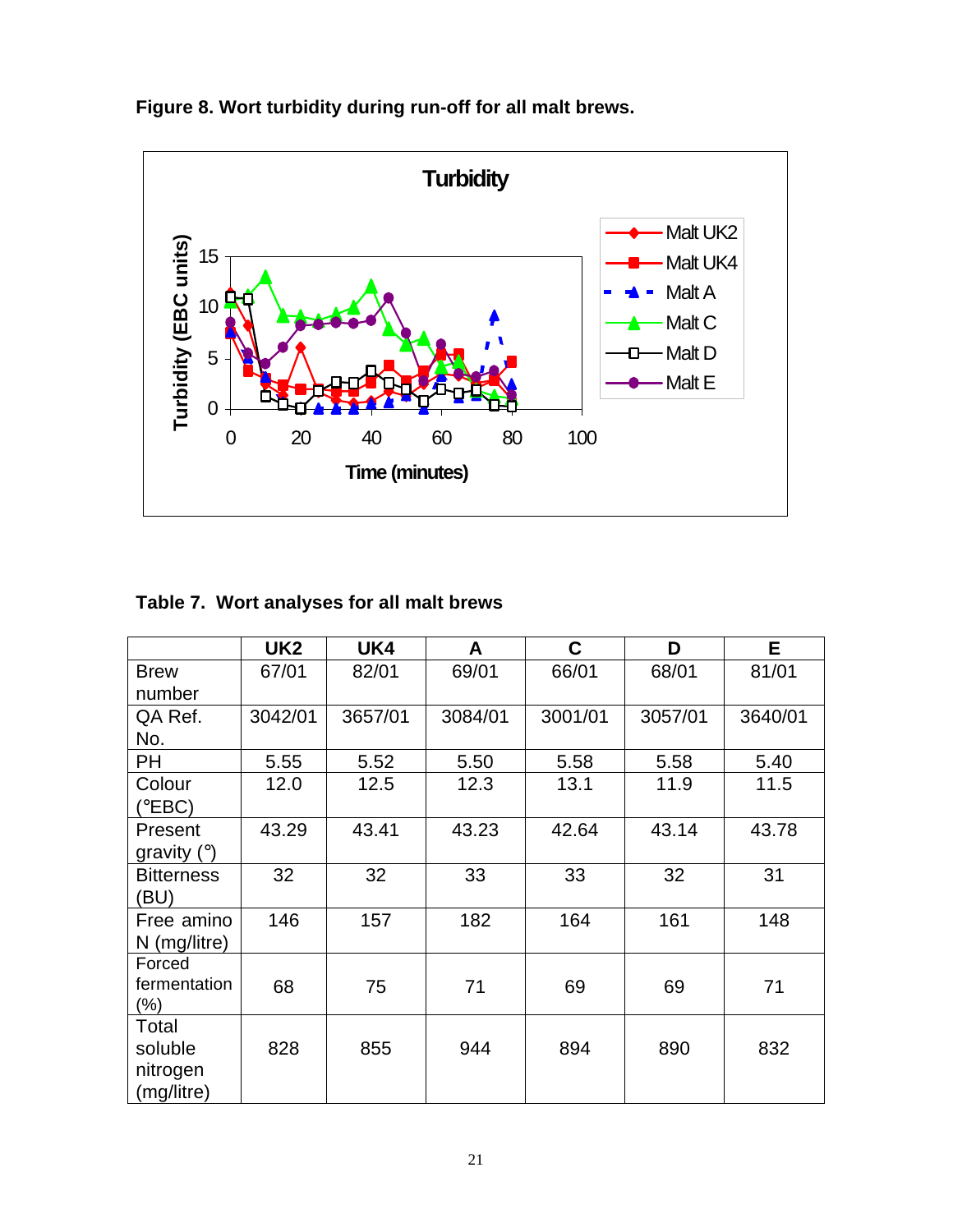#### **Fermentation performance**

The fermenting worts were monitored daily for gravity. The results, shown in **Figure 9,** indicate that all six worts fermented satisfactorily and that there were no major differences between them in their ability to support yeast growth and fermentation. Final attenuation for Malt UK4 and Malt E was slightly higher than for the other 4 malts. However, this is most likely to be due to the fact that these two malts were brewed later than the first set of 4, and therefore were fermented with a later generation of yeast.



#### **Figure 9. Fermentation performance for all malt brews**

#### **Beer quality**

Final beers were analysed for a range of key quality parameters and the results are shown in **Table 8**. As expected, these did not show any major differences between the malts, other than the slightly higher nitrogen content of beer from Malt A. UK2 and UK4 gave above average levels of ethanol, while both Malt E and Malt C were below the average ethanol concentration for this set of malts.

The total yield of ethanol from the grist was calculated from the total volume of wort obtained at fermentation gravity and the concentration of ethanol in the final beer. The highest yields of ethanol overall were obtained from Malts UK2 and UK4. Malt E, although it gave the highest yield of extract in the brewhouse, gave slightly below the average yield of ethanol, suggesting that some of the extract was not fermentable.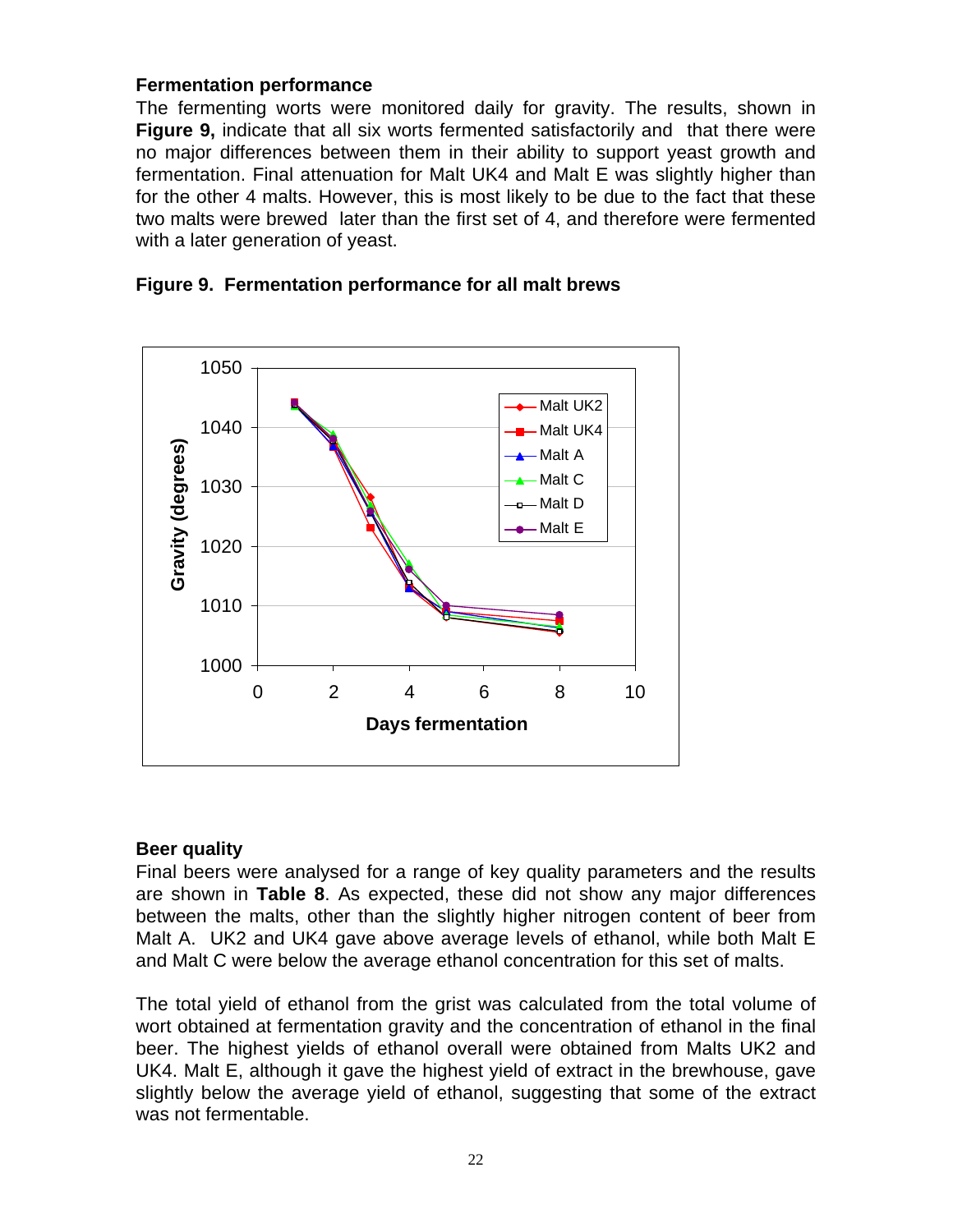| <b>Malt</b>                 | UK <sub>2</sub> | UK4     | A       | $\mathbf C$ | D       | E       |
|-----------------------------|-----------------|---------|---------|-------------|---------|---------|
| <b>Brew No.</b>             | 67/01           | 82/01   | 69/01   | 66/01       | 68/01   | 81/01   |
| QA Ref. No.                 | 3536/01         | 3849/01 | 3586/01 | 3535/01     | 3585/01 | 3848/01 |
| PН                          | 4.00            | 4.14    | 4.21    | 4.08        | 4.14    | 4.09    |
| <b>Colour</b>               | 9.5             | 9.7     | 9.4     | 9.4         | 9.0     | 8.2     |
| (°EBC)                      |                 |         |         |             |         |         |
| <b>Present</b>              | 6.10            | 4.23    | 5.49    | 5.50        | 4.97    | 6.76    |
| Gravity $(°)$               |                 |         |         |             |         |         |
| <b>Attenuation</b>          |                 |         |         |             |         |         |
| limit                       | 5.69            | 4.04    | 6.11    | 5.97        | 5.51    | 5.87    |
| $(^\circ)$                  |                 |         |         |             |         |         |
| <b>Head</b>                 |                 |         |         |             |         |         |
| <b>Retention</b>            | 75              | 78      | 73      | 78          | 72      | 83      |
| <b>Value</b>                | 164             | 156     | 153     | 165         | 149     | 161     |
| (Nibem)                     | 246             | 231     | 234     | 238         | 225     | 235     |
| (sec)                       |                 |         |         |             |         |         |
| <b>Bitterness</b>           | 21              | 21      | 21      | 22          | 21      | 20      |
| (BU)                        |                 |         |         |             |         |         |
| <b>Amino</b><br><b>Free</b> |                 |         |         |             |         |         |
| <b>Nitrogen</b>             | 43.6            | 40.6    | 59.4    | 57.1        | 52.2    | 39.8    |
| (mg/litre)                  |                 |         |         |             |         |         |
| <b>Total</b>                |                 |         |         |             |         |         |
| <b>Soluble</b>              | 582             | 631     | 716     | 630         | 661     | 590     |
| <b>Nitrogen</b>             |                 |         |         |             |         |         |
| (mg/litre)                  |                 |         |         |             |         |         |
| Ethanol (%)                 | 5.13            | 5.21    | 5.05    | 4.84        | 5.01    | 4.75    |
| <b>Total yield of</b>       | 5.156           | 5.132   | 4.848   | 4.646       | 4.960   | 4.845   |
| ethanol (kg)                |                 |         |         |             |         |         |
| <b>Haze</b>                 | 0.2             | 0.33    | 0.18    | 0.17        | 0.18    | 0.14    |

**Table 8. Analysis of beers from all malt brews**.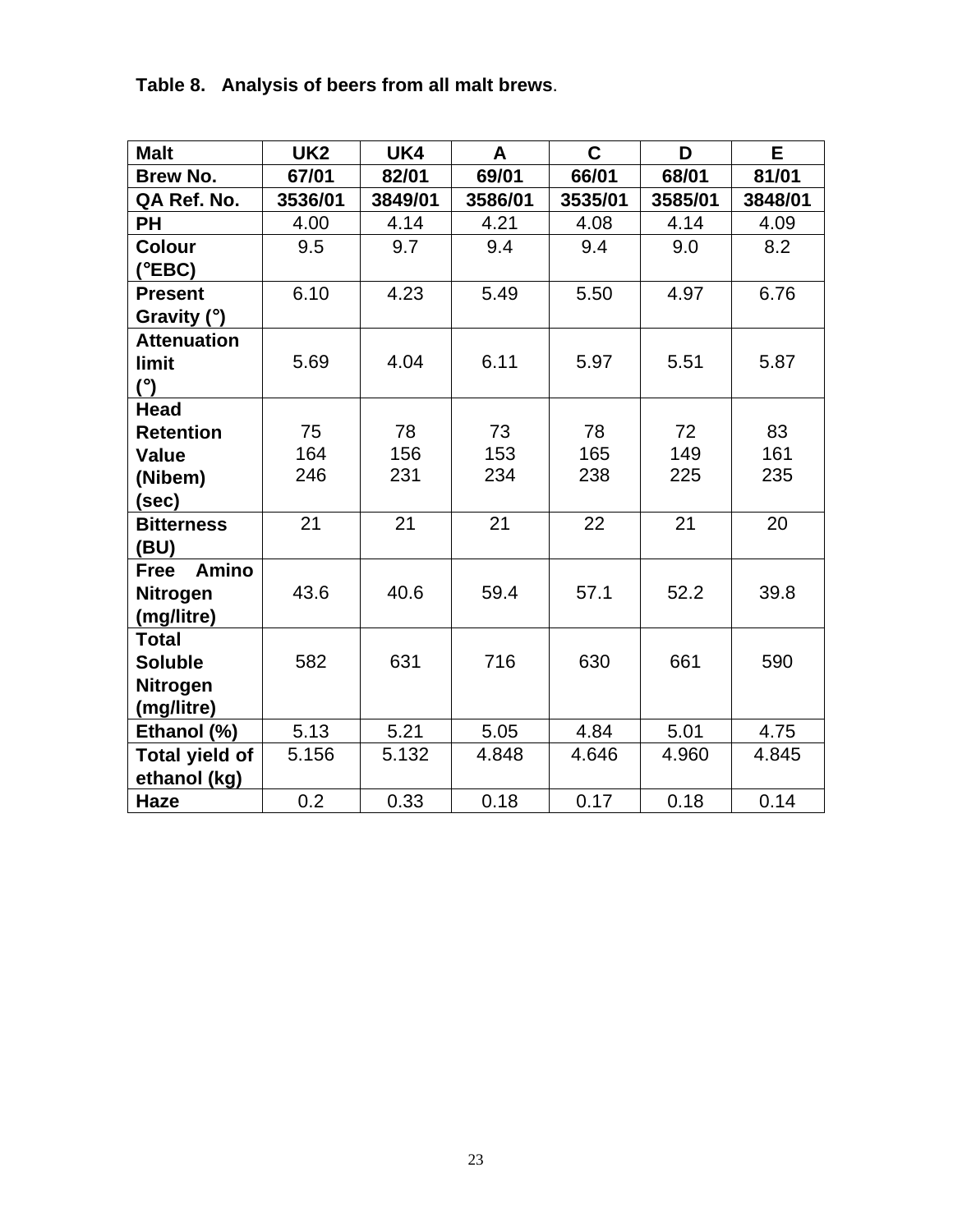# **4.3.2. Brews using maize grits as adjunct**

#### **Brewhouse performance**

**Table 9** shows the brewhouse data. As with the all-malt brews, Malt UK2 and Malt E gave the highest yield of extract. Extract yield from Malt D was below average for the set.

| <b>Malt</b>          | UK <sub>2</sub> | UK4        | A          | C      | D          | E.     |
|----------------------|-----------------|------------|------------|--------|------------|--------|
| <b>Brew number</b>   | 72/01           | 85/01      | 74/01      | 71/01  | 73/01      | 84/01  |
| Mash pH              | 5.7             | 5.7        | 5.72       | 5.56   | 5.62       | 5.38   |
| Lauter time          | 93              | 93         | 91         | 92     | 89         | 91     |
| (mins)               |                 |            |            |        |            |        |
| Re-circulation       |                 |            |            |        |            |        |
| time (mins)          | 16              | 15         | 13         | 17     | 15         | 24     |
| Time before          | 63              | <b>Not</b> | <b>Not</b> | 61     | <b>Not</b> | 70     |
| first rake           |                 | needed     | needed     |        | needed     |        |
| Gravity of last      |                 |            |            |        |            |        |
| running              | 1005.8          | 1007.3     | N/A        | 1006.5 | N/A        | 1016.9 |
| (٥١                  |                 |            |            |        |            |        |
| <b>Sweet Wort</b>    | Good            | Good       | Very       | Good   | Very       | Fair   |
| clarity              |                 |            | good       |        | good       |        |
| <b>Extract yield</b> |                 |            |            |        |            |        |
| (litre ° Plato at    | 1463.9          | 1342       | 1322.5     | 1371.1 | 1287       | 1454.2 |
| fermentation         |                 |            |            |        |            |        |
| gravity)             |                 |            |            |        |            |        |

#### **Table 9. Brewhouse data for brews with maize adjunct**

Differential pressures for these brews are shown in **Figure 10**. All brews ran off well initially, but malt UK2 and Malt C (which had given good run off in the high malt brews) showed some pressure build up later on and required raking. Malt E, which had not run off well in the all-malt series of brews, showed a particularly high build of pressure towards the end of run-off and required raking. Although this malt gave a good yield of extract, the gravity of the last runnings was unusually high. Possibly the raking encouraged materials to leach out of the spent grains. Malt D (which had not performed well during the high malt brews), and Malts A and UK4 each ran off well and did not require raking. In general there was less difference between the malts in terms of run of performance than there had been with the high malt mashes.

There was also less differentiation with turbidity (**Figure 11**). All malts behaved similarly, in that turbidity was relatively low for the first 40 minutes of lautering, but then fluctuated rapidly, even with those malts which did not require raking. Malt E, however, was very turbid throughout run-off.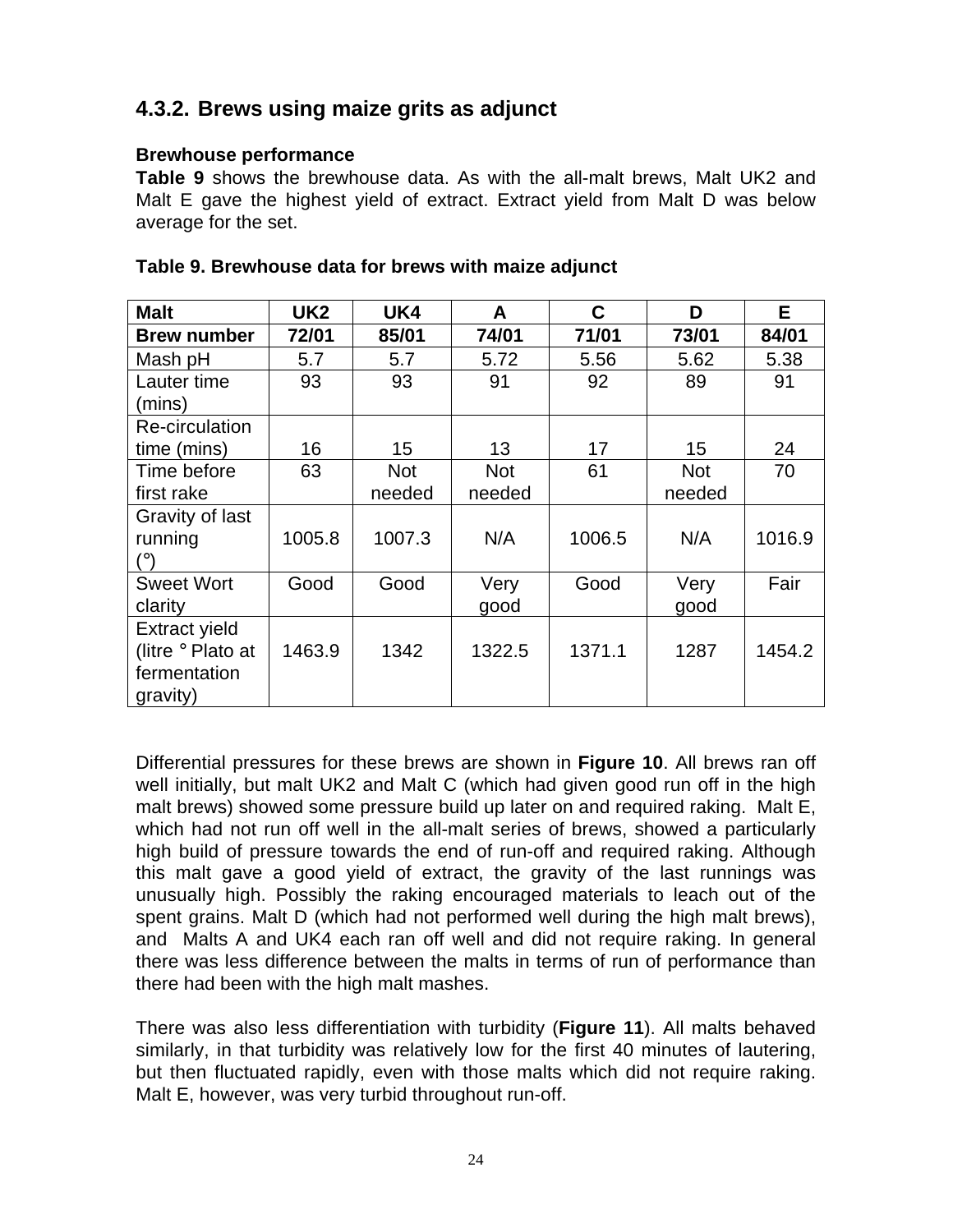

**Figure 10. Differential pressures during run-off with maize brews**

**Figure 11. Turbidity during run-off with maize brews**



#### **Wort quality**

Standard analytical data for the worts, given in **Table 10**, was similar for all six brews, with the exception, already noted, of the higher total and free amino nitrogen values for Malt A. Wort colours and soluble protein content were lower than for the all-malt beers, as would be expected from the proportion of maize (which imparts less protein and colour than malt) in the grist.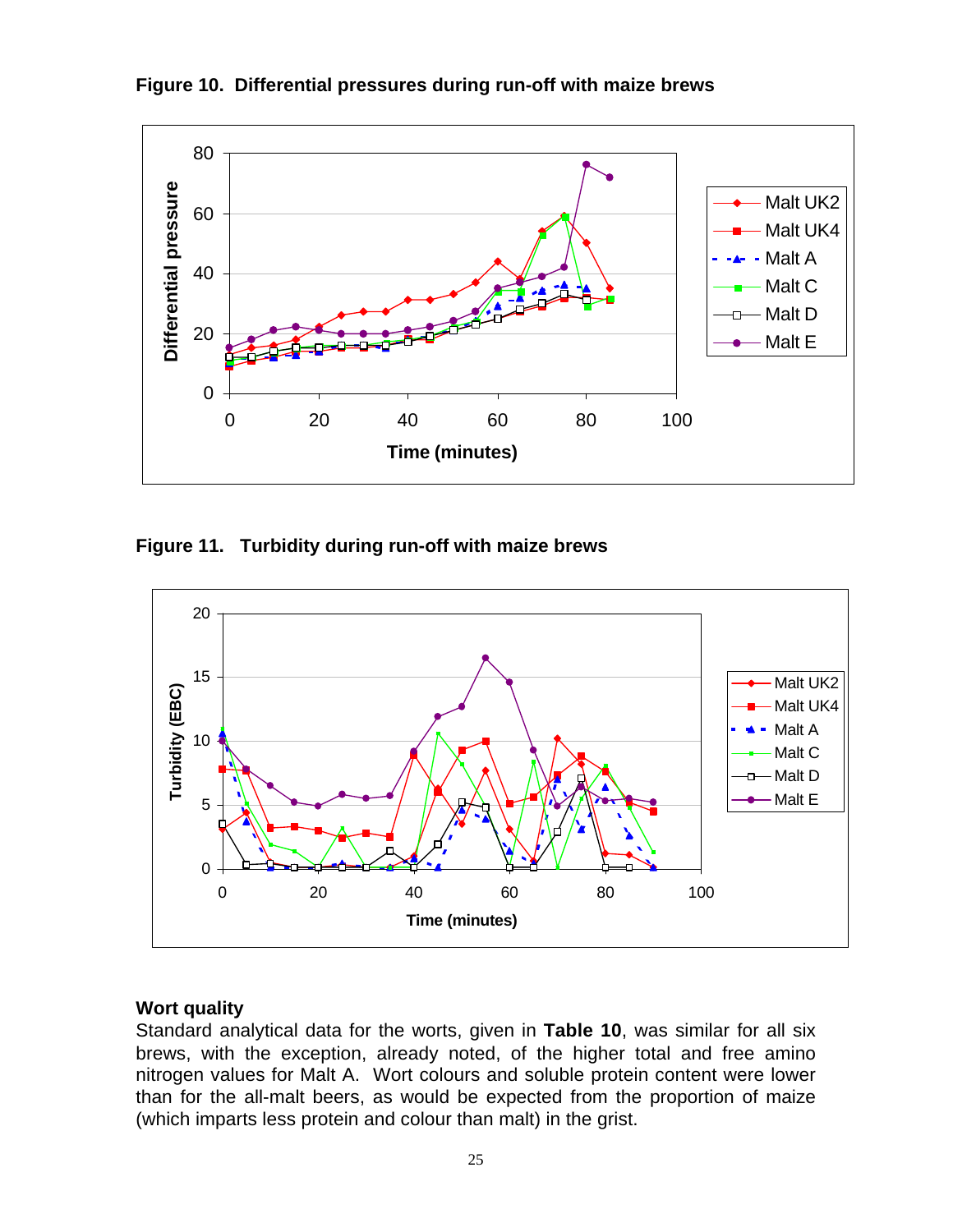| <b>Malt</b>       | UK <sub>2</sub> | UK4     | A       | $\mathbf c$ | D       | E.      |
|-------------------|-----------------|---------|---------|-------------|---------|---------|
| <b>Brew</b>       | 72/01           | 85/01   | 74/01   | 71/01       | 73/01   | 84/01   |
| number            |                 |         |         |             |         |         |
| QA Ref.           | 3181/01         | 3795/01 | 3275/01 | 3159/01     | 3218/01 | 3759/01 |
| No.               |                 |         |         |             |         |         |
| PН                | 5.52            | 5.60    | 5.52    | 5.72        | 5.55    | 5.54    |
| Colour            | 6.1             | 6.8     | 6.8     | 7.2         | 6.3     | 5.8     |
| (°EBC)            |                 |         |         |             |         |         |
| Present           | 43.38           | 43.55   | 43.47   | 43.23       | 43.33   | 43.58   |
| gravity $(°)$     |                 |         |         |             |         |         |
| <b>Bitterness</b> | 26              | 33      | 35      | 32          | 33      | 27      |
| (BU)              |                 |         |         |             |         |         |
| Free amino        | 120             | 131     | 131     | 142         | 132     | 119     |
| N (mg/litre)      |                 |         |         |             |         |         |
| Forced            |                 |         |         |             |         |         |
| fermentation      | 67              | 70      | 68      | 66          | 68      | 67      |
| (%)               |                 |         |         |             |         |         |
| Total             |                 |         |         |             |         |         |
| soluble           | 542             | 622     | 674     | 594         | 615     | 583     |
| nitrogen          |                 |         |         |             |         |         |
| (mg/litre)        |                 |         |         |             |         |         |

**Table 10. Wort analyses for maize brews**

#### **Fermentation Performance**

As before, the fermenting worts were monitored daily for gravity and in this case also for yeast cell numbers. The results are for Malts UK2, A, C, and D are shown in **Figure 12** and suggest that, although there was little difference between worts from malts UK2, A and D, yeast growth in wort from Malt C was somewhat limited. This was reflected in the slightly slower attenuation with Malt C, which needed an extra 12 – 24 hours to achieve final attenuation.

The fermentation results for Malt UK4 and Malt E are shown separately from the other 4 (see **Figure 13**), since these two were brewed as a pair, but 4-5 weeks later than the first four, and are therefore using a later generation of yeast. Older generations of yeast frequently display slightly longer lag periods, and thus the overall fermentation period is longer. If Figures 12A and 13A are compared, it can be seen that all of the first batch (with the exception of Malt C) had reached the threshold gravity at 1010 by five days, while neither of the second batch had. (Once the threshold gravity is reached, the temperature of the fermenter is increased to 13°C for three days. This is described as the warm maturation period).

Although both Malt E and Malt UK4 fermented more slowly than the first batch, Malt E took significantly longer to attenuate than did Malt UK4, and yeast growth was also noticeably reduced.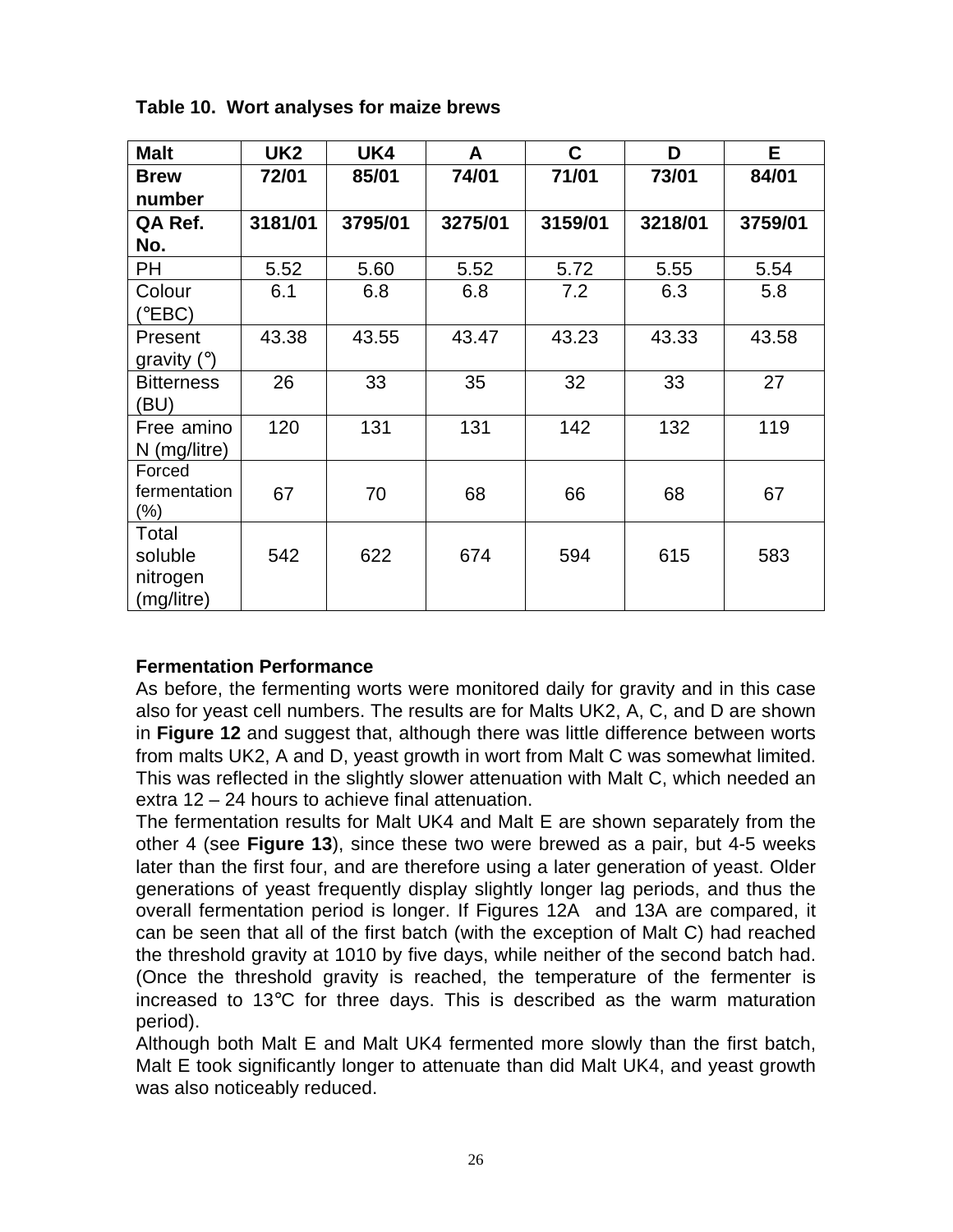**Figure 12. Fermentation performance for maize brews – Malts UK2, A,C and D**

**12A. Gravity**



#### **12 B. Yeast cell numbers**

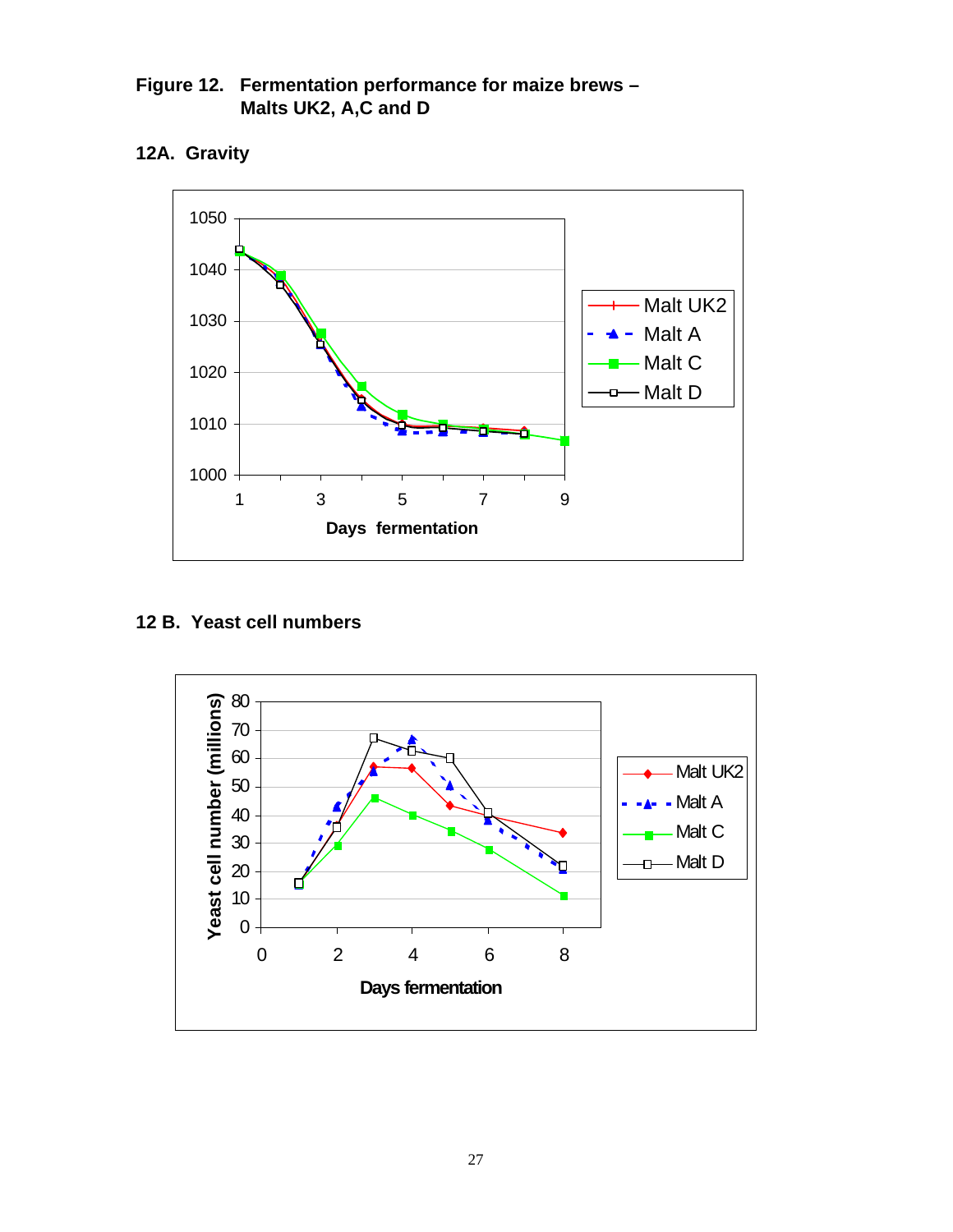

# **13A. Gravity**



**13B. Yeast cell numbers**

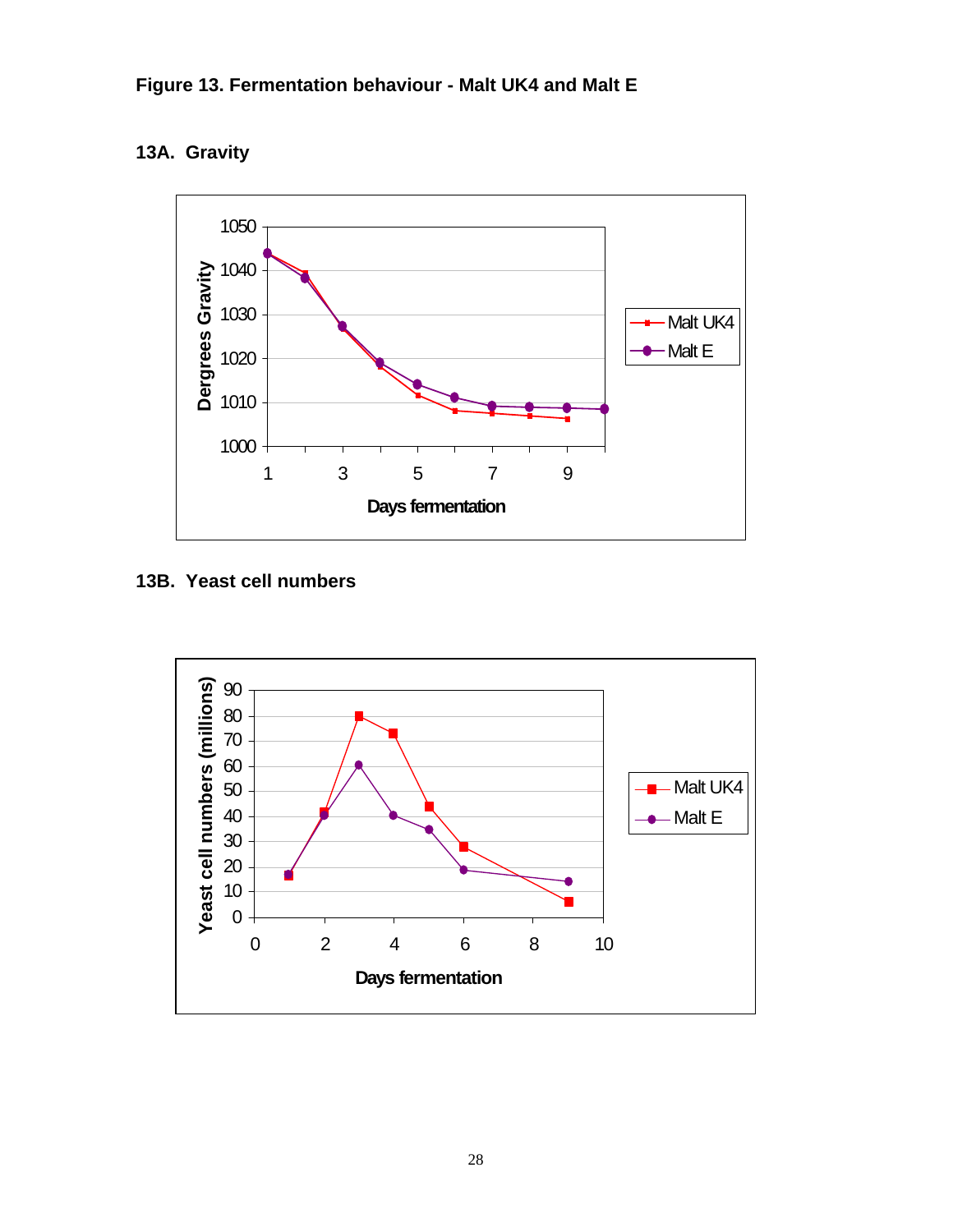#### **Beer Quality**

The finished beers were analysed for key quality parameters. Results are given in **Table 11**. As with the all-malt brews, there was little difference between the beers for most standard parameters, as would be expected. Ethanol concentrations were in general lower than for the all malt brews, suggesting that the extract was not as fermentable. This was supported by the higher attentuation limits for the maize beers and is probably related to the temperature programme used in the cereal cooker. The concentration of ethanol from UK4 was slightly above average for this set of brews, while that for malts C and E was below average, indicating poorer fermentability. However, the total calculated yield of ethanol from Malt E was still good because of the high yield of extract. Malts UK2, UK4 and Malt E all gave above average yields of ethanol, while that from Malt D was below average for this set of brews.

| <b>Malt</b>                 | UK <sub>2</sub> | UK4     | A       | $\mathbf C$ | D       | E       |
|-----------------------------|-----------------|---------|---------|-------------|---------|---------|
| <b>Brew No.</b>             | 72/01           | 85/01   | 74/01   | 71/01       | 73/01   | 84/01   |
| QA Ref. No.                 | 3682/01         | 4084/01 | 3693/01 | 3681/01     | 3692/01 | 4083/01 |
| <b>PH</b>                   | 3.76            | 3.84    | 3.79    | 3.82        | 3.80    | 3.89    |
| <b>Colour</b>               | 5.0             | 4.8     | 4.8     | 7.9         | 3.9     | 3.8     |
| (°EBC)                      |                 |         |         |             |         |         |
| <b>Present</b>              | 7.43            | 5.71    | 7.04    | 7.69        | 7.35    | 7.54    |
| Gravity $(°)$               |                 |         |         |             |         |         |
| <b>Attenuation</b>          |                 |         |         |             |         |         |
| limit                       | 7.76            | 6.12    | 7.54    | 7.54        | 7.76    | 7.66    |
| $(^\circ)$                  |                 |         |         |             |         |         |
| <b>Head</b>                 |                 |         |         |             |         |         |
| <b>Retention</b>            | 86              | 59      | 75      | 76          | 70      | 74      |
| <b>Value</b>                | 166             | 125     | 147     | 154         | 144     | 149     |
| (Nibem)                     | 242             | 186     | 221     | 234         | 217     | 223     |
| (sec)                       |                 |         |         |             |         |         |
| <b>Bitterness</b>           | 18              | 20      | 23      | 20          | 21      | 17      |
| (BU)                        |                 |         |         |             |         |         |
| <b>Amino</b><br><b>Free</b> |                 |         |         |             |         |         |
| Nitrogen                    | 23.8            | 23.4    | 25.9    | 31.5        | 22.9    | 22.4    |
| (mg/litre)                  |                 |         |         |             |         |         |
| <b>Total Soluble</b>        |                 |         |         |             |         |         |
| Nitrogen                    | 347             | 376     | 429     | 407         | 384     | 368     |
| (mg/litre)                  |                 |         |         |             |         |         |
| Ethanol (%)                 | 4.78            | 4.97    | 4.85    | 4.67        | 4.75    | 4.58    |
| Total yield of              | 6.405           | 6.063   | 5.844   | 5.861       | 5.558   | 6.069   |
| ethanol (kg)                |                 |         |         |             |         |         |
| Haze                        | 0.18            | 0.14    | 0.22    | 0.2         | 0.22    | 0.20    |

#### **Table 11. Analysis of beers from maize adjunct brews.**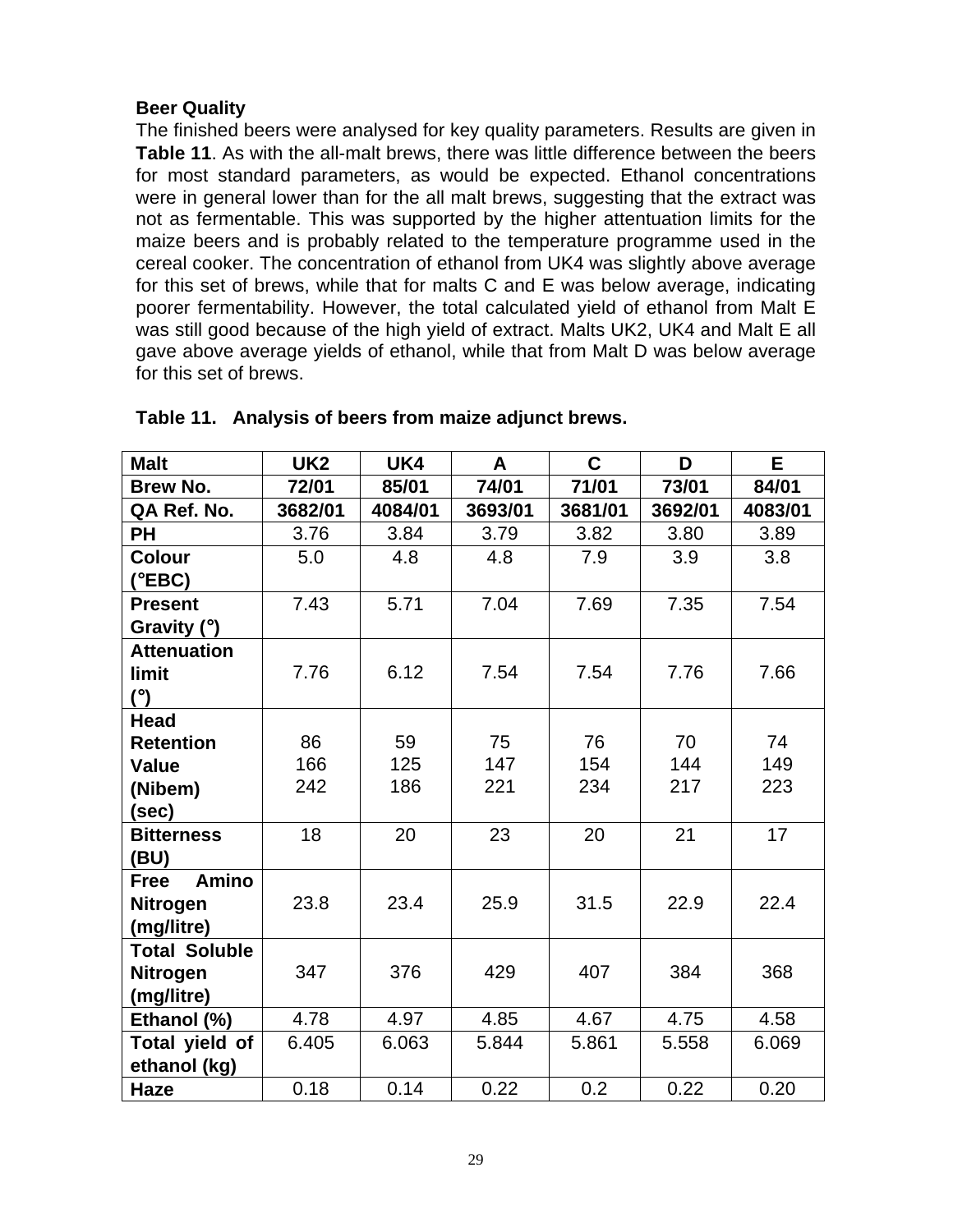# **4.3.3. Brews using under-modified malt as adjunct**

#### **Brewhouse Performance,**

Brewhouse data for these mashes is shown in **Table 12**. No raking was required for any of the brews, and in fact run-off was satisfactory for all the malts except for Malt E. The differential pressure data, given in **Figure 14**, confirms that there was little differentiation between the malts UK2, UK4, C and D in ease of lautering. Malt A was a little poorer. Malt E displayed the poorest run-off performance, with a high build-up of differential pressure. Both Malt E and Malt C required extensive re-circulation prior to run-off and the clarity remained poor. The turbidity data in **Figure 15** confirm that Malt C and particularly Malt E had distinct problems with clarity. However, Malt E did give a good yield of extract. The extract yield from Malt UK2 was rather low compared with the other malts.

It had been expected that the under-modified malt adjunct would accentuate any processability differences between the malts. In fact, the run-off performance for some of the malts was better than that for the all malt brews. The result may have been due to the gentler mashing conditions afforded by the Congress mash, which allowed further digestion of β-glucan to take place during mashing. It is also possible that the endosperm structure of the variety used (a UK malting variety) meant that it was less likely to give mashing problems.

| <b>Malt</b>           | UK <sub>2</sub> | UK4       | A         | C         | D         | E.        |
|-----------------------|-----------------|-----------|-----------|-----------|-----------|-----------|
| <b>Brew</b>           | 76/01           | 88/01     | 79/01     | 75/01     | 78/01     | 87/01     |
| number                |                 |           |           |           |           |           |
| Mash pH               | 5.52            | 5.64      | 5.68      | 5.52      | 5.61      | 5.52      |
| Lauter time<br>(mins) | 97              | 83        | 83        | 81        | 84        | 83        |
| Re-                   |                 |           |           |           |           |           |
| circulation           | 23              | 26        | 18        | >45       | 25        | >45       |
| time (mins)           |                 |           |           |           |           |           |
| Time before           | No              | No raking | No raking | No raking | No raking | <b>No</b> |
| first rake            | raking          |           |           |           |           | raking    |
| Gravity of            |                 |           |           |           |           |           |
| last running          | 1008.2          | 1006.6    | 1004.9    | 1008.1    | 1006.3    | 1005.6    |
| (°)                   |                 |           |           |           |           |           |
| <b>Sweet Wort</b>     | Very            | Good      | Very      | Fair      | Good      | Poor      |
| clarity               | good            |           | good      |           |           |           |
| <b>Extract yield</b>  |                 |           |           |           |           |           |
| (litre ° Plato        | 1030            | 1069.4    | 1059.7    | 1055.3    | 1056      | 1116.5    |
| at                    |                 |           |           |           |           |           |
| fermentation          |                 |           |           |           |           |           |
| gravity)              |                 |           |           |           |           |           |

#### **Table 12. Brewhouse data for brews with under-modified malt adjunct**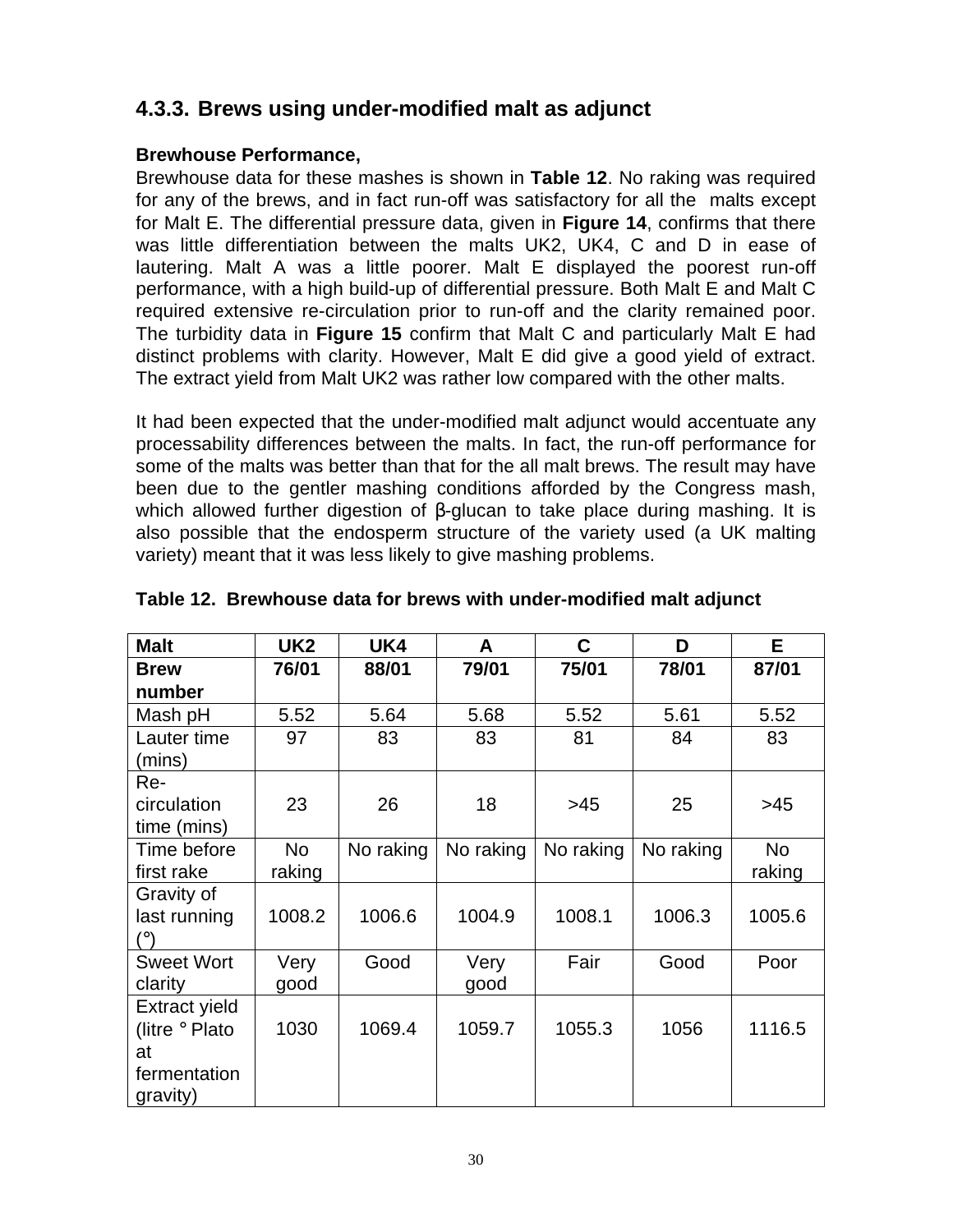

**Figure 14. Differential pressures for brews with high under-modified malt adjunct**

**Figure 15. Turbidity for brews with high under-modified malt adjunct**

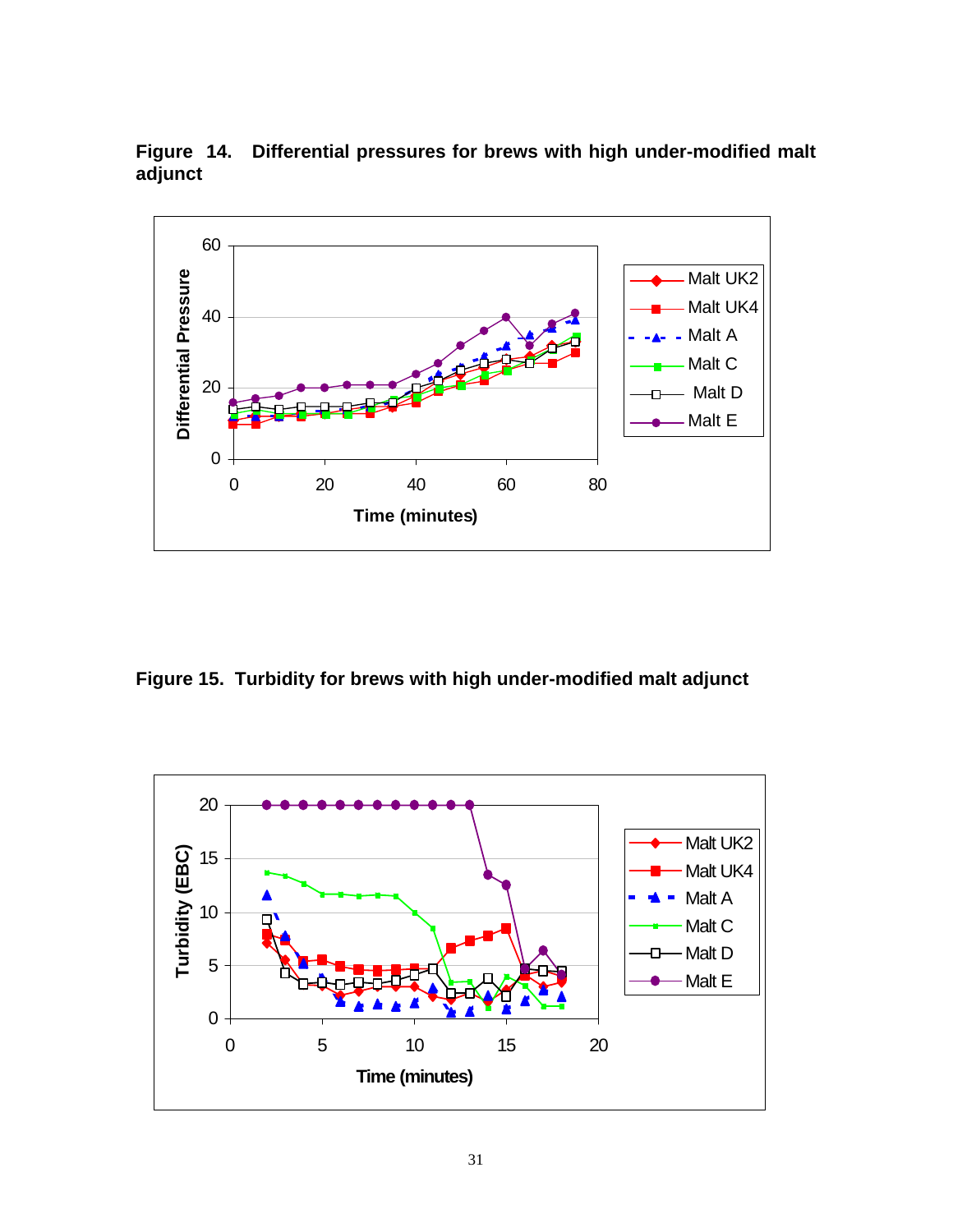#### **Wort Quality**

Results of the wort analyses for these brews are given in **Table 13.** As with the other sets of brews, these do not exhibit any significant variations other than the higher soluble nitrogen values from Malt A already noted with the earlier brews.

| <b>Malt</b>                                | UK <sub>2</sub> | UK4     | A       | C       | D       | E.      |
|--------------------------------------------|-----------------|---------|---------|---------|---------|---------|
| <b>Brew</b>                                | 76/01           | 88/01   | 79/01   | 75/01   | 78/01   | 87/01   |
| number                                     |                 |         |         |         |         |         |
| QA Ref.                                    | 3436/01         | 3899/01 | 3508/01 | 3403/01 | 3500/01 | 3892/01 |
| No.                                        |                 |         |         |         |         |         |
| PH                                         | 5.43            | 5.53    | 5.54    | 5.53    | 5.53    | 5.53    |
| Colour<br>(°EBC)                           | 12.2            | 12.7    | 13.1    | 13.5    | 12.0    | 11.9    |
| Present<br>gravity $(°)$                   | 43.16           | 43.50   | 43.24   | 43.68   | 43.49   | 43.49   |
| <b>Bitterness</b><br>(BU)                  | 31              | 33      | 32      | 32      | 32      | 29      |
| Free amino<br>N (mg/litre)                 | 196             | 173     | 191     | 209     | 177     | 160     |
| Forced<br>fermentation<br>$(\%)$           | 67              | 69      | 67      | 67      | 67      | 67      |
| Total<br>soluble<br>nitrogen<br>(mg/litre) | 827             | 906     | 948     | 903     | 888     | 847     |

| Table13. Wort analyses for brews with under-modified malt adjunct |  |  |  |  |
|-------------------------------------------------------------------|--|--|--|--|
|                                                                   |  |  |  |  |

#### **Fermentation Performance**

The fermenting worts were monitored daily for gravity and the results are shown in **Figure 16.** These show that there was little difference between any of the malts in fermentation performance.

#### **Beer Analyses**

These are shown in **Table 14.** As with the earlier brews, UK4 was highly fermentable, giving an above average ethanol concentration, while Malts C and E were below average. However, the overall yield of ethanol from malt E was good, because of its high yield of brewhouse extract. Malt UK4 gave the highest total yield of ethanol, while Malt C gave the poorest yield.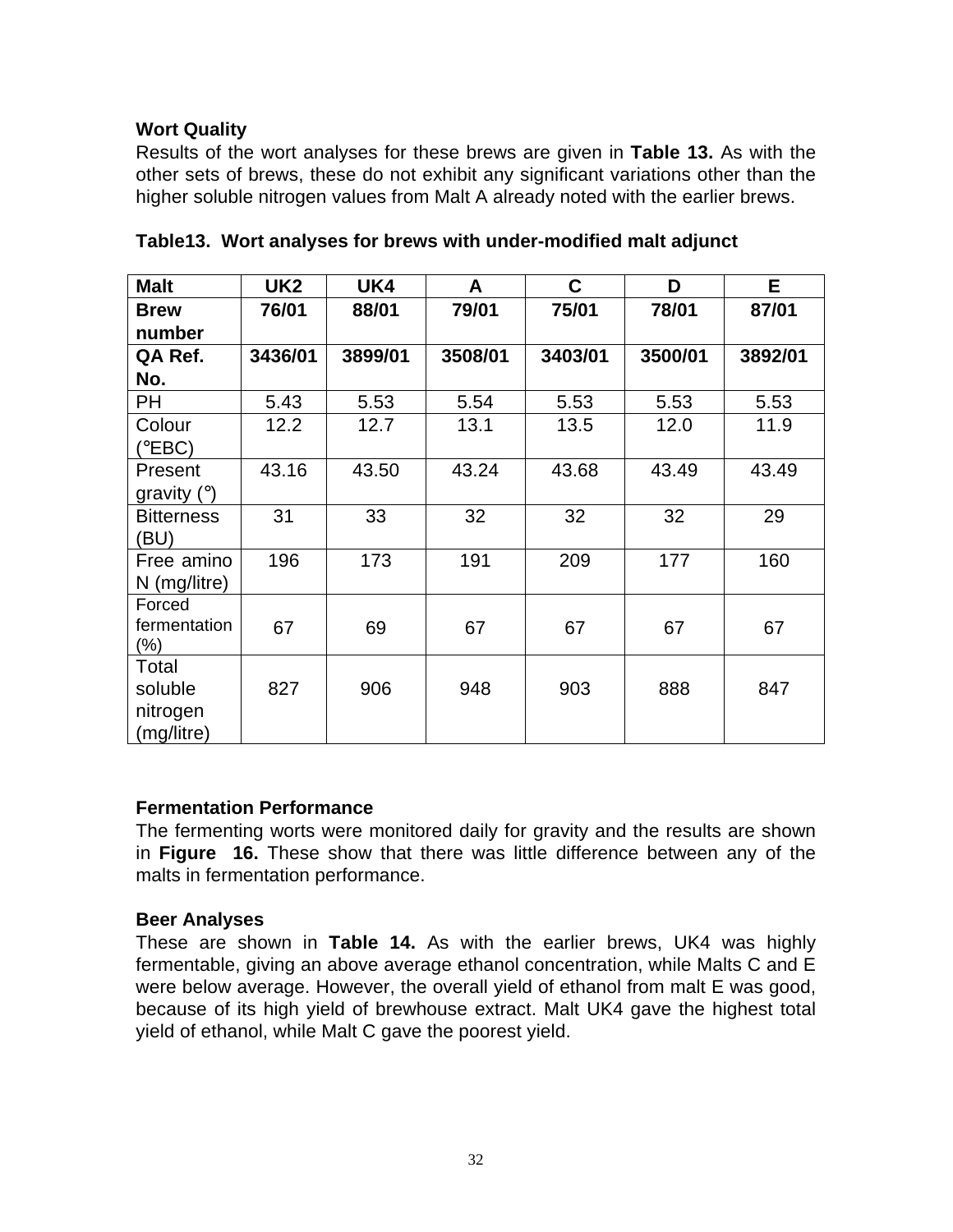**Figure 16. Fermentation performance for worts from brews with undermodified malt adjuncts**



**Table 14. Beer analyses - under-modified malt "adjunct" brews**

| <b>Malt</b>                 | UK <sub>2</sub> | UK4     | A       | C       | D       | E       |
|-----------------------------|-----------------|---------|---------|---------|---------|---------|
| <b>Brew No.</b>             | 76/01           | 88/01   | 79/01   | 75/01   | 78/01   | 87/01   |
| QA Ref. No.                 | 3719/01         | 4187/01 | 3734/01 | 3718/01 | 3733/01 | 4186/01 |
| PH                          | 4.09            | 4.09    | 4.06    | 4.15    | 4.07    | 4.12    |
| <b>Colour</b>               | 9.3             | 9.4     | 9.7     | 8.8     | 8.4     | 8.1     |
| $(^{\circ}EBC)$             |                 |         |         |         |         |         |
| <b>Present</b>              | 7.76            | 6.83    | 7.59    | 7.82    | 7.15    | 7.52    |
| Gravity $(°)$               |                 |         |         |         |         |         |
| <b>Attenuation</b>          | 8.14            | 7.17    | 7.97    | 8.20    | 7.58    | 7.67    |
| limit $(°)$                 |                 |         |         |         |         |         |
| <b>Head</b>                 |                 |         |         |         |         |         |
| <b>Retention</b>            | 78              | 88      | 27      | 75      | 68      | 70      |
| <b>Value</b>                | 171             | 168     | 146     | 153     | 196     | 150     |
| (Nibem) (sec)               | 222             | 244     | 169     | 221     | 223     | 236     |
| <b>Bitterness</b>           | 21              | 21      | 21      | 23      | 22      | 21      |
| (BU)                        |                 |         |         |         |         |         |
| <b>Amino</b><br><b>Free</b> |                 |         |         |         |         |         |
| Nitrogen                    | 56.0            | 53.0    | 57.0    | 61.0    | 53.8    | 45.1    |
| (mg/litre)                  |                 |         |         |         |         |         |
| <b>Total Soluble</b>        |                 |         |         |         |         |         |
| <b>Nitrogen</b>             | 609             | 639     | 690     | 621     | 642     | 570     |
| (mg/litre)                  |                 |         |         |         |         |         |
| Ethanol (%)                 | 4.72            | 4.87    | 4.73    | 4.60    | 4.70    | 4.56    |
| Total yield of              | 4.460           | 4.724   | 4.588   | 4.393   | 4.512   | 4.628   |
| ethanol (kg)                |                 |         |         |         |         |         |
| Haze                        | 0.24            | 0.33    | 0.26    | 0.26    | 0.22    | 0.21    |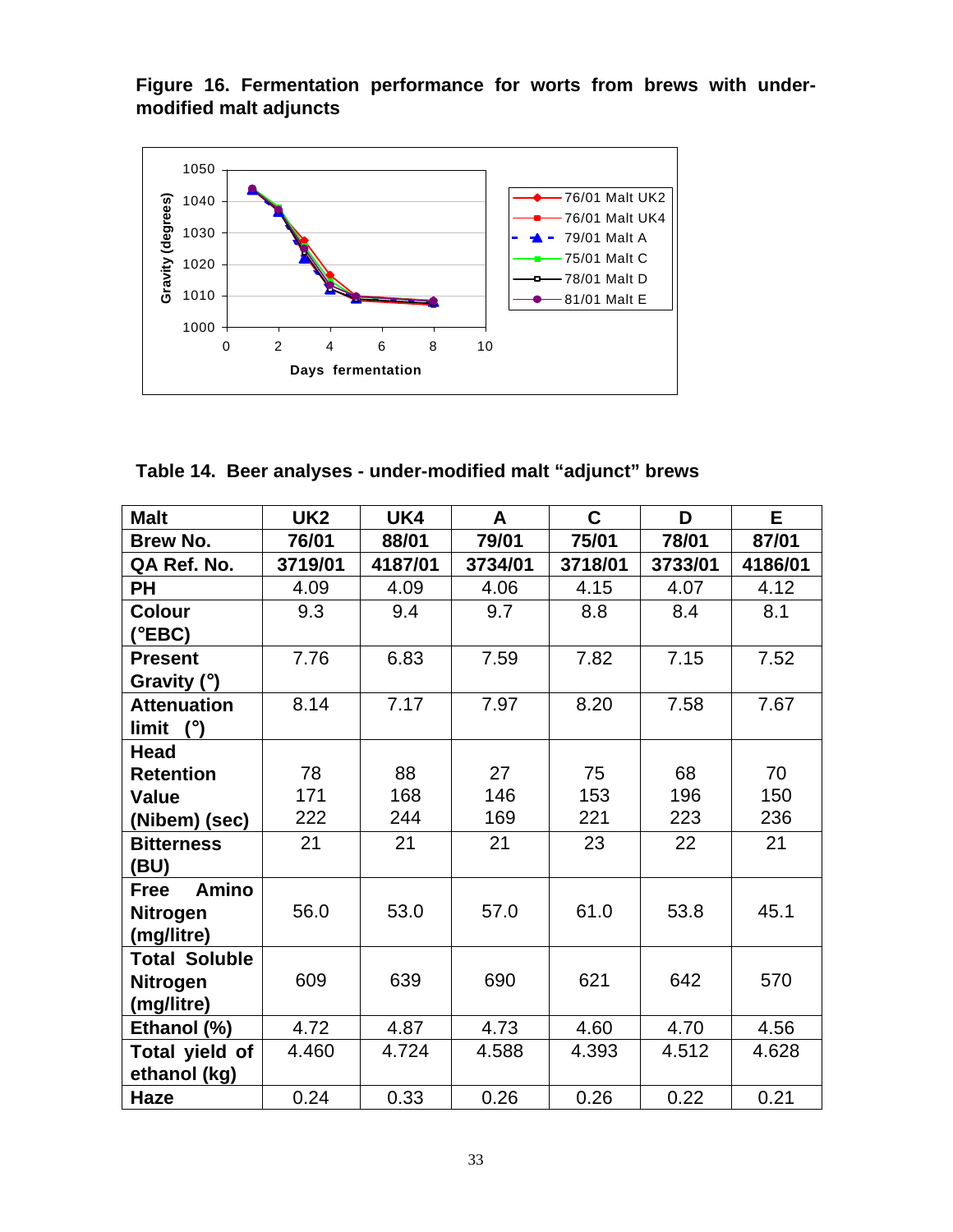# **5. DISCUSSION**

The basis of selection of the six test malts was that all had standard analytical specifications (for those quality parameters most widely used in commercial trading) within a relatively narrow band, although they were produced from barleys grown in different areas of the world. All were used commercially to produce similar premium lager beers with similar profiles for standard chemical analyses, although with some differences in flavour, largely due to the different yeasts used by the individual brewing companies. Many of the brewers provided at least two malts, both from different growing areas.

In spite of the similarity in standard analyses, the malts behaved very differently during processing when judged by a number of processability indices, both in the brewhouse and during fermentation. Malt UK4, on the one hand, was very easy to process and gave good yields of ethanol, while Malt E gave lautering difficulties and a less fermentable extract. The behaviour of each malt is summarised below and also in **Table 15** (see Annex 1).

## **Malt UK2**

This malt was average in the predictive tests (β-glucan, mealiness, LTm homogeneity and filtration rate).

Run-off in the all-malt brew was fair, but wort clarity was excellent and the yield of extract was also very good.

In the maize brews, run-off was again fair, but wort clarity and extract yield were once again very good.

With the under-modified adjunct brews, both run-off and clarity were very good and the extract yield was moderate.

Fermentation performance was good in all the brews. The yield of ethanol was good or very good for all brews.

Summary – good all-round performance

## **Malt UK4**

This malt did extremely well in the predictive tests. It had the lowest β-glucan content and the fastest filtration. Mealiness was average, but it was the most homogenous of the malts tested.

Run-off performance was excellent for all brews and there were no problems with wort turbidity .

Extract yield was good in all three sets of brews.

Fermentation performance was good in both all-malt and maize brews. The yield of ethanol was very good for each brew.

Summary – an excellent all-round performance.

#### **Malt A**

This malt had a higher nitrogen content than the other malts and did not perform as well in the predictive tests. Its β-glucan content was next to the highest, mealiness and homogeneity were low, and filtration was slow. However, it performed well in the brewhouse in all cases. Run-off and wort clarity was good for all the brews and extract yield was generally good, although only fair for the all-malt brew. Possibly the very high glucanase activity of this malt compensated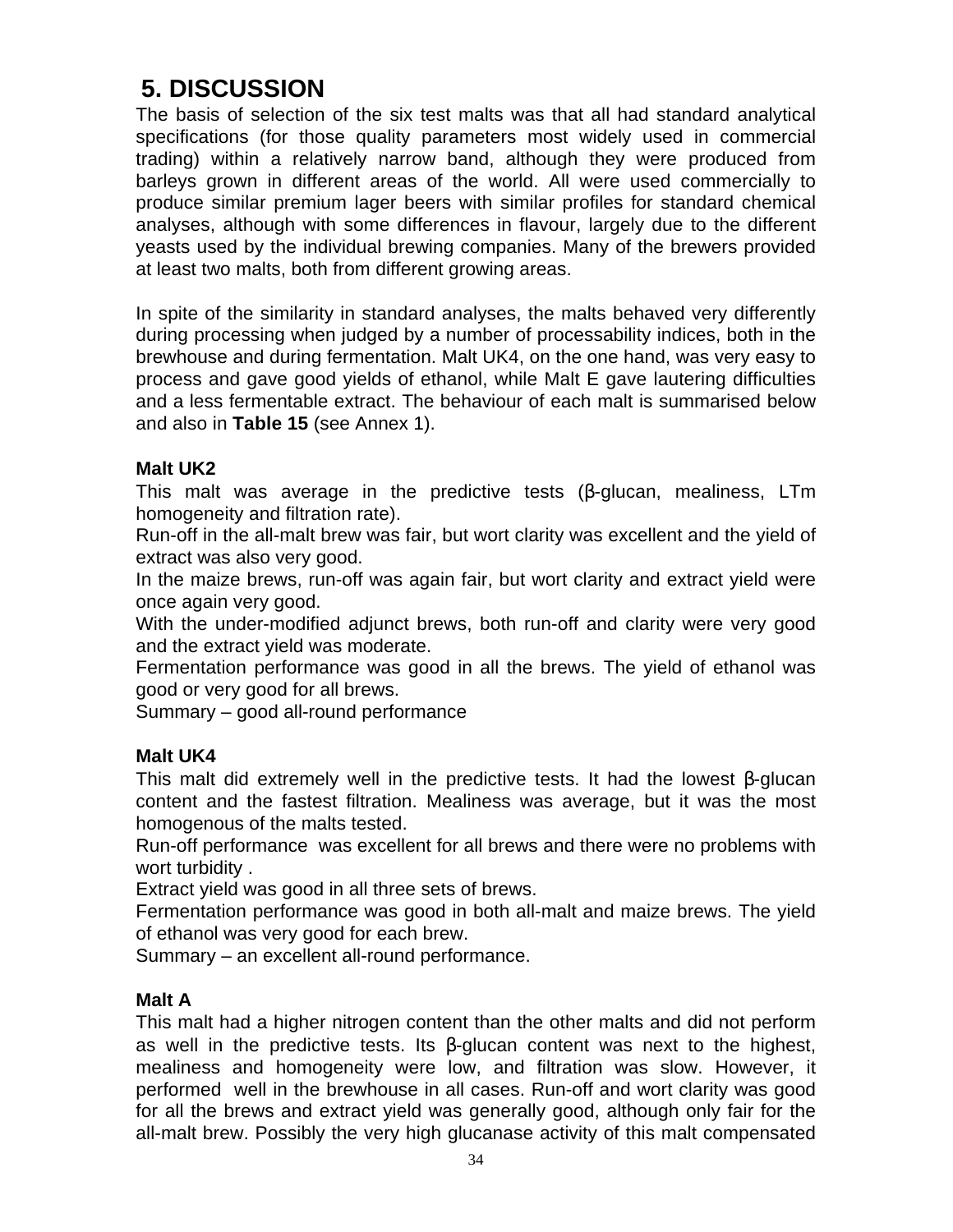in part for the higher glucan content. Fermentation performance and yield of ethanol was also good for all brews.

Summary – a good all-round performance.

## **Malt C**

Malt C did not perform well in the predictive tests. It had the highest β-glucan content of all the malts. Mealiness and homogeneity were average, but filtration was slow. Run-off performance was good in the all-malt and under-modified malt brews, but only fair with the maize brew. There were distinct turbidity problems in both the all-malt and the under-modified adjunct brews. Fermentation performance in the maize brew was significantly poorer than for the other malts. Extract yields were average but yields of ethanol were poor.

Summary- some processing problems, particularly with clarity and possibly with fermentation also.

## **Malt D**

Malt D's performance in the predictive tests was mixed. β-glucan content was very low, and it filtered quickly. It did not do so well in the LTm tests - mealiness was relatively low and it was the least homogenous of the malts tested. In the actual brews, performance was generally good, except for run-off in the all maltbrew, which was relatively poor. Extract yield was lower than the others for the maize brew but yields of ethanol were good for all brews.

Summary – generally good performance but there could be problems with run-off

### **Malt E**

Malt E's performance in the predictive tests was fairly average, with moderate βglucan content, and average scores for mealiness and homogeneity. Filtration was , however, very slow. This was reflected in the brewing trials, where this malt gave the poorest performance. Run-off was poor in the all-malt brew and turbidity was high throughout lautering, although the clarity of the final sweet wort was quite good. Extract yield was very good, but this did not translate through to a good yield of ethanol. There was evidence of similar run-off and turbidity problems with the maize brew. Extract yield was again very good but ethanol was low, suggesting that the extract was not completely fermentable..

With the under-modified malt brews run-off and turbidity were again poor. As before, there was no correlation between extract yield, which was good, and ethanol yield, which was below average.

There were indications of potential fermentation problems with the maize brews. Summary – processing problems with both run-off and clarity and potentially also with fermentation. Below average yield of ethanol.

A numerical value can also be assigned to these descriptors in order to obtain an overall "processability" score;

- Poor  $= 0$
- Fair  $=$  1
- Good  $= 2$
- Very good  $=$  3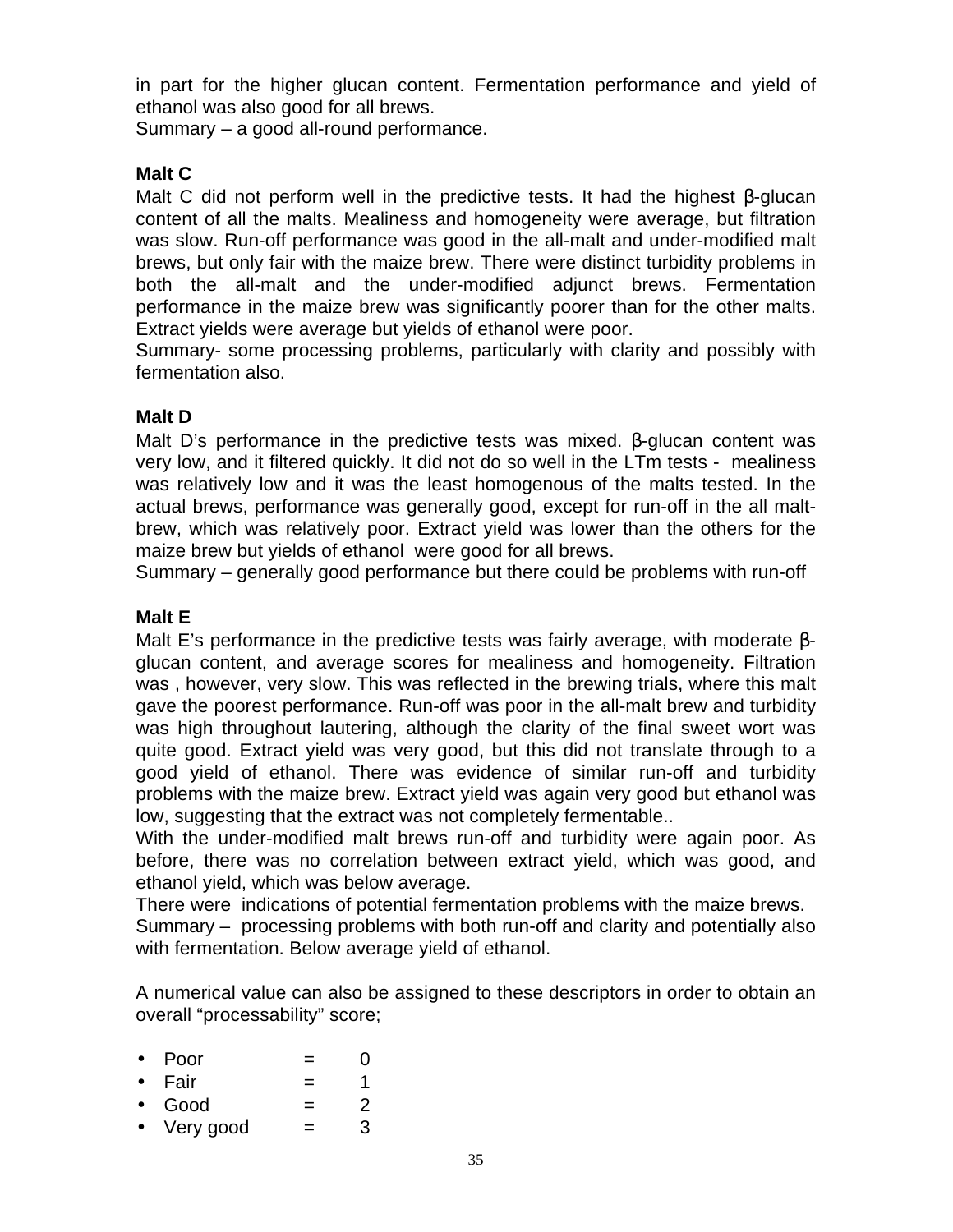Using this scoring method, the six malts are ranked as follows;

| $\bullet$ | UK4             | =   | 39 |
|-----------|-----------------|-----|----|
| $\bullet$ | UK <sub>2</sub> | =   | 37 |
| $\bullet$ | Α               | $=$ | 33 |
| $\bullet$ | D               | $=$ | 30 |
| $\bullet$ | E.              | $=$ | 19 |
|           | C               | =   | 16 |

#### **Predictive tests**

The test malts showed more variation when subjected to certain non-standard tests which are designed to predict, to a greater or lesser extent, the behaviour of the malt during processing. Part of the objectives of this project were to identify which laboratory tests, whether standard or non-standard, were most useful for such predictions. Correlation coefficients for several standard and non-standard malt parameters with the overall processability scores are shown in **Table 16.** These values support the accepted view that standard trading specifications such as Hot Water Extract do not predict processability, and indicate that "functional" parameters such as viscosity and Vmax are more useful in this respect. However, statistical interpretations based on such a small number of samples can only be regarded as tentative. It is most probable that the parameters in the middle of Table 16 (that is, the ones giving neither a significant correlation nor an obvious lack of correlation) were heavily influenced by the particular samples in this sample set. The table does suggest, however, that a combination of a parameter influenced by enzyme activity (eg Vmax) with one which relates to physical endosperm structure (such as nitrogen, homogeneity or mealiness) might be a useful predictive tool.

| <b>Parameter</b>           | <b>Correlation coefficient</b> | <b>Type</b> |
|----------------------------|--------------------------------|-------------|
| <b>Viscosity</b>           | 0.7162                         | linear      |
| Vmax                       | 0.6046                         | exponential |
| DP (WK)                    | 0.4776                         | linear      |
| KI                         | 0.4156                         | linear      |
| Homogeneity (Calcofluor)   | 0.3035                         | linear      |
| β-glucan (SKALAR)          | 0.2649                         | linear      |
| Total nitrogen             | 0.1359                         | linear      |
| LTm mealiness              | 0.0566                         | linear      |
| Modification (Calcofluor)  | 0.0207                         | linear      |
| LTm homogeneity            | 0.0197                         | linear      |
| $\beta$ -glucan (McCleary) | 0.0102                         | linear      |
| Friability                 | 0.0079                         | linear      |
| <b>HWE coarse</b>          | 0.0067                         | linear      |
| $\beta$ -glucanase         | 0.0002                         | linear      |

|                | Table 16. Correlations for a number of malt parameters with overall |  |  |  |  |
|----------------|---------------------------------------------------------------------|--|--|--|--|
| processability |                                                                     |  |  |  |  |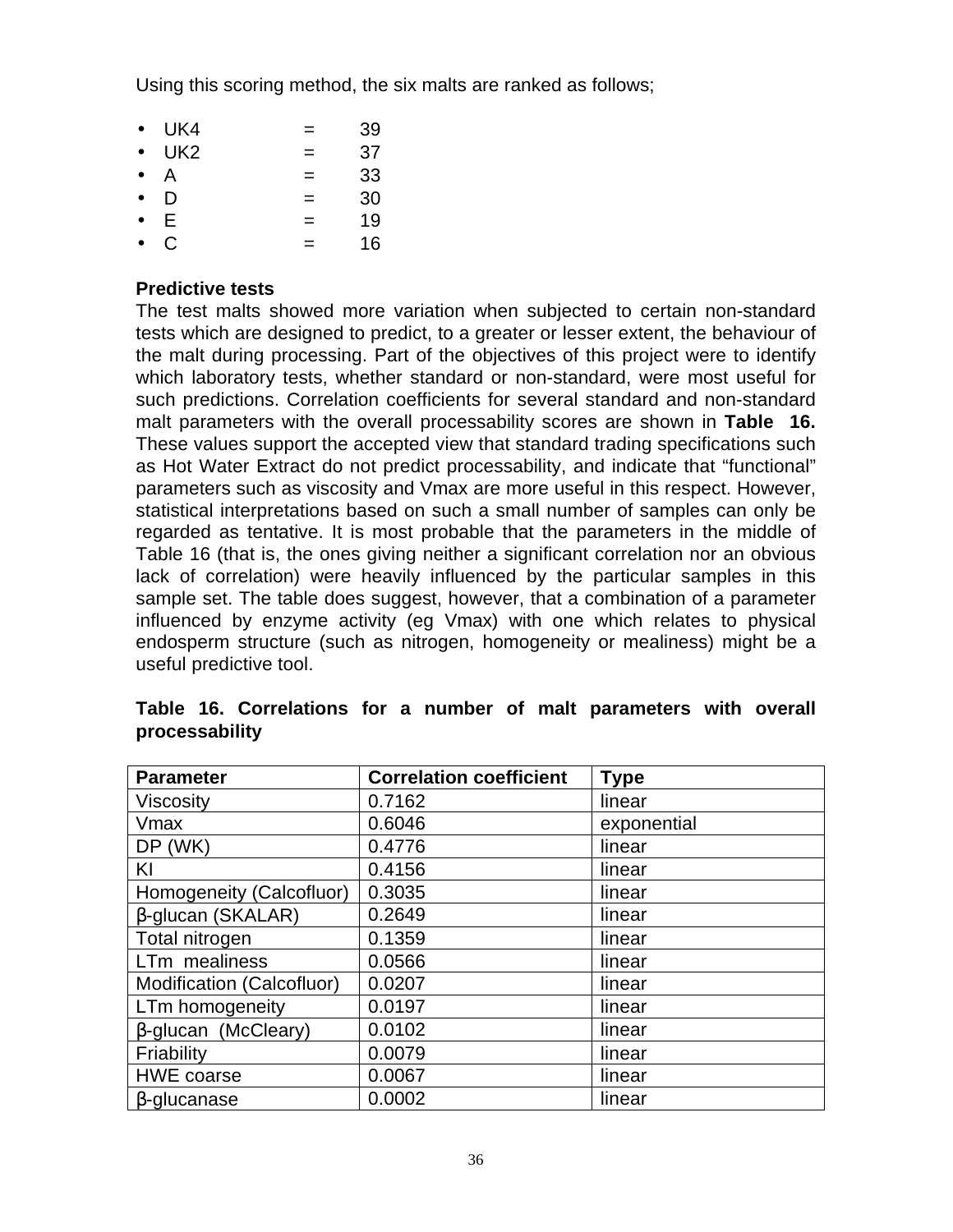An attempt was made to examine the proportion of variation which could be explained by certain combinations of parameters using multiple regressions. However, it soon became evident that the small sample set was generating spurious results and this approach was abandoned for generating quantitative correlations. Nevertheless, there were some qualitative indications. Results of principal components analysis are shown in **Figures 17 and 18.**

**Figure 17** gives an indication as to which tests give the most information. Tests which lie in the same sector are giving similar information, and those which lie further from the centre give more information than those in the centre. As would be expected, those tests which measure physical modification of the endosperm (Calcofluor staining, LTm and friability) lie close together in the same sector. They are also at the opposite end of the x-axis to TN, with which they are negatively correlated. Similarly, the enzyme-based tests (β-glucanase, DP and DU) all lie in the same sector. This figure also suggests that Vmax and viscosity measurements are amongst the most useful, agreeing with the correlations shown in Table 17. However, as already mentioned, it must be emphasised that these can only be regarded as tentative suggestions, due to the small number of samples.

**Figure 18** provides some indication as to how different the samples were from each other. Again, these must be treated with caution because of the small number of samples. This approach identifies Malt UK4 (which had the best processability score) and Malt A, and to a lesser extent, Malt B (which was not brewed with) and Malt C (which had the lowest processability score) as being the most different from the rest of the set. Combining the two figures suggests that the main distinguishing feature of Malt UK4 is its homogeneity and physical modification. Malt A is distinguished by its high nitrogen content and comparatively poor physical modification.

# **6. CONCLUSIONS**

The findings of this project support the concept (widely held in the industry but without a great deal of firm evidence) that malts which appear similar by standard analytical parameters can nevertheless vary significantly in the ease and efficiency with which they can be processed. Within the limitations imposed by the necessarily small numbers of samples which could be accommodated within this project, the results suggest that a combination of a small number of tests, chosen to measure quite distinct aspects of processability, would be of most value in predicting processability. Many of the tests currently demanded within a typical malt specification are providing the same information as each other and thus of extra little value to the brewer. Where a number of available tests are influenced by the same factors, the speed and reliability of the test should be the main factors influencing the choice of test.

Any comparison of this nature is inevitably limited by the number of malt samples which can be processed. This study was limited to 9 commercial malts, of which only 6 were brewed under each set of conditions. The results cannot therefore be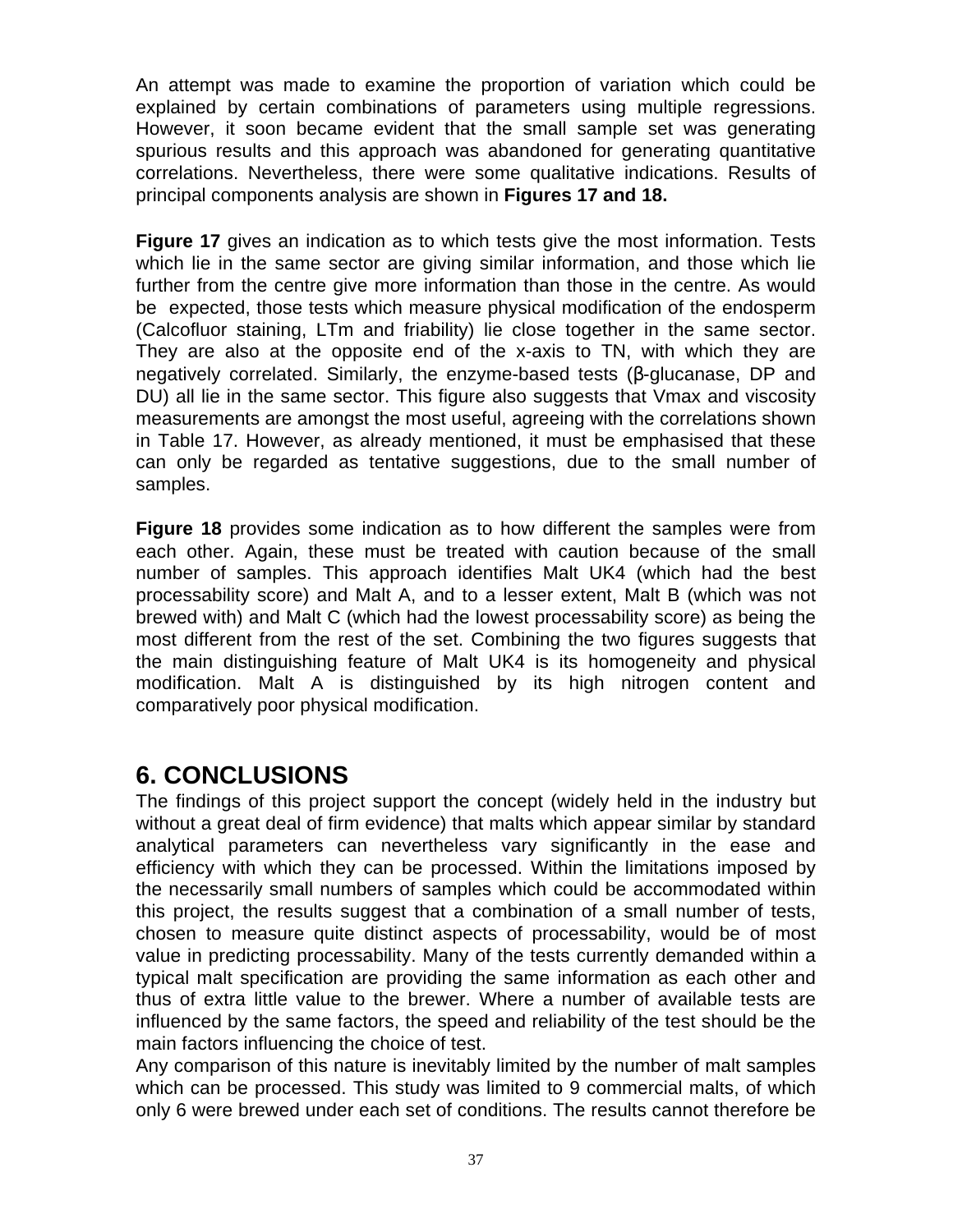regarded as a statistical survey of commercial malts. However, some conclusions can be drawn.

- Malts which are similar with regards to standard specifications can behave differently during processing
- It is encouraging to note that the two best performing malt were from the UK. However, significantly more samples would need to be tested in order to draw any firm conclusions as to any relationship between the geographical origin of a barley and its inherent "maltability".
- None of the predictive laboratory tests used was foolproof. However, each gave some useful predictions concerning processing performance. The malt which performed best in the brewing trials (UK4) was also the best in 3 out of the 4 predictive tests. The malt which had the poorest brewing performance (malt E) was picked up by the filtration test (Vmax). Malt C, which also displayed problems with processing, was picked up by the filtration test and the β-glucan analysis.
- A combination of two or three tests which were based on different aspects of processability (for example, enzyme activity and physical modification) should provide a more useful basis for predicting processability than a battery of tests which give overlapping information. A larger number of malts would need to be processed in order to identify the most suitable tests.
- Some predictive tests, in particular those like friability and LTm which assess endosperm structure, can give misleading results with barleys from certain geographical areas. For example, malt A, which performed well in all the brewing trials, did not score highly in any of the predictive tests. This could be due to differences in grain shape or in endosperm structure. Possibly calibrations for such tests could be adapted or extended to include varieties from different growing areas. On the other hand, it is possible that some other characteristic of these malts (for example, high enzyme levels) could render physical modification less of a barrier to processability.

#### **Study design**

- The current study utilised 3 different brewing protocols in an attempt to investigate different aspects of processability. Analysis of the results indicates that the maize and under-modified brewing protocols did not, in fact, provide any additional information beyond that gained from the high malt protocol, although they did support and re-enforce those findings. If this work were to be extended or repeated , it is recommended that a single, high malt, regime would be sufficient, which would allow significantly more malts to be compared.
- Further information on brewhouse performance could be obtained by comparing brews in which lautering was managed in order to obtain sufficient good quality wort for fermentation (as in the present study) with ones in which run-off was allowed to proceed without intervention.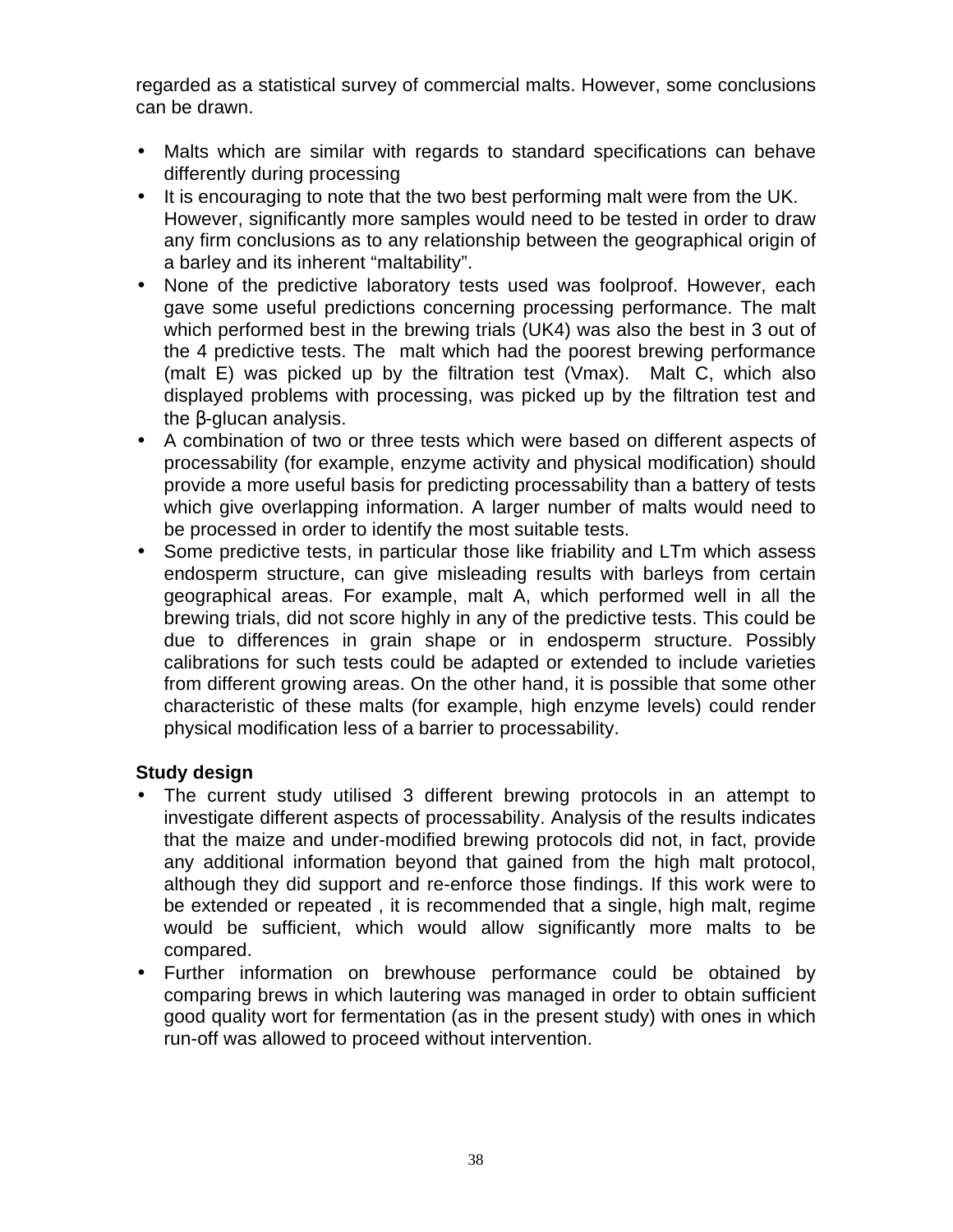# **7. REFERENCES**

- 1. "The evaluation and development of new barley varieties in the UK". Fenwick, R., *Brewer,* 1997, **83 (993),** 335-342.
- 2. "Patterns of barley grain development in Spain and Scotland and the implications for malting quality". Swanston, J.S., Ellis, R.P., Perez-Vendrelt, A, Voltas, J. and Molina-Cano, J-L., *Cereal Chem.,* 1997, **74 (4),** 456-461.
- 3. "Malt quality requirements contradictory demands?" Gromus, J., *Brauwelt,* 1988, **128(10),** 357.
- 4. "Some aspects affecting steeping technology. 1.Effect of water content, temperature and steeping period". Kosar, K. *Kvasny Prum*.,1989, **35(3),** 66- 69.
- 5. "Patterns of hydration in barley endosperm during steeping and their relation to malting performance". Davies, N.L., *Proc. Eur. Brew. Conv., Zurich*, 1989, 221-228.
- 6. "Hydration and the relationship with physical and physiological parameters influencing malting quality in barley". Amor, M.A., Brennan, C.S., Cantrell, I., Griggs, D. and Harris, N. *Proc. Int. Brew. Conf.,6th, Harrogate*, 1996, 412-420.
- 7. "The effect of (1->3,1->4)-beta-glucan and arabinoxylan on malt quality and brewhouse performance". AU Lee, R., Allan, G., Greig, R., Dunn, C. and Stuart, M. *Proc. Conv. Inst. Brew. (Asia Pacific Sect.)*, Perth, 1998, **(25)** 33-37.
- 8. "Malt specification towards a better prediction of brewhouse and fermentation performance". Glen, I.A., Booer, C.D. and Murray, J.P*. BRF Quarterly* April 1998.
- 9. "The use of alternative laboratory mashing and filtration techniques in malt quality control". Brown, A.T. and Freeman, P.L*. Proc. Conv. Inst. Brew. (Cent. & South African Sect.), Victoria Falls*, 1991, **(3),** 66-71.
- 10.Advantages of the tepral filtration apparatus in the barley/malt/beer industry. Part 1. (Interet de l'appareil de filtration Tepral dans la filiere orge-malt-biere. Premiere partie). Martel, C., Flayeux, R. and Carnielo, M. *Bios,* April 1993, **24(4),** 35-39.
- 11.HGCA project 0054/01/96.
- 12. "Light transflectance a new method for evaluating barley and malt endosperm quality." Sharpe, F.R., Chandra, G.S., Dickie, K.H., Muller, R.E. and Wheaton, L.K. *Proc. Conv. Inst. Guild Brew. (Africa Sect.), Sun City,* 2001**, (8),** 41-46.
- 13. "Assessment of barley quality by light transmission the rapid LTm meter. Chandra, S., Wheaton, L., Schumacher, K. and Muller, R. J. Inst. Brew., 2001, 107(1), 39-47.
- 14."Malt specifications and analyses (sense and nonsense)". Aastrup, S., Brandt, J. and Rijs, P. Louvain Brew. Lett., 1991, 4(1), 16-20.
- 15.Project title: Protocols to Control Malt Quality, HGCA project, Reference number: 2294
- 16. EBC Analytica
- 17."Collaborative trial on the determination of β-glucanase in malting by viscometric and dye-labelled methods". Buckee, G.K. and Baker, C.D. *J. Inst. Brew*., 1988, **96(6),** 387-390.
- 18. "Use of fluorochromes as an analytical tool in the malting and brewing industry". Munck, L., Gibbons, G.C., Jensen, S.A., Heltved, F. and Aastrup, S.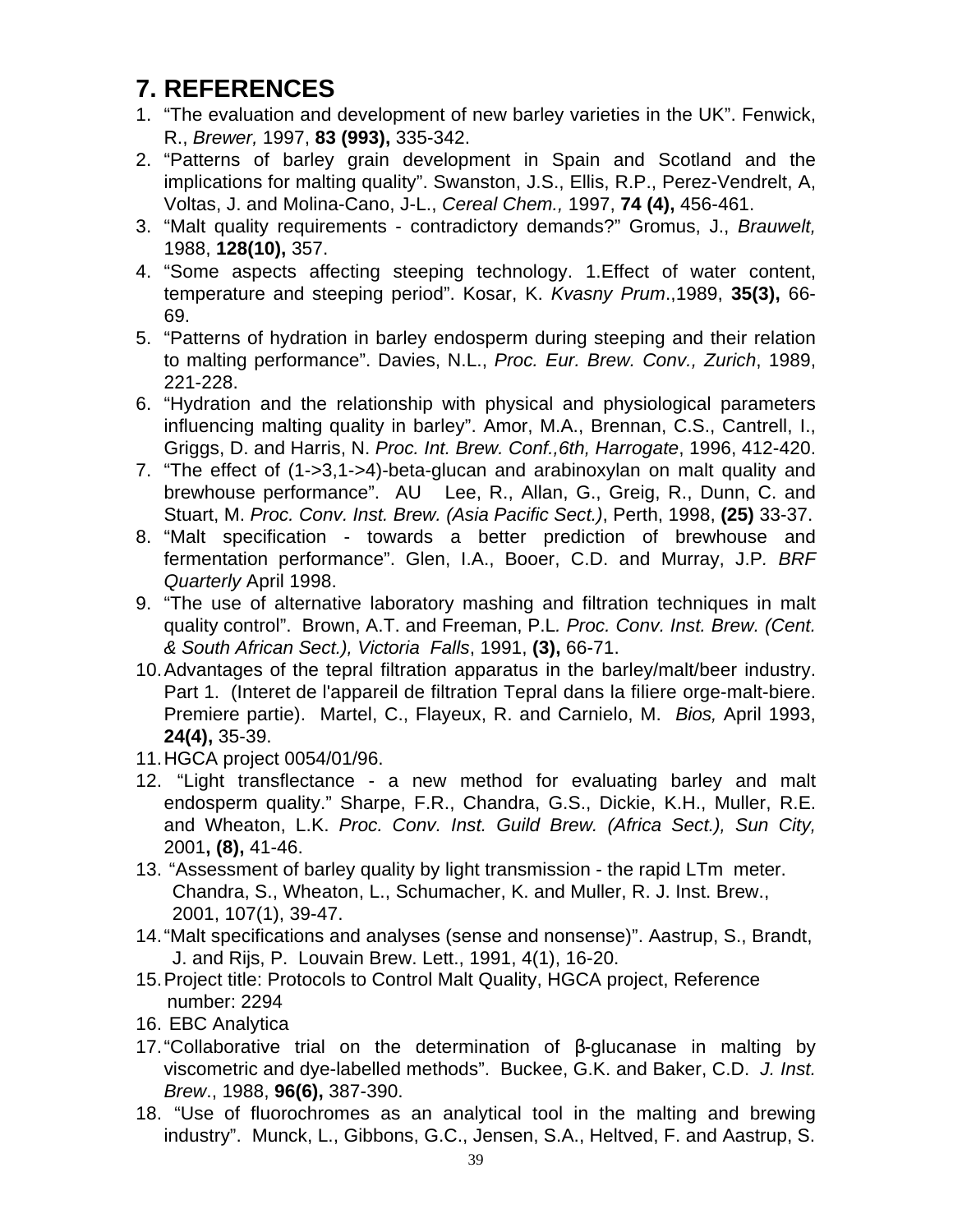*Proc. Eur. Brew. Conv.,* London, 1983, 635-642.

- 19. "Measurement of (1-3),(1-4)-beta-d-glucan in barley and oats: a streamlined enzymic procedure". McCleary, B.V. and Codd, R. *J. Sci. Food Agric.,* 1991, **55(2),** 303-312.
- 20."The EBC methods for determination of high molecular weight β-glucan in barley, malt, wort and beer". Munck, L., Jorgensen, K.G., Ruud-Hansen, J. and Hansen, K.T. *J. Inst. Brew.,* 1989, **95(2**), 79-82. Eng
- 21."Filter fouling stirring up the evidence: the spin off". O'Shaughnessy, C. *BRF Quarterly* April 1996.
- 22."Into the future BRFI's new pilot brewery". Daoud, I.S. *Brew. Guardi*an, Jan. 1992, **121(1),** 11-12, 14.

# **Acknowledgements**

BRi would like to thank several of its brewing company members for supplying malts for this project and The Crisp Malting Group and Pauls Malt for carrying out additional malt analyses, including SKALAR analysis and sanded slabs.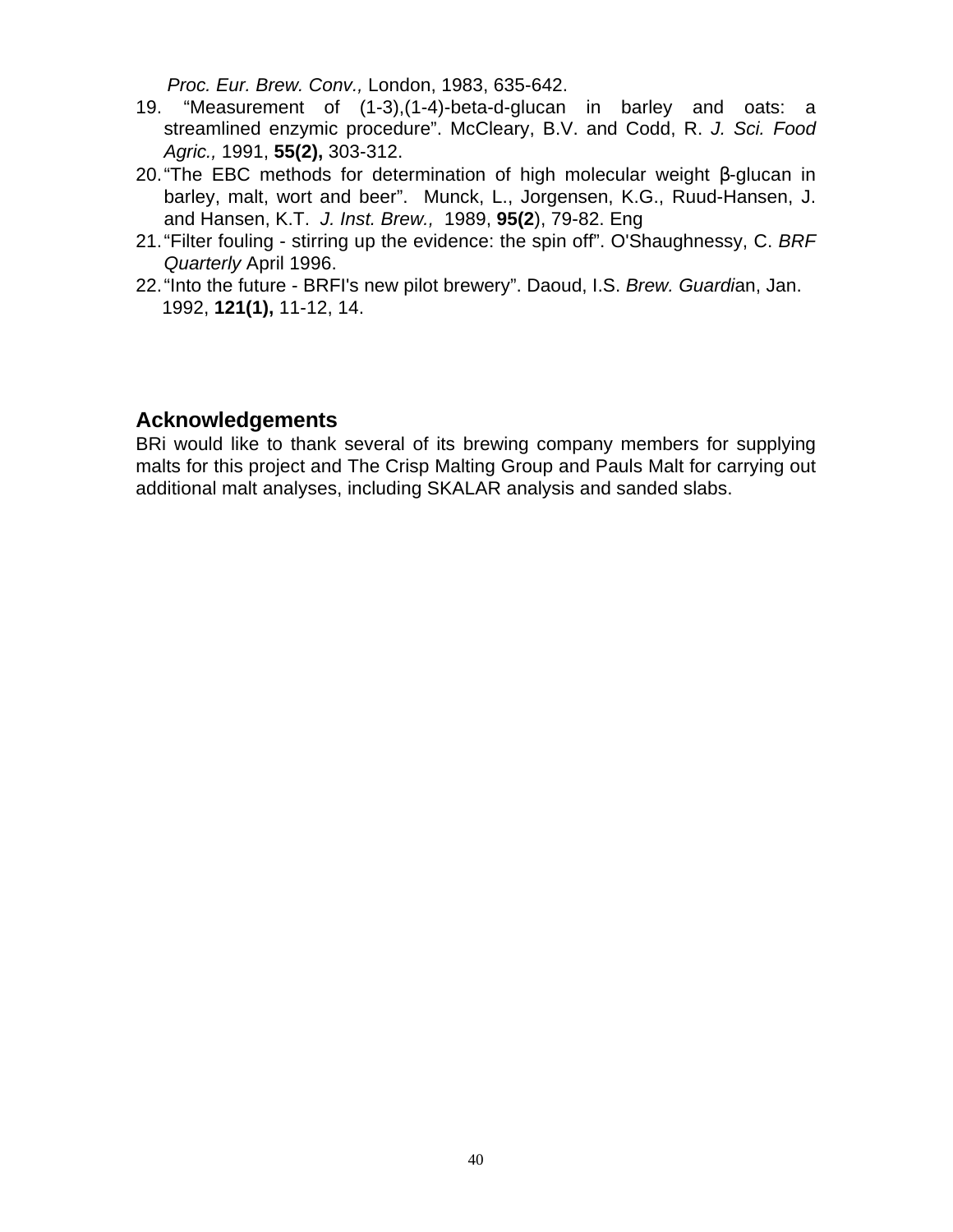| <b>Malt</b>                            | UK1  | UK <sub>2</sub> | UK3  | UK4            | $\mathbf{A}$ | B    | $\mathbf C$    | D    | E              |
|----------------------------------------|------|-----------------|------|----------------|--------------|------|----------------|------|----------------|
| Supplier (brewer)                      |      | $\overline{2}$  | 3    | $\overline{4}$ | 5            | 5    | $\overline{2}$ | 3    | $\overline{4}$ |
| Moisture<br>(%)                        | 5.9  | 5.3             | 8.2  | 6.5            | 6.0          | 4.8  | 4.5            | 6.4  | 4.6            |
| HWE $_2$<br>(%)                        | 81.7 | 83.1            | 82.8 | 81.5           | 81.9         | 81.2 | 81.5           | 82.2 | 83.2           |
| $HWE_{10}$<br>$(\% )$                  | 80.8 | 82.4            | 82.5 | 81.3           | 80.6         | 80.2 | 81.2           | 81.3 | 82.3           |
| Fine/coarse diff. (%)                  | 1.0  | 0.7             | 0.4  | 0.3            | 1.3          | 1.1  | 0.3            | 0.9  | 0.9            |
| (EBC)<br>Colour                        | 3.8  | 3.7             | 3.5  | 4.4            | 3.7          | 4.2  | 4.9            | 3.7  | 4.1            |
| <b>Total soluble Nitrogen</b><br>(% )  | 0.71 | 0.69            | 0.71 | 0.75           | 0.73         | 0.68 | 0.77           | 0.76 | 0.72           |
| Total nitrogen<br>$(\% )$              | 1.62 | 1.64            | 1.65 | 1.68           | 1.84         | 1.75 | 1.63           | 1.69 | 1.64           |
| Kolbach Index<br>(%)                   | 44   | 42              | 43   | 44             | 40           | 39   | 48             | 45   | 44             |
| (% )<br>Free amino nitrogen            | 0.14 | 0.14            | 0.13 | 0.14           | 0.14         | 0.14 | 0.16           | 0.15 | 0.13           |
| pH                                     | 5.98 | 5.90            | 5.87 | 5.87           | 5.98         | 5.87 | 5.97           | 5.92 | 5.92           |
| (% )<br>Fermentability                 | 72   | 72              | 71   | 72             | 72           | 73   | 71             | 72   | 71             |
| $\beta$ -glucanase (IRV units)         | 681  | 169             | 884  | 679            | 1103         | 1542 |                | 785  | 482            |
| (mPa)<br>Viscosity                     | 1.53 | 1.53            | 1.52 | 1.49           | 1.52         | 1.50 | 1.56           | 1.53 | 1.54           |
| $\beta$ -glucan of lab wort (mg/litre) | 40   | 38              | 31   | $\Omega$       | 83           | 64   | 90             | 12   | 32             |
| β-glucan by SKALAR                     | 125  | 85              | 125  | 15             | 185          | 165  |                | 60   | 145            |
| Vmax<br>(g)                            | 48   | 42              | 48   | 136            | 38           | 55   | 27             | 51   | 24             |
| <b>DP</b><br>$(^{\circ}WK)$            | 291  | 298             | 268  | 326            | 372          | 286  | 253            | 285  | 274            |
| DU dry                                 | 39   | 41              | 43   | 46             | 50           | 61   |                | 47   | 59             |
| Friability<br>(%)                      | 75   | 81              | 84   | 92             | 72           | 82   | 82             | 78   | 84             |
| Homogeneity by friabilimeter (%)       | 92   | 95              | 96   | 99             | 92           | 96   | 99             | 98   | 97             |
| Mealiness -LTm<br>(%)                  | 88   | 85              | 87   | 84             | 69           | 90   | 83             | 80   | 87             |
| (% )<br>Homogeneity - LTm              | 76   | 65              | 86   | 97             | 39           | 85   | 54             | 46   | 84             |
| Modification by calcofluor (%)         | 96   | 98              | 96   | 100            | 91           | 97   |                | 99   | 97             |
| Homogeneity by calcofluor (%)          | 78   | 83              | 70   | 100            | 73           | 82   |                | 82   | 78             |

# ANNEX 1. Table 6. Analytical data for a range of quality parameters (all denotes used for brewing)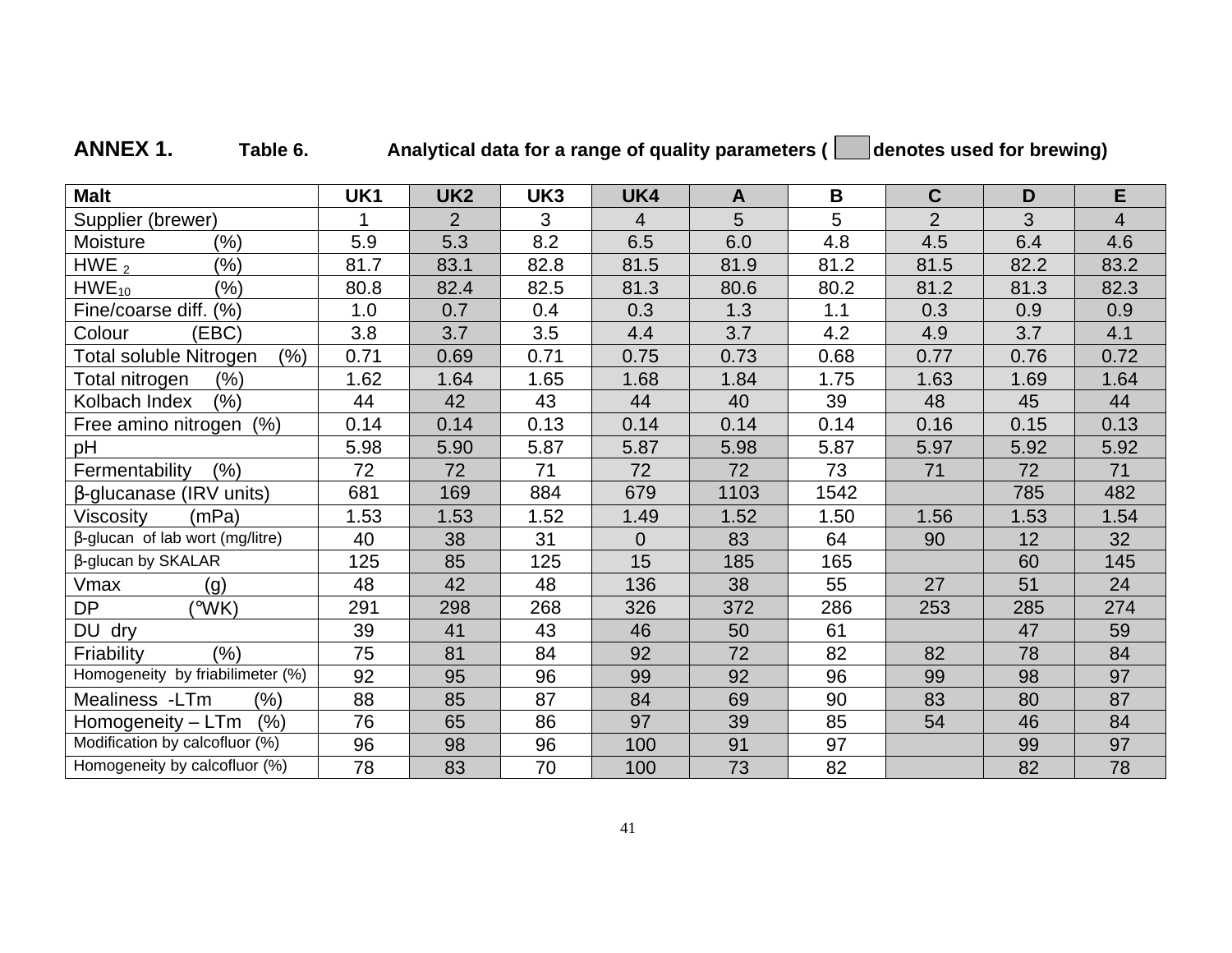# **Table . Correlation between predictive tests**

|                                   | <b>Vmax</b> | $\beta$ -glucan<br><b>Skalar</b> | $\beta$ -glucan<br><b>McCleary</b> | <b>LTm</b><br>mealiness | <b>LTM</b><br>homogeneity | <b>Calcofluor</b><br>modification | <b>Calcofluor</b><br>homogeneity | <b>Friability</b><br>modification | <b>Friability</b><br>homogeneity |
|-----------------------------------|-------------|----------------------------------|------------------------------------|-------------------------|---------------------------|-----------------------------------|----------------------------------|-----------------------------------|----------------------------------|
| <b>Vmax</b>                       | 1           | 0.52                             | 0.36                               | < 0.01                  | 0.25                      | 0.27                              | 0.73                             | 0.39                              | 0.30                             |
| $\beta$ -glucan<br>(Skalar        | 0.52        | 1                                | 0.81                               | 0.02                    | 0.06                      | 0.68                              | 0.60                             | 0.36                              | 0.38                             |
| $\beta$ -glucan<br>(McCleary)     | 0.36        | 0.81                             | 1                                  | 0.10                    | 0.25                      | 0.74                              | 0.35                             | 0.27                              | 0.06                             |
| <b>LTm</b><br>(mealiness)         | < 0.01      | 0.02                             | 0.10                               | 1                       | 0.59                      | 0.36                              | 0.03                             | 0.26                              | 0.03                             |
| LTM<br>homogeneity                | 0.25        | 0.06                             | 0.25                               | 0.59                    | 1                         | 0.25                              | 0.13                             | 0.56                              | 0.05                             |
| <b>Calcofluor</b><br>modification | 0.27        | 0.68                             | 0.74                               | 0.36                    | 0.25                      | $\mathbf 1$                       | 0.51                             | 0.52                              | 0.50                             |
| <b>Calcofluor</b><br>homogeneity  | 0.73        | 0.60                             | 0.35                               | 0.03                    | 0.13                      | 0.51                              | 1                                | 0.43                              | 0.33                             |
| <b>Friability</b><br>modification | 0.39        | 0.36                             | 0.27                               | 0.26                    | 0.56                      | 0.52                              | 0.43                             | 1                                 | 0.58                             |
| <b>Friability</b><br>homogeneity  | 0.30        | 0.38                             | 0.06                               | 0.03                    | 0.05                      | 0.50                              | 0.33                             | 0.58                              | 1                                |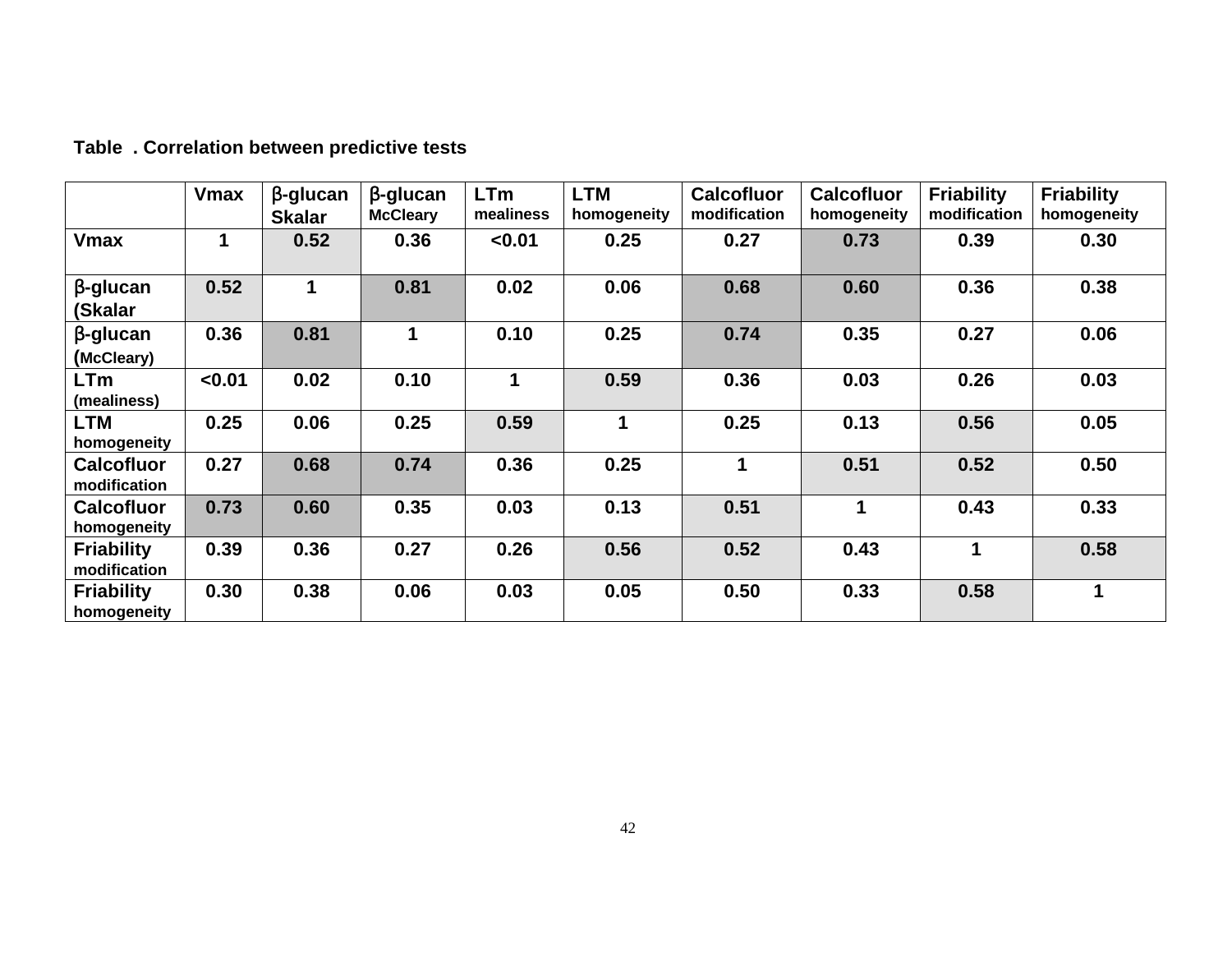|                                        | UK <sub>2</sub> |              |                        | UK4          |              |                       |              | A     |                        |              |       |                        |              | D     |                        |              |              |                        |
|----------------------------------------|-----------------|--------------|------------------------|--------------|--------------|-----------------------|--------------|-------|------------------------|--------------|-------|------------------------|--------------|-------|------------------------|--------------|--------------|------------------------|
| <b>Parameter</b>                       | High<br>malt    | Maize        | Jnder<br>-mod.<br>malt | High<br>malt | Maize        | Under<br>-mod<br>malt | High<br>malt | Maize | Jnder<br>-mod.<br>malt | High<br>malt | Maize | Under<br>-mod.<br>malt | High<br>malt | Maize | Jnder<br>-mod.<br>malt | High<br>malt | Maize        | Under<br>-mod.<br>malt |
| Run-off                                | fair            | fair         | good                   | good         | good         | good                  | good         | good  | good                   | good         | fair  | good                   | poor         | good  | good                   | poor         | poor         | poor                   |
| Wort clarity                           | good            | good         | good                   | good         | fair         | fair                  | good         | aood  | good                   | poor         | fair  | poor                   | good         | good  | good                   | poor         | poor         | poor                   |
| Extract yield                          | very<br>good    | verv<br>good | Fair                   | good         | aood         | good                  | fair         | fair  | good                   | fair         | good  | good                   | good         | poor  | good                   | verv<br>good | verv<br>good | very<br>good           |
| Fermentation<br>Performance            | good            | good         | good                   | good         | good         | good                  | good         | qood  | good                   | good         | fair  | good                   | good         | good  | good                   | good         | fair         | good                   |
| Specific<br>yield<br>Ethanol<br>/litre | very<br>good    | good         | good                   | Very<br>good | Very<br>good | Very<br>good          | good         | good  | good                   | poor         | poor  | poor                   | good         | good  | good                   | poor         | poor         | poor                   |
| ethanol<br>Total<br>yield / brew       | Very<br>good    | Very<br>good | fair                   | Very<br>good | good         | Very<br>good          | fair         | good  | good                   | poor         | good  | poor                   | good         | fair  | fair                   | fair         | good         | good                   |

# **Table 16. Summary of brewhouse and fermentation performance**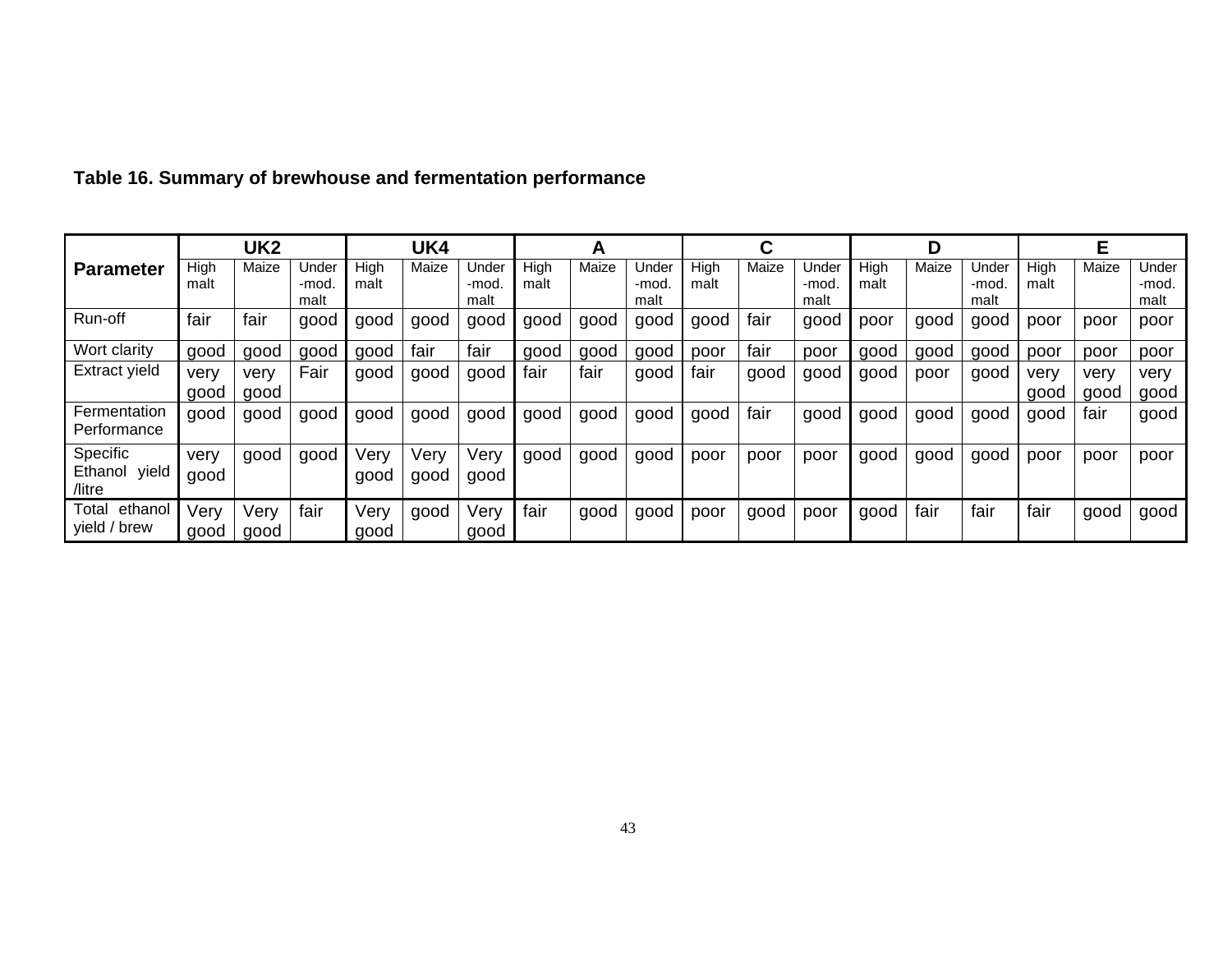**Figure 17. Principal Components Analysis of analytical and processability data . (1) analytical parameters**



Loadings: p [1] / p[2]

Simca-P 8.0 by Umetrics AB 2002-01-08 16:14